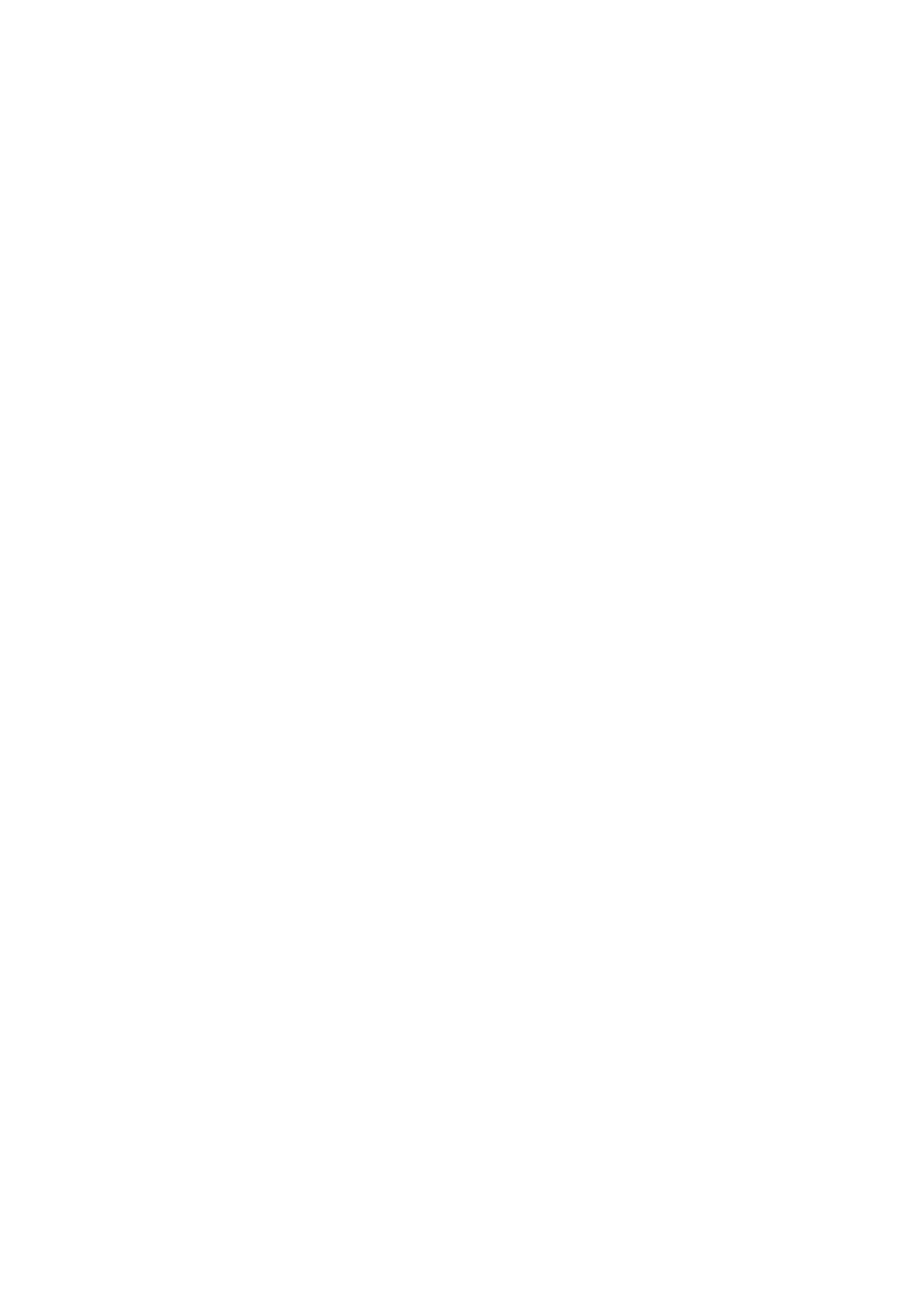# **CITY OF COCKBURN**

## **SUMMARY OF AGENDA TO BE PRESENTED TO THE ORDINARY COUNCIL MEETING TO BE HELD ON TUESDAY, 27 JULY 1999 AT 7:30 P.M.**

# **Page**

| 1 <sub>1</sub> |                                                 |                                                                                                                                                                                                                                                          |  |  |  |  |
|----------------|-------------------------------------------------|----------------------------------------------------------------------------------------------------------------------------------------------------------------------------------------------------------------------------------------------------------|--|--|--|--|
| 2.             | APPOINTMENT OF PRESIDING MEMBER (IF REQUIRED) 1 |                                                                                                                                                                                                                                                          |  |  |  |  |
| 3.             |                                                 |                                                                                                                                                                                                                                                          |  |  |  |  |
| 4.             |                                                 | ACKNOWLEDGEMENT OF RECEIPT OF WRITTEN DECLARATIONS                                                                                                                                                                                                       |  |  |  |  |
| 5.             |                                                 |                                                                                                                                                                                                                                                          |  |  |  |  |
| 6.             |                                                 | ACTION TAKEN ON PREVIOUS PUBLIC QUESTIONS TAKEN ON                                                                                                                                                                                                       |  |  |  |  |
| 7.             |                                                 |                                                                                                                                                                                                                                                          |  |  |  |  |
| 8.             |                                                 |                                                                                                                                                                                                                                                          |  |  |  |  |
|                | 8.1                                             |                                                                                                                                                                                                                                                          |  |  |  |  |
| 9.             |                                                 |                                                                                                                                                                                                                                                          |  |  |  |  |
| 10.            |                                                 |                                                                                                                                                                                                                                                          |  |  |  |  |
| 11.            |                                                 | BUSINESS LEFT OVER FROM THE PREVIOUS MEETING (If                                                                                                                                                                                                         |  |  |  |  |
| 12.            |                                                 |                                                                                                                                                                                                                                                          |  |  |  |  |
| 13.            |                                                 |                                                                                                                                                                                                                                                          |  |  |  |  |
|                | 13.1                                            | (OCM2 7 1999) - PROPOSAL TO MAKE A LOCAL LAW - STANDING                                                                                                                                                                                                  |  |  |  |  |
| 14.            |                                                 |                                                                                                                                                                                                                                                          |  |  |  |  |
|                | 14.1                                            | (OCM2 7 1999) - PROPOSED CHURCH BUILDING - LOT 402, 304<br>YANGEBUP ROAD, YANGEBUP - OWNER: CATHOLIC CHURCH -<br>APPLICANT:<br>PERRINE<br><b>ARCHITECTURAL</b><br><b>DESIGN</b><br>& BIRCH<br>MANAGEMENT (4413000) (CC) (SOUTH) (MAPS 14 & 15) (ATTACH)4 |  |  |  |  |
|                | 14.2                                            | (OCM2 7 1999) - SAND EXTRACTION - LOT 4 ARMADALE ROAD,<br>BANJUP - OWNER: BORAL BESSER MASONRY LTD - APPLICANT:<br>DEVELOPMENT PLANNING STRATEGIES (5513465) (CC) (EAST) (MAP 20)                                                                        |  |  |  |  |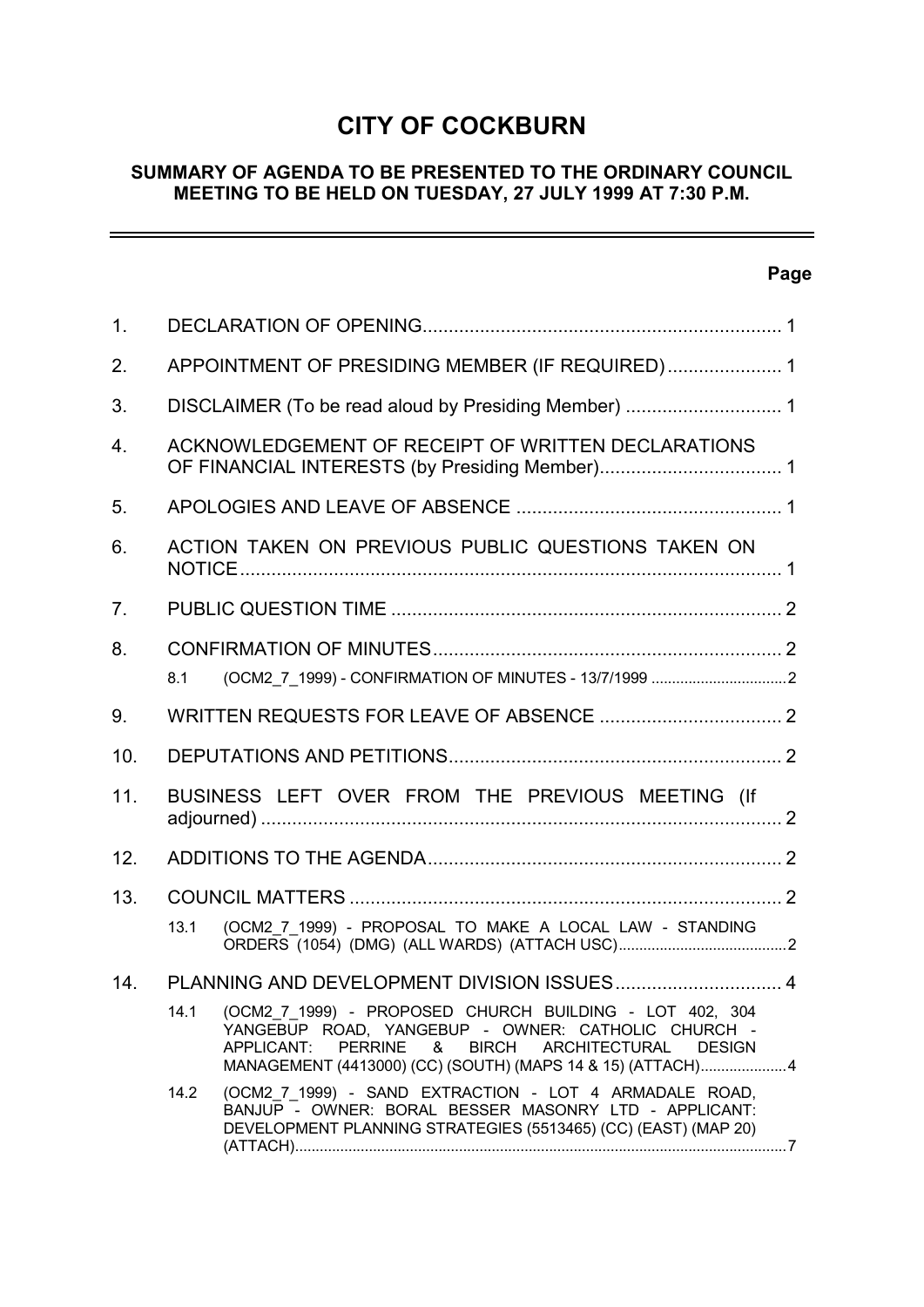|     | 14.3  | (OCM2 7 1999) - PROPOSED KWINANA INTERNATIONAL MOTORPLEX -<br>ANKETELL ROAD, KWINANA - APPLICANT: WESTERN AUSTRALIAN                                                                                                        |  |
|-----|-------|-----------------------------------------------------------------------------------------------------------------------------------------------------------------------------------------------------------------------------|--|
|     | 14.4  | (OCM2_7_1999) - PROPOSED CLOSURE OF PEDESTRIAN ACCESSWAY -<br>BETWEEN GREBE GARDENS AND YANGEBUP ROAD, YANGEBUP                                                                                                             |  |
|     | 14.5  | (OCM2 7 1999) - PROPOSED SCHEME AMENDMENT NO. 212 -<br>ADDITION OF BED AND BREAKFAST ACCOMMODATION TO SCHEME                                                                                                                |  |
|     | 14.6  | (OCM2 7 1999) - ATWELL NEIGHBOURHOOD CENTRE / AMENDMENT<br>NO. 158 - CNR LYDON BOULEVARD AND WATERS AVENUE, ATWELL -<br>OWNER: LANDCORP - APPLICANT: HAMES SHARLEY AUSTRALIA                                                |  |
|     | 14.7  | (OCM2 7 1999) - NORTH COOGEE MASTER PLAN REVIEW STUDY -<br>COUNCIL'S CLAUSE 32 RECOMMENDATION TO WAPC (9523) (SA)                                                                                                           |  |
|     | 14.8  | (OCM2_7_1999) - AMENDMENT NO. 186 - DISTRICT ZONING SCHEME<br>NO. 2 - EXTRACTIVE INDUSTRIES - FINAL APPROVAL (92186) (SOS)                                                                                                  |  |
|     | 14.9  | (OCM2 7 1999) - ROTTNEST ISLAND AUTHORITY ACT 1987 (9131) (SMH)35                                                                                                                                                           |  |
|     | 14.10 | (OCM2_7_1999) - REGULATORY IMPACT OF THE PROPOSED NATIONAL                                                                                                                                                                  |  |
|     | 14.11 | (OCM2_7_1999) - SUBMISSION ON PROPOSED DEVELOPMENT<br>APPLICATION FOR SEAWALL CONSTRUCTION, LAND RECLAMATION<br>AND DREDGING - FOR SHIPBUILDING, REPAIR AND MAINTENANCE<br>ACTIVITIES WITHIN JERVOISE BAY NORTHERN HARBOUR, |  |
|     |       | 14.12 (OCM2 7 1999) - IMPROVEMENT PLAN NO. 31 - WATTLEUP AND HOPE                                                                                                                                                           |  |
| 15. |       | FINANCE AND CORPORATE SERVICES DIVISION ISSUES 55                                                                                                                                                                           |  |
|     | 15.1  | (OCM2_7_1999) - LIST OF CREDITORS PAID (5605) (KL) (ATTACH)55                                                                                                                                                               |  |
|     |       | 15.2 (OCM2_7_1999) - MUNICIPAL BUDGET 1999/00 (5402) (ATC) (ATTACH)56                                                                                                                                                       |  |
|     | 15.3  | (OCM2 7 1999) - MUNICPAL BUDGET (5402) (ATC) (ATTACH)57                                                                                                                                                                     |  |
|     | 15.4  | (OCM2_7_1999) - ADOPTION OF MUNICIPAL BUDGET 1999/00 (5402)                                                                                                                                                                 |  |
| 16. |       |                                                                                                                                                                                                                             |  |
| 17. |       |                                                                                                                                                                                                                             |  |
| 18. |       |                                                                                                                                                                                                                             |  |
| 19. |       | MOTIONS OF WHICH PREVIOUS NOTICE HAS BEEN GIVEN 61                                                                                                                                                                          |  |
| 20. |       |                                                                                                                                                                                                                             |  |
| 21. |       | QUESTIONS OF WHICH DUE NOTICE HAS BEEN GIVEN WITHOUT                                                                                                                                                                        |  |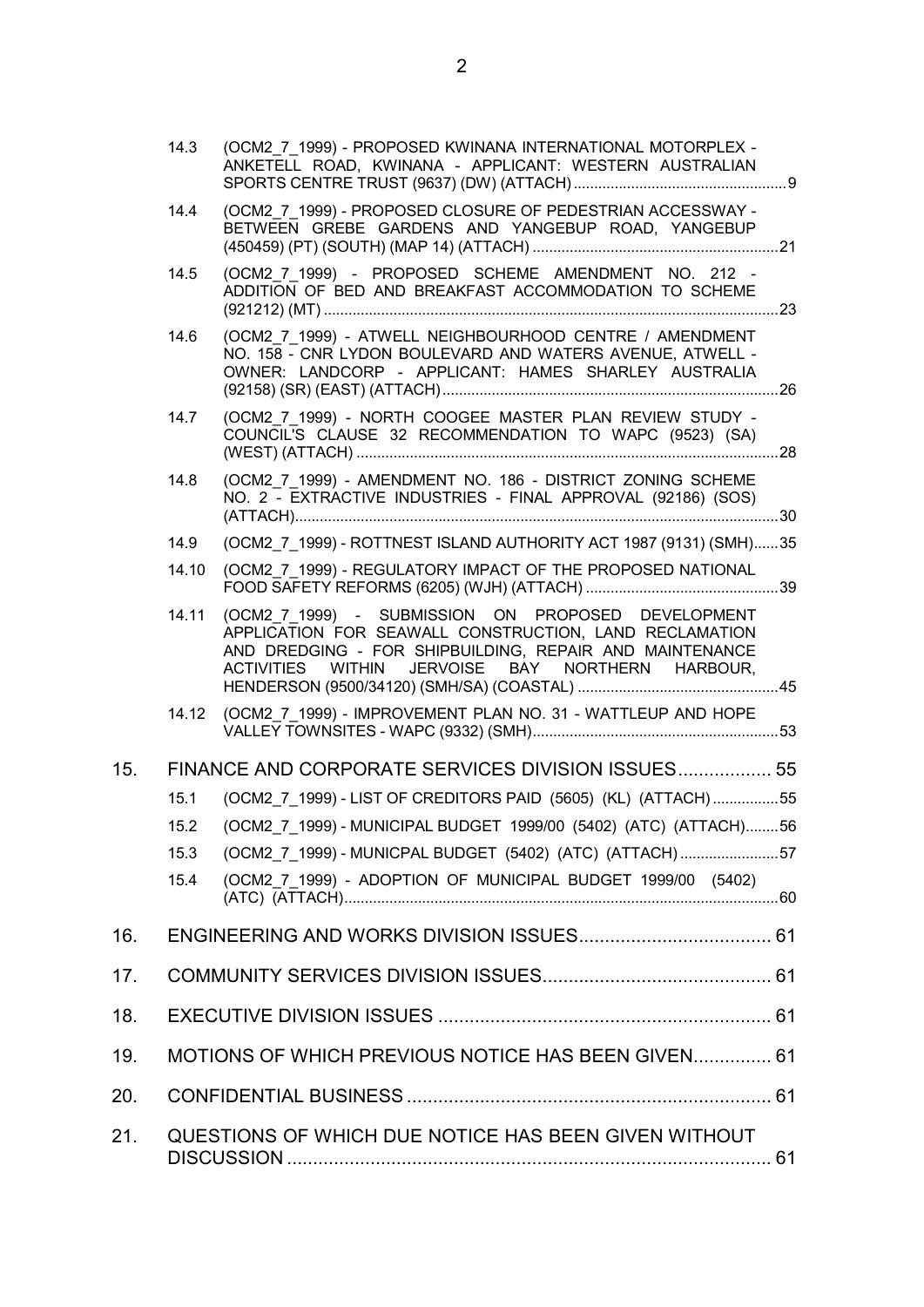| 22. NOTICES OF MOTION GIVEN AT THE MEETING FOR                  |  |
|-----------------------------------------------------------------|--|
| 23. MATTERS TO BE NOTED FOR INVESTIGATION, WITHOUT              |  |
| 24. RESOLUTION OF COMPLIANCE (Section 3.18(3), Local Government |  |
|                                                                 |  |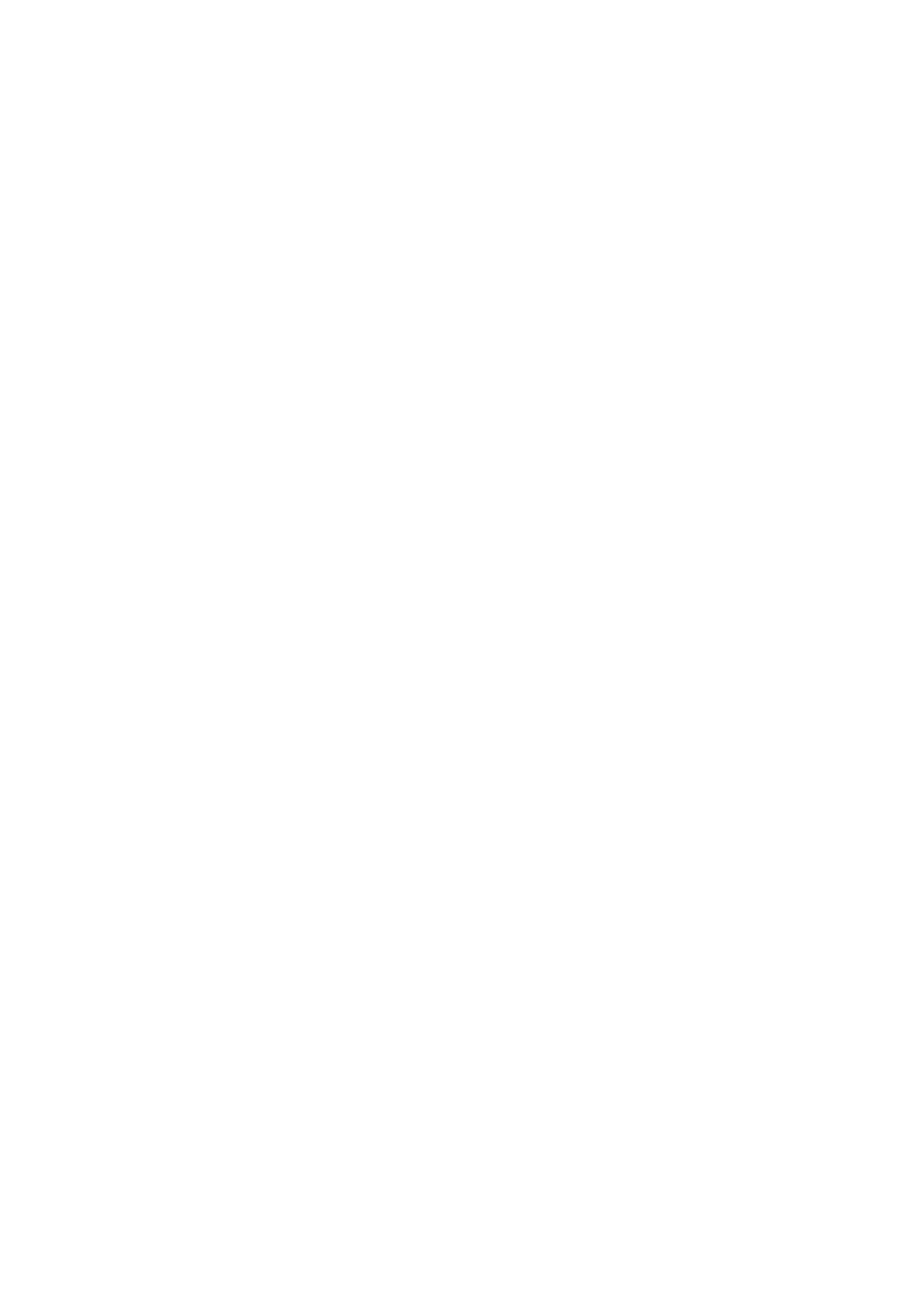# **CITY OF COCKBURN**

# **AGENDA TO BE PRESENTED TO THE ORDINARY COUNCIL MEETING TO BE HELD ON TUESDAY, 27 JULY 1999 AT 7:30 P.M.**

### **1. DECLARATION OF OPENING**

### **2. APPOINTMENT OF PRESIDING MEMBER** (IF REQUIRED)

Nil

#### **3. DISCLAIMER (To be read aloud by Presiding Member)**

Members of the public who attend Council Meetings, should not act immediately on anything they hear at the Meetings, without first seeking clarification of Council's position. Persons are advised to wait for written advice from the Council prior to taking action on any matter that they may have before Council.

#### **4. ACKNOWLEDGEMENT OF RECEIPT OF WRITTEN DECLARATIONS OF FINANCIAL INTERESTS (by Presiding Member)**

Nil

### **5. APOLOGIES AND LEAVE OF ABSENCE**

Nil

### **6. ACTION TAKEN ON PREVIOUS PUBLIC QUESTIONS TAKEN ON NOTICE**

Nil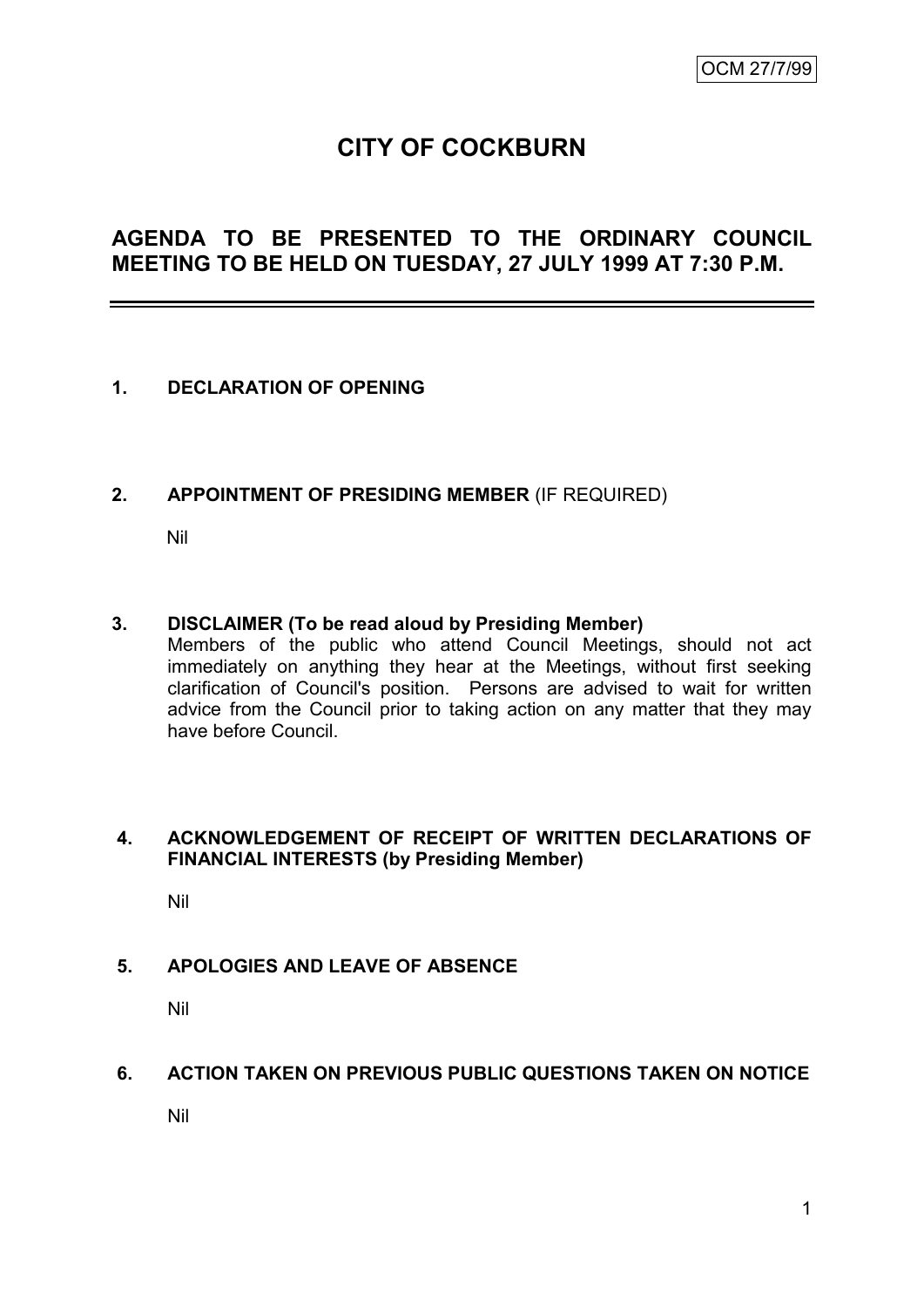OCM 27/7/99

## **7. PUBLIC QUESTION TIME**

Nil

## **8. CONFIRMATION OF MINUTES**

**8.1 (OCM2\_7\_1999) - CONFIRMATION OF MINUTES - 13/7/1999**

### **9. WRITTEN REQUESTS FOR LEAVE OF ABSENCE**

Nil

### **10. DEPUTATIONS AND PETITIONS**

Nil

# **11. BUSINESS LEFT OVER FROM THE PREVIOUS MEETING (If adjourned)**

Nil

# **12. ADDITIONS TO THE AGENDA**

Nil

# **13. COUNCIL MATTERS**

**13.1 (OCM2\_7\_1999) - PROPOSAL TO MAKE A LOCAL LAW - STANDING ORDERS (1054) (DMG) (ALL WARDS) (ATTACH USC)**

### **RECOMMENDATION**

That Council make a Local Law Relating to the Conduct of Proceedings and the Business of Council (Standing Orders), as contained in the attachment to the Agenda.

**TO BE CARRIED BY A SPECIAL MAJORITY OF COUNCIL**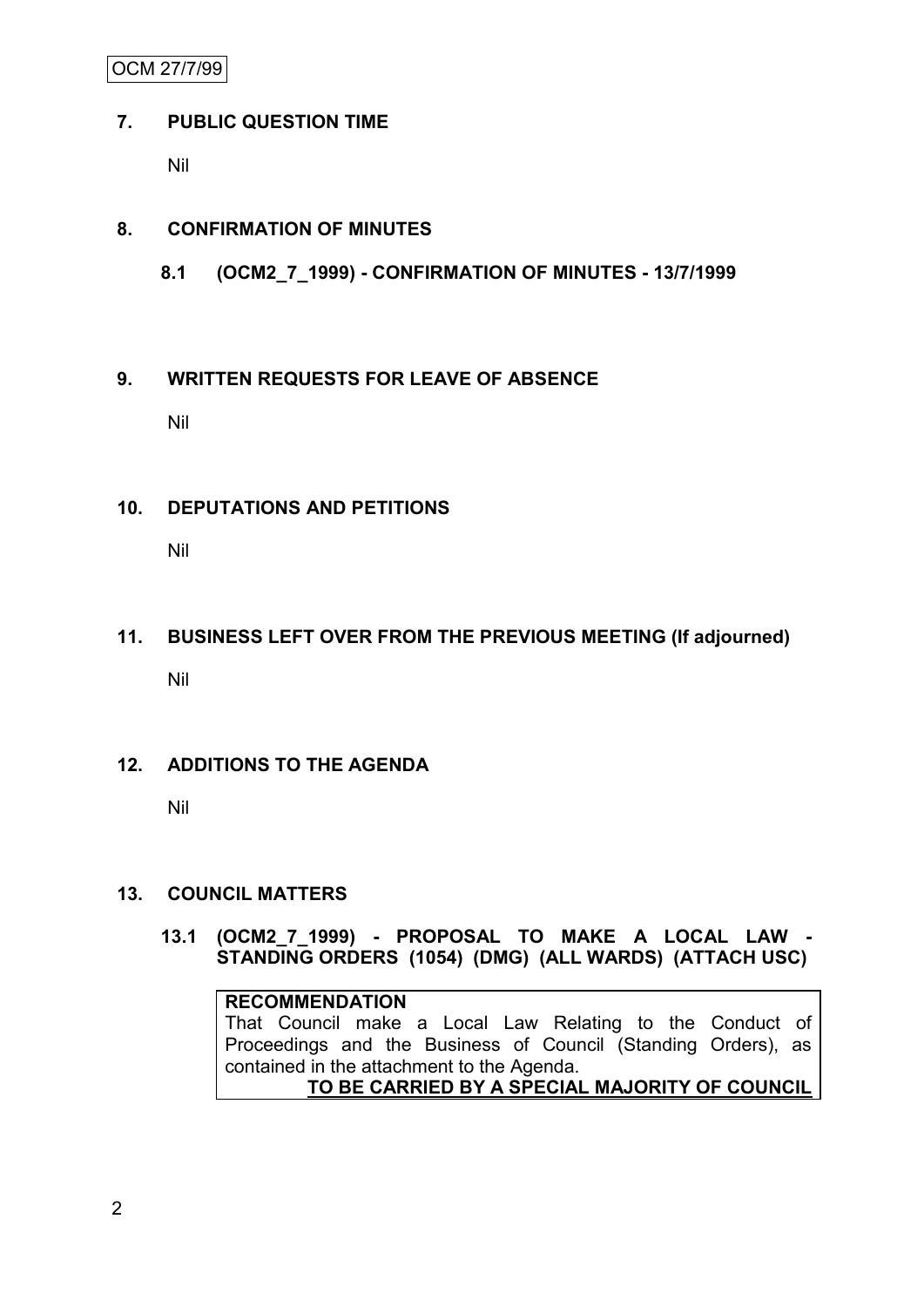### **COUNCIL DECISION**

### **Background**

At the Council Meeting conducted on 25 May, 1999, Council resolved to submit a reviewed Standing Orders document for public comment for a period of six weeks. The submission period closed on 9 July, 1999. No public submissions were received. Two minor amendments to Part 6, relating to "Order of Business" are recommended.

### **Submission**

That Council adopts the Draft, with minor amendments, as its Standing Orders to be observed from this date onwards.

#### **Report**

The purpose of the Local Law is to provide guidelines which apply to the conduct of meetings of Council and Council Committees convened under the provisions of the Local Government Act, 1995.

The effect of the proposed Local Law is to provide for:

- (a) better and more open and accountable decision making by the Council;
- (b) the orderly conduct of meetings dealing with Council business;
- (c) the community gaining a greater opportunity to be involved in the decision making process of the Council; and
- (d) the more efficient and effective use of time spent at meetings.

The proposed new Local Law endeavours to align itself as much as possible with the intent of the Act and, accordingly, is a major modification to both the content and context of the current Standing Orders, although those parts of the current Law which remain relevant have been integrated into the new legislation.

It is recommended that a new Clause 4.1(c) be included to enable some minor flexibility to be exercised in the Order of Business, if considered necessary.

Similarly, the Order of Business has been slightly amended to comply with Council's software requirements.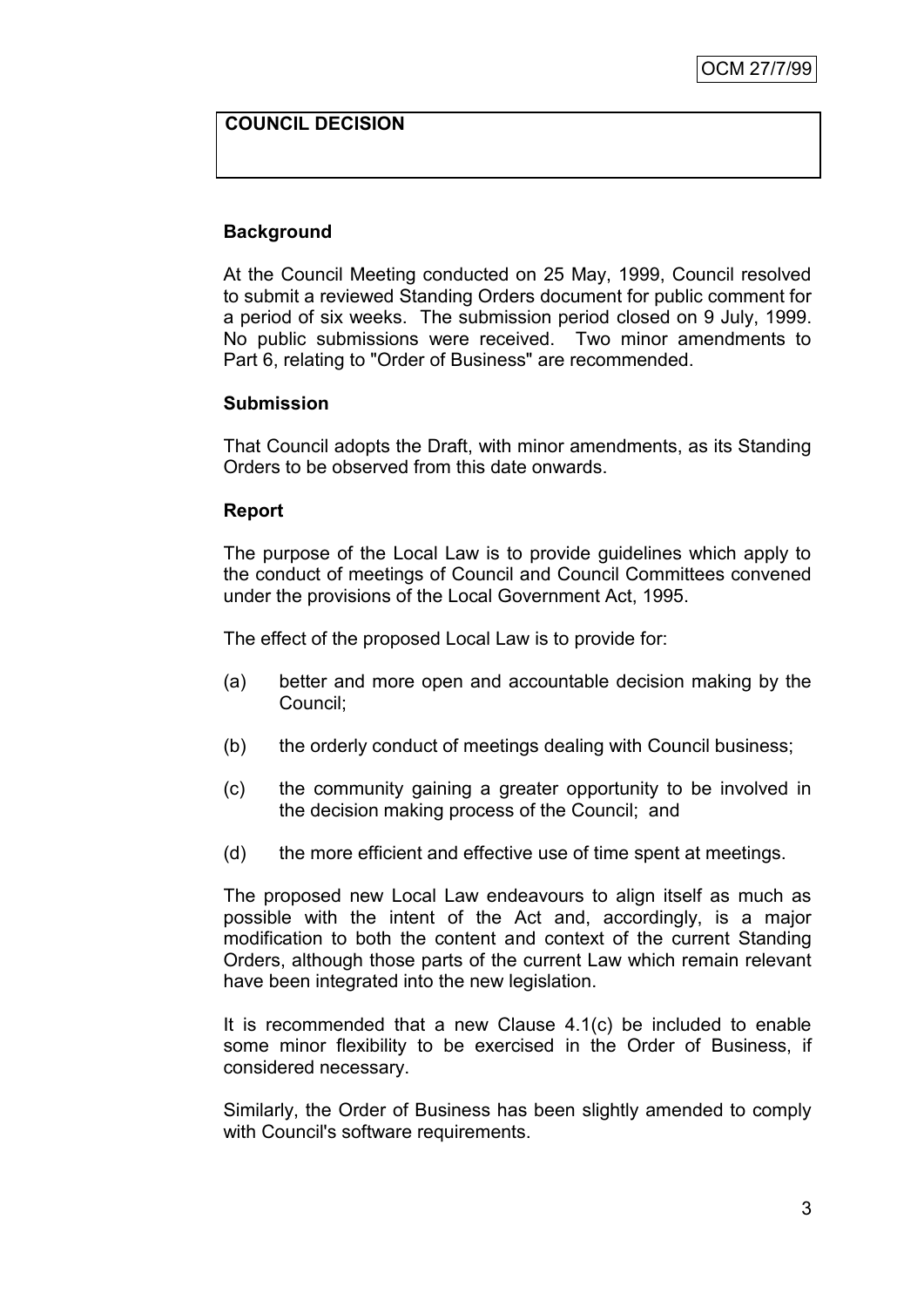The Draft Local Law attached for consideration encompasses these two recommended amendments.

Following adoption, the Local Law will be published in the Government Gazette and will become operable 14 days following publication.

Copies of the Local Law have been provided to the Minister and, following Gazettal, will also be forwarded to the Joint Standing Committee on Delegated Legislation for its perusal.

### **Strategic Plan/Policy Implications**

Action Plan Clause 1.7.1 Refers.

#### **Budget/Financial Implications**

N/A

**Implications of Section 3.18(3) Local Government Act, 1995**

Nil.

#### **14. PLANNING AND DEVELOPMENT DIVISION ISSUES**

**14.1 (OCM2\_7\_1999) - PROPOSED CHURCH BUILDING - LOT 402, 304 YANGEBUP ROAD, YANGEBUP - OWNER: CATHOLIC CHURCH - APPLICANT: PERRINE & BIRCH ARCHITECTURAL DESIGN MANAGEMENT (4413000) (CC) (SOUTH) (MAPS 14 & 15) (ATTACH)**

# **RECOMMENDATION**

That Council:

- (1) Approve of the Proposed Church Building on Lot 402 Yangebup Road, Yangebup subject to the following conditions.
	- 1. Standard conditions contained in Council Policy PD 17 as determined appropriate to this application by delegated officer under clause 7.6 of the Council's District Zoning Scheme No. 2
- (2) Issue a MRS Form 2 Notice of Approval valid for a period of 2 years.
- (3) Advise those that made a submission of the Council's decision.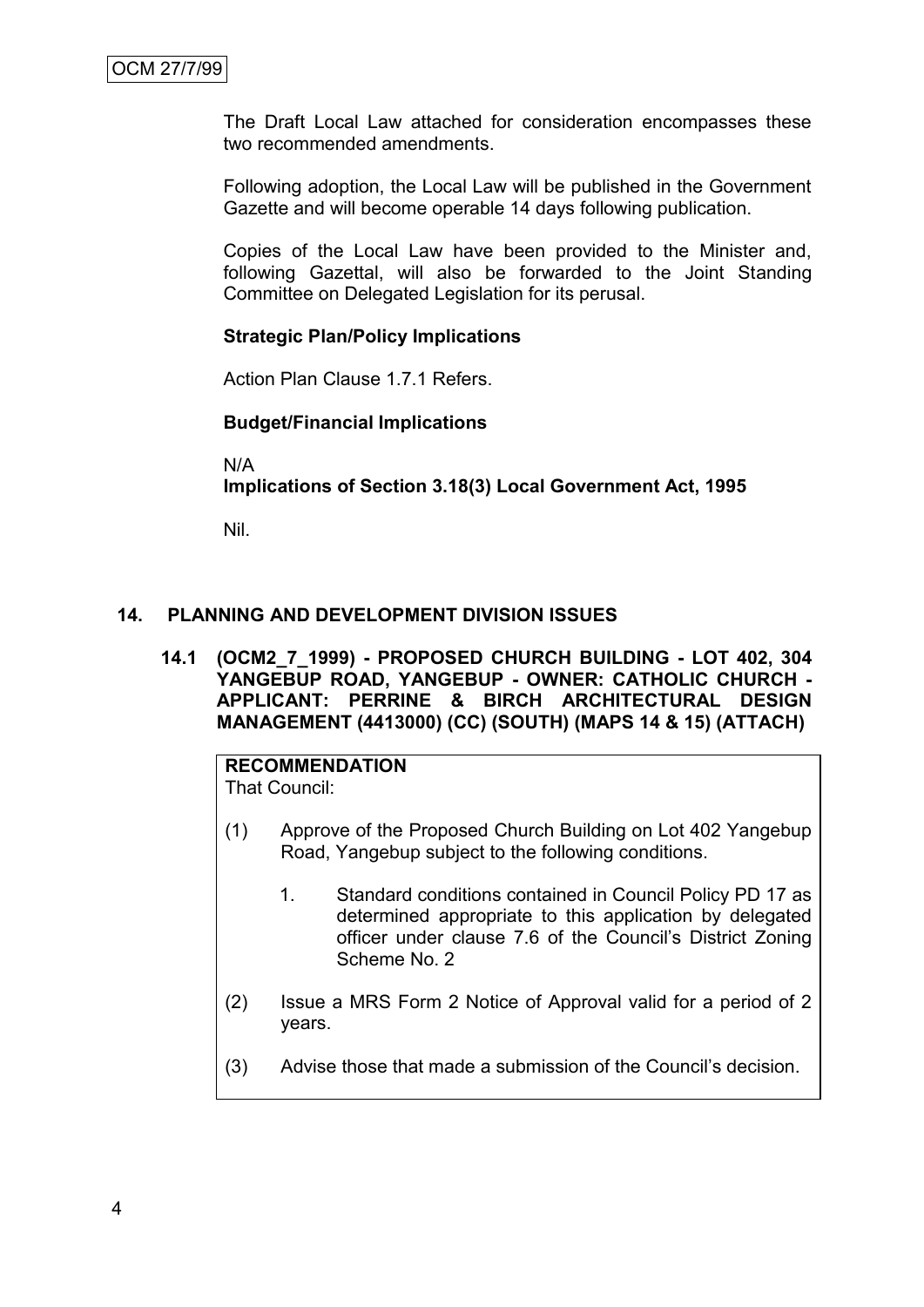### **COUNCIL DECISION**

### **Background**

| l ZONING:  | MRS:                  | Urban Deferred Abuts Parks And Recreation |
|------------|-----------------------|-------------------------------------------|
|            | DZS:                  | Rural                                     |
| LAND USE:  | <b>Private School</b> |                                           |
| LOT SIZE:  | 5.6 ha                |                                           |
| AREA:      |                       |                                           |
| USE CLASS: | AA use                |                                           |

Lot 402 is developed with a Private Primary School (MacKillop Primary School). The School has expanded over time with various approvals from the Council for additions to buildings and new facilities.

The School Oval is located on the adjacent land to the east (Lot 8) and is reserved for Parks and Recreation under the MRS. The north side of Yangebup Road is developed with single houses, and a smaller Christian school (Rehoboth Christian Primary School) is located on the adjacent site to the west.

#### **Submission**

Application has been made to develop a church building on the portion of Lot 402 fronting Yangebup Road. See Agenda Attachments for Site Plan and Elevations.

The main physical and operational aspects of the development are as follows.

- A church building of with a total floor area of approx. 891m<sup>2</sup>.
- Two spires. Main spire above front entrance is 21 metres in height from ground level. Second spire at rear entrance is 15 metres from ground level.
- Setting capacity for approx. 500 people.
- Church building is to be attached to presbytery for which a building licence has already issued.
- The church is to hold regular Sunday Services in the morning and afternoon for the public, and is to be used infrequently for school services and assembly activities during school hours.
- Existing parking areas and access are proposed to be used.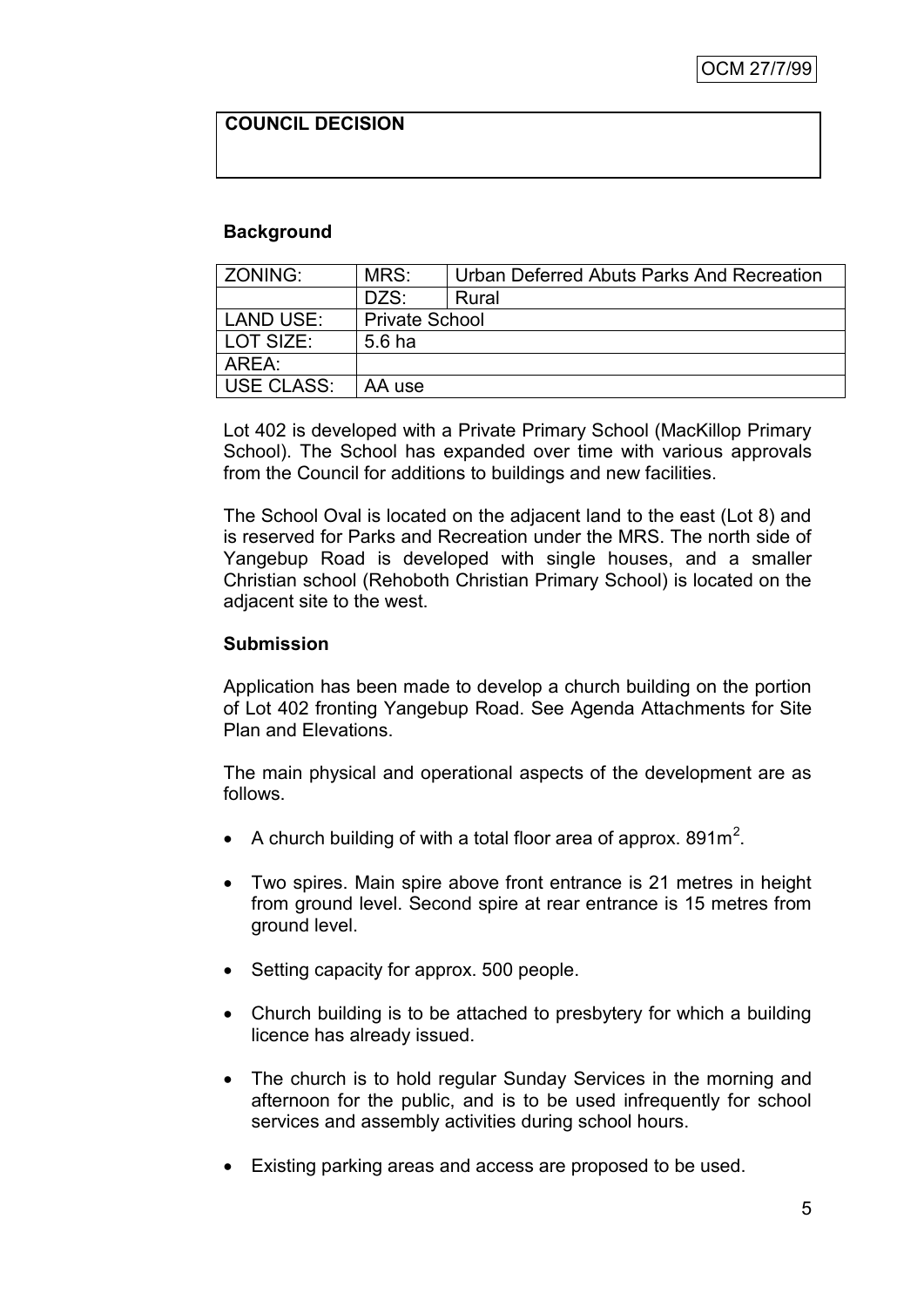### **Report**

A Church building is classified as a religious establishment in District Zoning Scheme No. 2 and is an AA use in the Rural zone.

Two submissions were received from landowners at 17 Pioneer Drive, both generally objecting on the grounds of increased traffic. It is considered that Pioneer Drive is a local access road, not a distributor road or convenient shortcut for traffic to access the school. Traffic will be confined to Yangebup Road, Osprey Drive and Dunraven Drive rather than Pioneer Drive. See Agenda Attachments for Schedule of Submissions.

The Scheme requires the provision of one parking bay per 4 seats for religious establishments. It is proposed to use existing parking areas (approx. 125 bays) to accommodate the church-parking requirement. There are no objections as the School is not operational on Sundays.

In respect to issue of traffic, there is potential for an additional 200 to 250 traffic movements on Yangebup Road on Sundays. The traffic movements may be intense but confined to 4 times on Sundays just before and after services.

The Ministry for Planning raises no objections to the proposal.

The church building is a logical expansion of the activities of the School, and there will be a general community benefit derived from provision of the Church and its services. Accordingly, approval to the proposal is recommended.

### **Strategic Plan/Policy Implications**

PD 16 Standard Development Conditions

#### **Budget/Financial Implications**

N/A

### **Implications of Section 3.18(3) Local Government Act, 1995**

Nil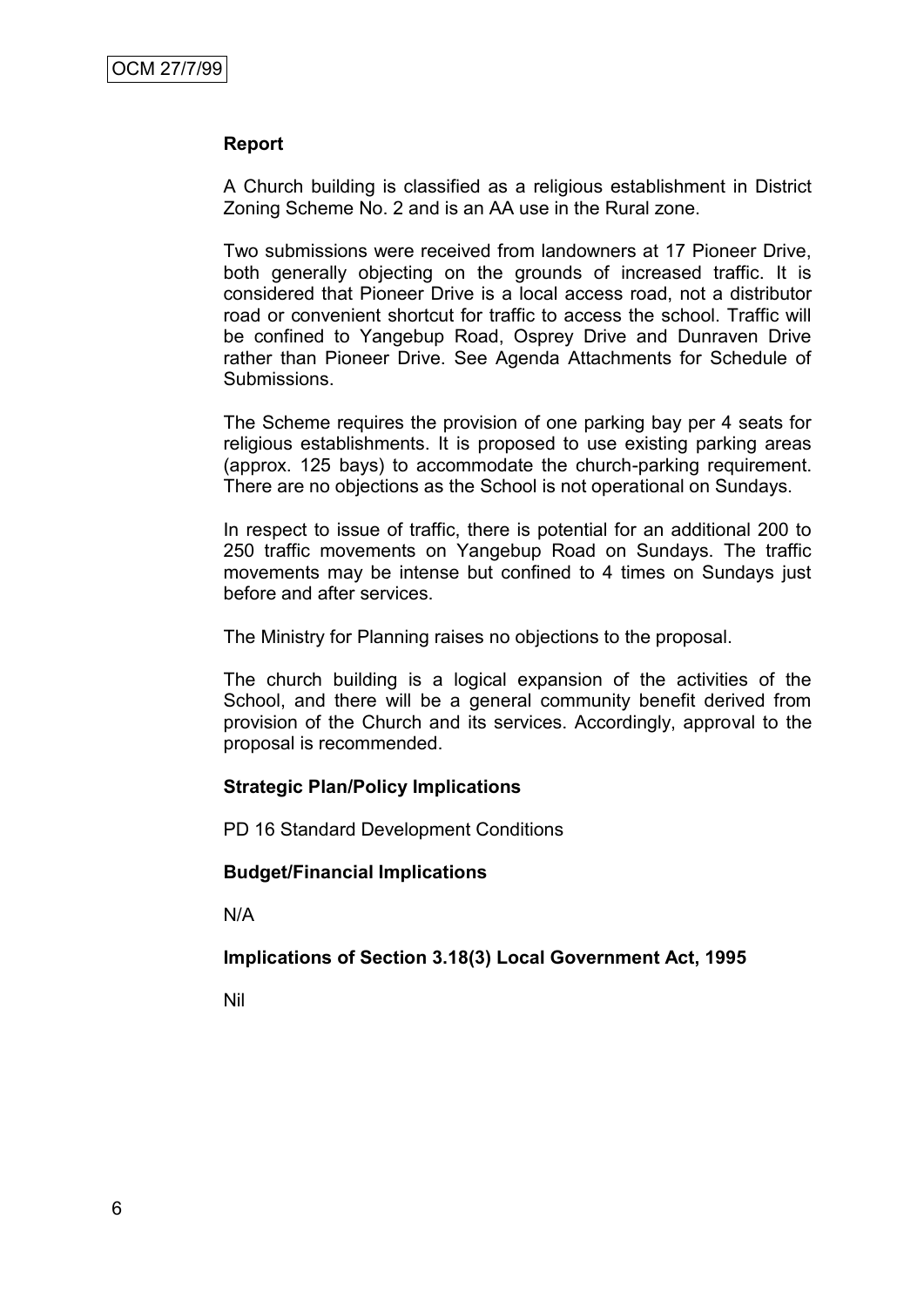### **14.2 (OCM2\_7\_1999) - SAND EXTRACTION - LOT 4 ARMADALE ROAD, BANJUP - OWNER: BORAL BESSER MASONRY LTD - APPLICANT: DEVELOPMENT PLANNING STRATEGIES (5513465) (CC) (EAST) (MAP 20) (ATTACH)**

# **RECOMMENDATION**

That Council:

- (1) approve a variation to Council's Development Approval of 17 February 1998 for sand excavation on Lot 4 Armadale Road, Banjup to allow for sand extraction on Lot 4 within the 20 metre buffer to R1820 Warton Road to minimum level of RL 30 and in accordance with the excavation plan dated 1 July 1999.
- (2) advise the applicant and referral authorities of the Council's decision accordingly.

# **COUNCIL DECISION**

### **Background**

| ZONING:          | MRS:     | <b>Rural-Water Protection</b>                 |
|------------------|----------|-----------------------------------------------|
|                  | DZS:     | Rural                                         |
| <b>LAND USE:</b> |          | Sand Extraction Sand washing and paving stone |
|                  | factory  |                                               |
| LOT SIZE:        | 58.77 ha |                                               |
| AREA:            |          |                                               |
| USE CLASS:       | SA use   |                                               |

Lot 4 has been used for sand excavation for many years and the current approval is valid until February 2003. The operator (Boral Besser Masonry Ltd) also operates a brick and paving stone plant on the site. See Agenda Attachments for Location Plan

Portions of Lot 4 not yet excavated, have been identified in Perth's Bush Plan as regionally significant Bush Land – Recommended for Protection.

The site is bounded by Armadale Road to the south, and rural land to the west and north where sand excavation is also approved. The adjacent lot to the east (R1820) is reserved Parks and Recreation in the MRS. Rocla Quarry Products Ltd has been granted a mining lease (lease 70/357) by the Department of Minerals and Energy to excavate sand from R1820.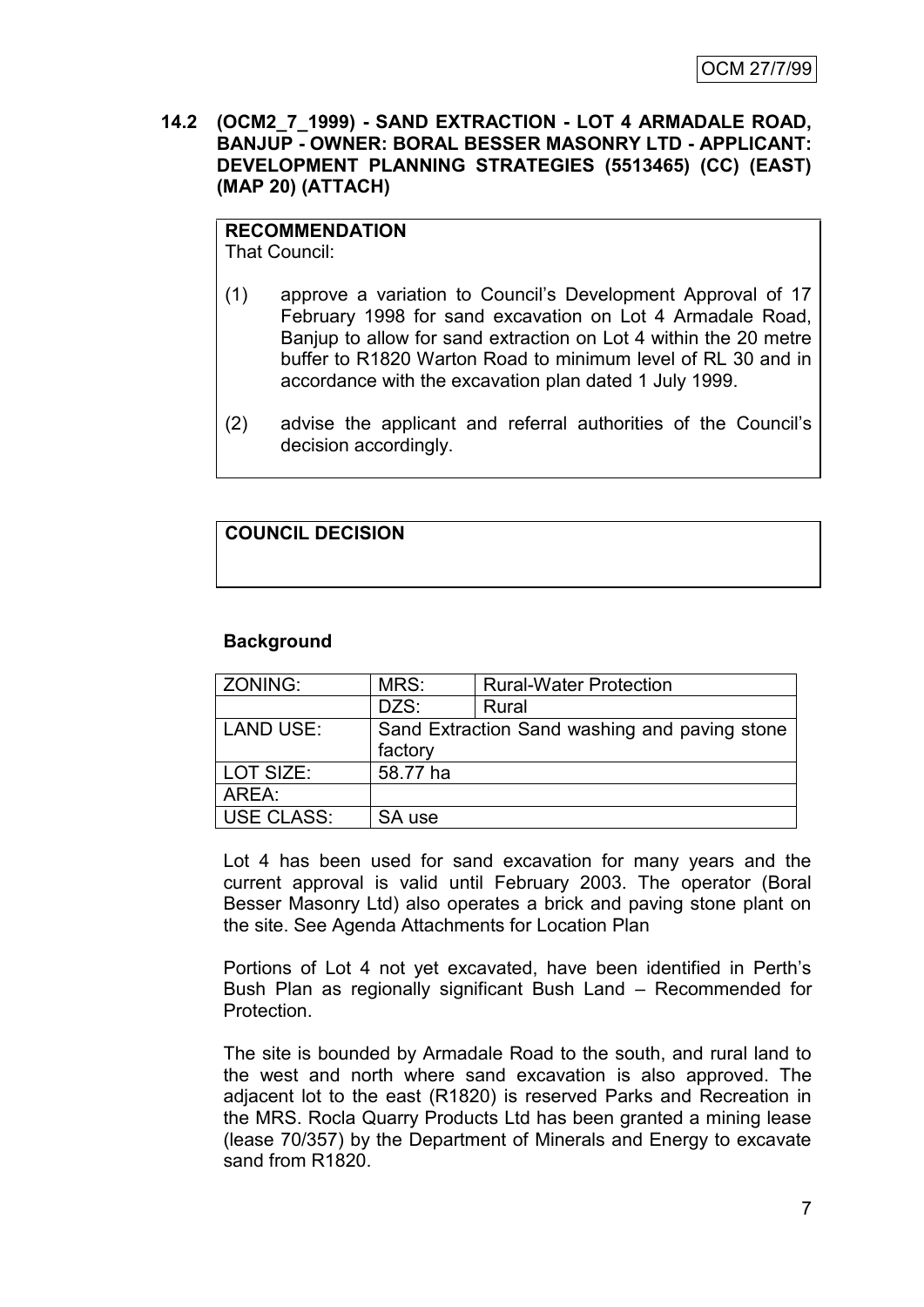Rocla Quarry Products Ltd has advised the City that it has entered into an agreement with Boral Besser Masonry Ltd to excavate the remainder of the resource on Lot 4.

#### **Submission**

Application has been made to excavate within the 20 metre buffer to the boundary of R1820 to create a consistent level of RL 30 over both Lots. Under the mining lease for R1820 a 4 metre buffer to the site boundary with Lot 4 is required. See Agenda Attachments for Excavation Proposal.

#### **Report**

The current development approval (Condition 7) requires maintenance of 20 metre buffers to all site boundaries. Variation to this requirement is therefore sought.

Council's Extractive Industry By-Laws allow for excavation of buffer zones subject to the written approval of Council. Similarly, provisions in the Council's Proposed Extractive Industries Amendment also allow for excavation of buffer zones.

The Ministry for Planning has advised that, although the site is identified in Bush Plan, it has no objections to the proposal given that two approved excavation operations exist either side of the buffer.

The Department of Minerals and Energy has also advised that it has no objections to the excavation of the 4 metre buffer on R1820.

Approval to the proposal can be justified on the following grounds.

- Excavation of the common boundary will create a consistent level of RL30 over the two sites.
- Removal of the buffer zone will not result in any additional views to the pit area from public areas such as Armadale Road.
- No objections have been received from referral authorities.

### **Strategic Plan/Policy Implications**

Extractive Industries By-Laws

Proposed Extractive Industries Amendment 186

#### **Budget/Financial Implications**

N/A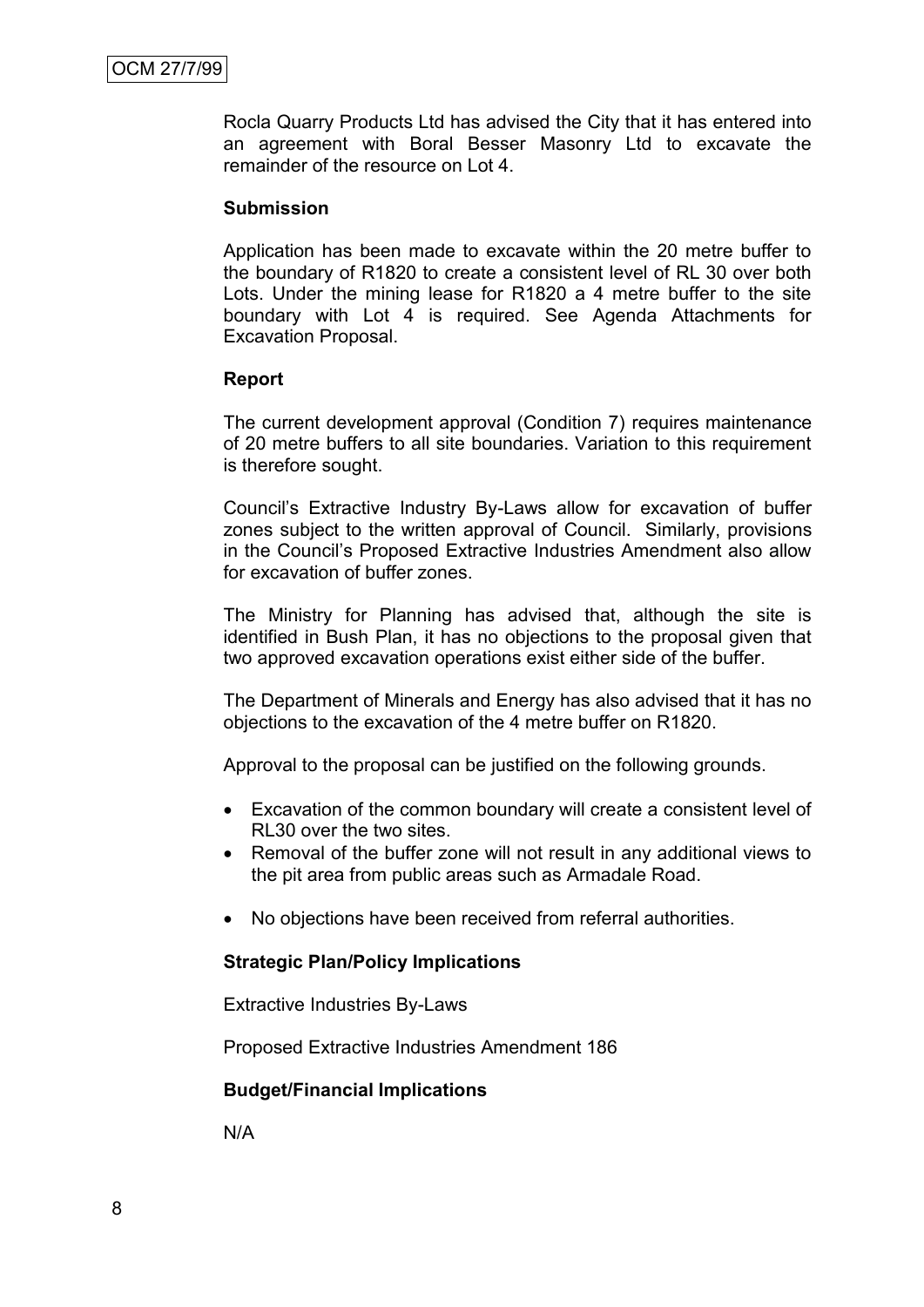# **Implications of Section 3.18(3) Local Government Act, 1995**

Nil

### **14.3 (OCM2\_7\_1999) - PROPOSED KWINANA INTERNATIONAL MOTORPLEX - ANKETELL ROAD, KWINANA - APPLICANT: WESTERN AUSTRALIAN SPORTS CENTRE TRUST (9637) (DW) (ATTACH)**

#### **RECOMMENDATION** That Council

(1) adopt the following position in relation to the proposal:-

- 1. The proposal in its current form is considered unacceptable as a result of the overall noise burden on communities within the southern portion of the City of Cockburn;
- 2. Consider supporting the development without the drag racing component at the site, subject to a suitable level of acceptability among affected communities within Cockburn being demonstrated;
- (2) require staff to provide a technical submission on the PER and Societal Risk Report in line with the position outlined in resolution (1) above and the points detailed in the report.

# **COUNCIL DECISION**

# **Background**

The Western Australian Sports Centre Trust recently released a Public Environmental Review (PER) and Societal Risk Report which provide details of the proposed International Motorplex to be located between Thomas, Anketell, Rockingham and Abercrombie Roads in Kwinana.

Comments on the PER are required to be forwarded to the EPA by 28 June, while comments on the Societal Risk Report are required to be forwarded to the WAPC by 9 August, 1999. Approval has been gained from the EPA for Council to provide a submission on the PER following the closing date for submissions to allow Council consideration of the report.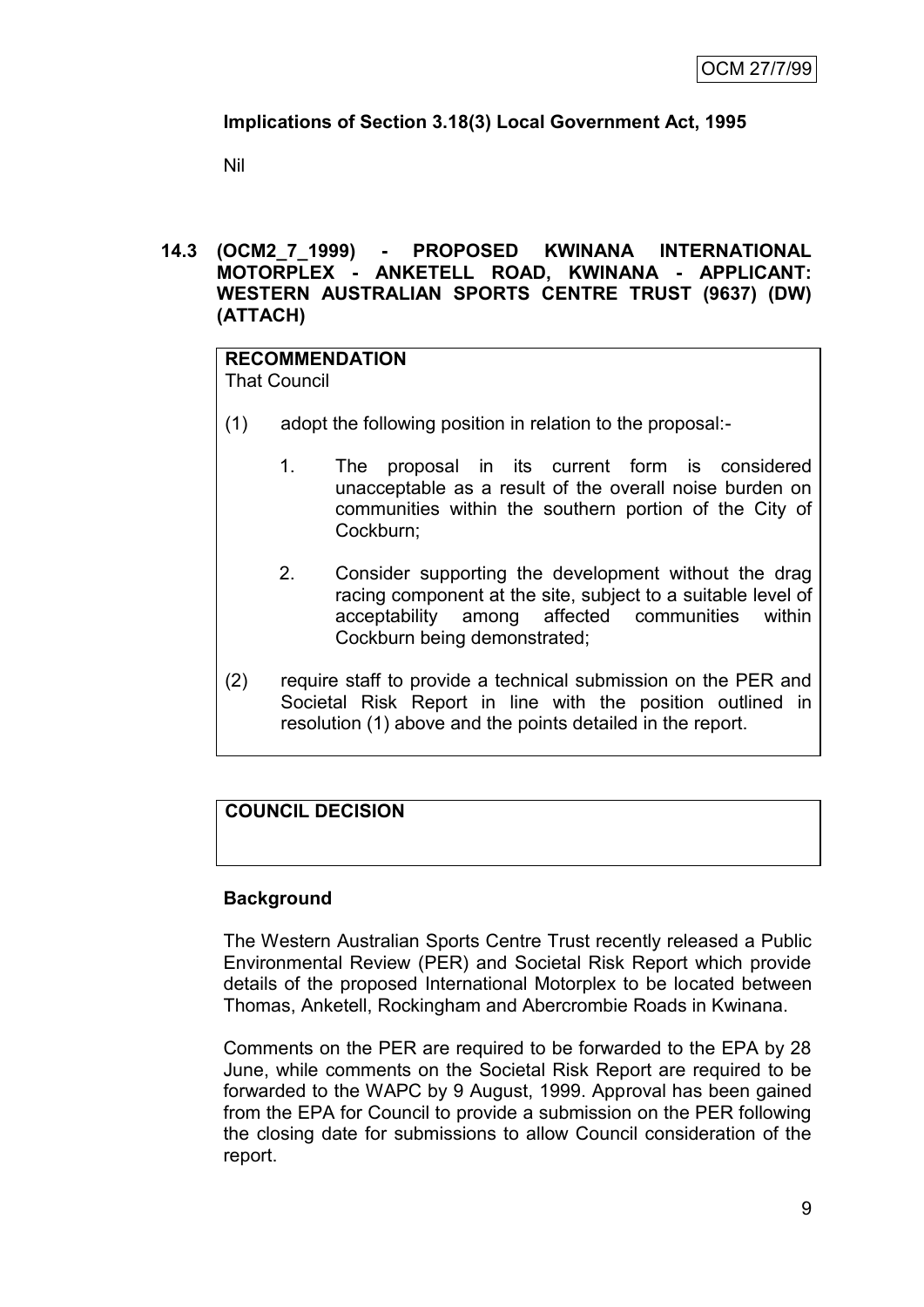The proposed Motorplex facility includes a speedway track, drag strip, pits, grandstand, catering facilities, administration buildings, carparking and public amenities. There is also the potential for other activities to occur on the site, including the possible relocation of the Coastal Motorcross Circuit and Cockburn International Raceway (Go-Karts), as well as other events such as concerts.

The construction of the facility is proposed to commence in September 1999 and is required to be completed by September 2000 to allow operations to commence in October 2000. Figures showing the location of the site and proposed layout are attached to the Agenda. The site is owned by Alcoa, with a considerable portion of the site having been used for the disposal of residues from Alcoa's Kwinana operations.

While the site is totally within the Town of Kwinana, it is located approximately 3.5 kilometres from the townsite of Wattleup and approximately 7 kilometres from residential areas in Munster.

The Motorplex proposal has arisen out of the need to provide alternative sites for the Ravenswood Drags and Kwinana Speedway. This has arisen due to Claremont Speedway being given notice by the Royal Agricultural Society that it would have to vacate its current Claremont premises in April 2000. While the Ravenswood International Raceway has been operating from Ravenswood for 30 years, the State Planning Commission in 1994 determined that the operators would need to vacate the site before the whole of the Ravenswood townsite could be developed for residential purposes.

In order to find a site for the co-location of both of these facilities, an International Motorplex Facility Implementation Committee was established by the State Government in 1994. This Committee was chaired by the Minister for Planning and investigated 8 sites within the metropolitan region and determined that the Kwinana Alcoa site was the preferred site.

Council's role in relation to the proposal at this point is to provide comments to the EPA on the adequacy of the Public Environmental Review for the proposal and similarly, to the WAPC on the Societal Risk Report. Given the potential for impacts of the proposal on residents within the City of Cockburn, it is also important that Council develop a clear position in relation to the acceptability of the proposal, which will be necessary in providing advice to relevant decision-making authorities.

### **Submission**

The PER provides a detailed description of the proposal and its intended operation. A copy of the executive summary is attached. In summary, the activities which will occur on the site include the following:-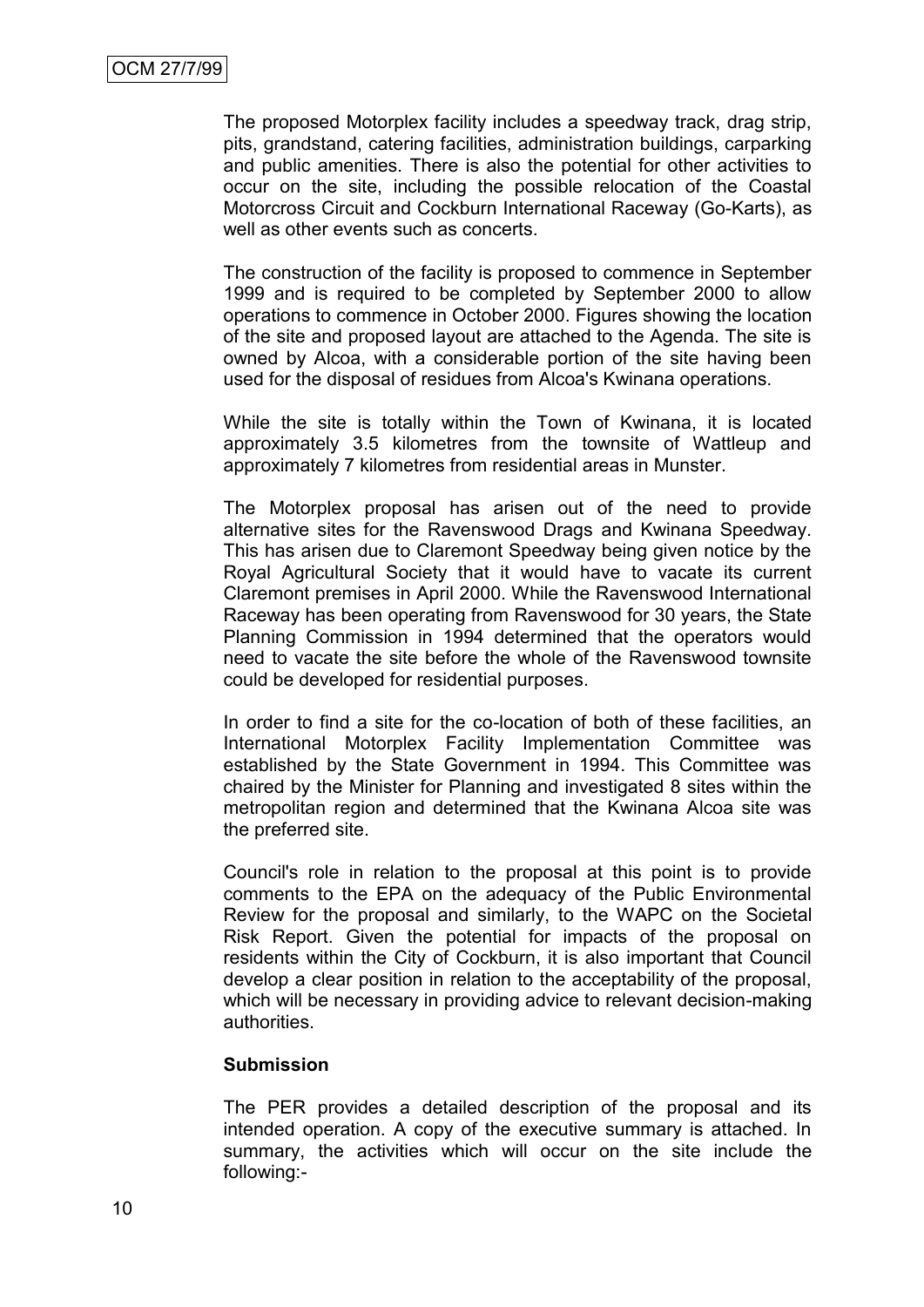- Championship Street Car Drag Races
- Championship Speedway events
- Local Speedway events
- Community based activities such as driver training
- Possible future relocation of Coastal Park Motorcross Circuit and the Cockburn International Raceway
- Other events such as musical concerts or festivals.

The PER is confined to the Drag and Speedway activities, with any future proposals for other activities to be subject to separate assessment.

The PER indicates that there would be in the order of 20 Saturday Drag Racing events and 25 major Speedway events held between October and April each year. Smaller events would also be held on some Wednesdays and Fridays. Spectator crowds of between 1,000 and 15,000 are expected, depending on the events being held. The duration of events would range from 12.00-10.30 pm for some Championship Drag Racing events and 5.30-10.30 pm for Speedway events. Attached to the Agenda is a table which outlines the likely type of events, the month, day and time of events, as well as likely spectator attendances expected for the Motorplex. While the majority of events would be held during the October - April period, the PER indicates that there would be some smaller events held throughout the winter months.

The proponent estimates that the combined Motorplex operations will generate expenditure of \$15.34 million annually across the major activities, with additional flow-on effects being the total impact of the operation to be around \$28.95 million annually. 179 full time equivalent jobs would be created with additional flow-on jobs of 183 persons. Construction of the facility is likely to cost in excess of \$16 million, with both direct and indirect employment associated with construction estimated to provide a total of 577 jobs. The other economic benefit promoted by the proponent relates to the location of the Motorplex on the Alcoa site as providing the opportunity for Government to make use of a site which would otherwise be constrained, for public purposes.

### *Alternative Sites Considered*

Eight different sites were considered by the Implementation Committee. These sites are shown in the attachment and are as follows:-

- Kewdale Freight Terminal
- Forrestfield Marshalling Yards
- Wanneroo Barbagallo Raceway
- Jandakot Botanic Park Anketell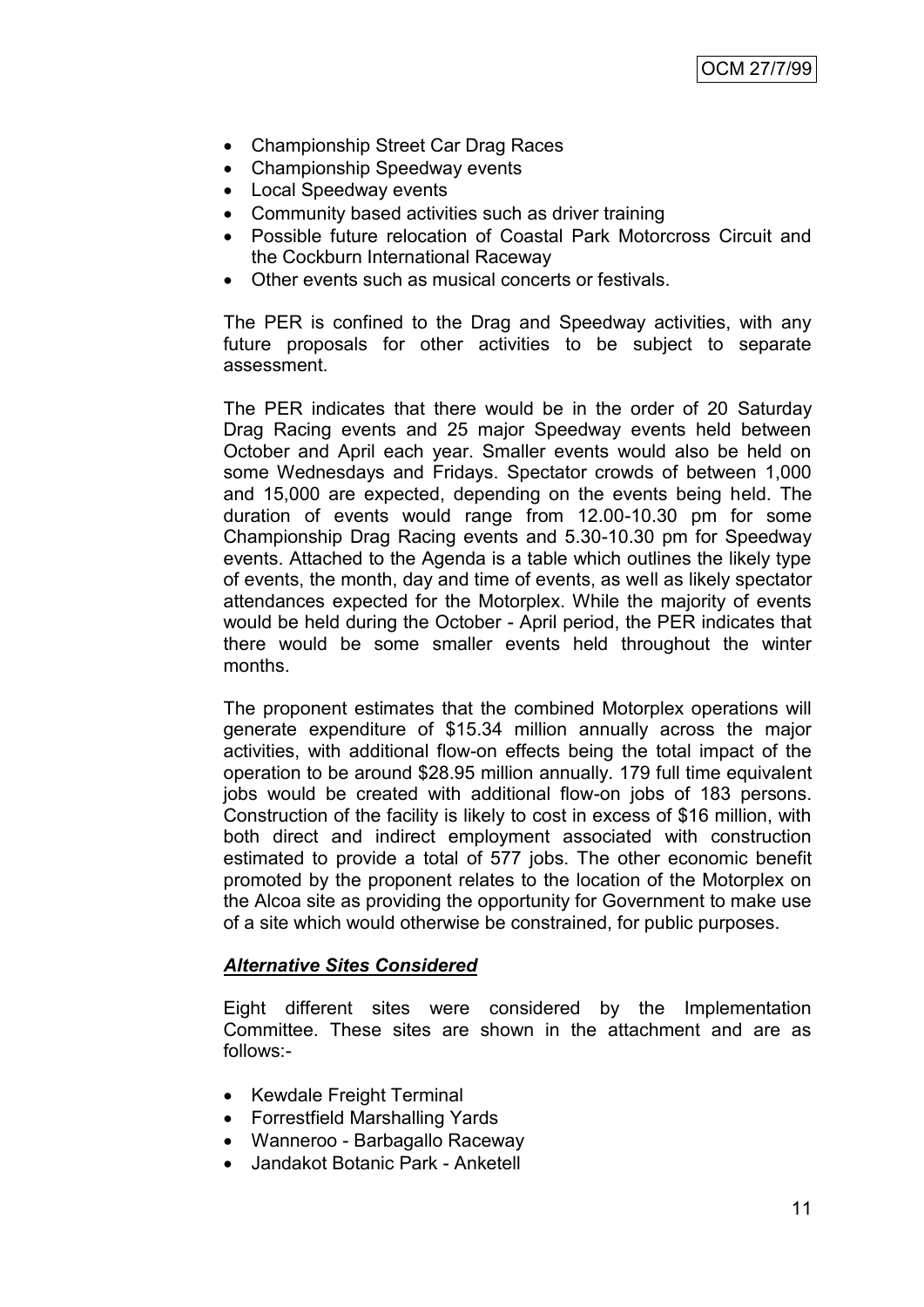- Rockingham Marshalling Yards
- Henderson Beeliar Regional Park
- Gnangara Road, Cullacabardee
- Alcoa Residue storage areas A, B and C (preferred location)

This range of options were assessed on the basis of transport, environmental, planning, financial and operational criteria. Based on this assessment, the PER states that the Forrestfield and Wanneroo sites emerged as the preferred sites. However, both sites were seen as having major obstacles to them for the use for the Motorplex, the Forresfield site being required for industrial purposes and the Wanneroo site identified as requiring significant costly roadworks and was opposed by the future operators on the basis of commercial viability.

The Alcoa and Henderson sites were the next two preferred options, with the Henderson option being rejected on the basis of the impacts on Beeliar Regional Park and associated bushland being less acceptable than the impacts on the Alcoa site.

#### **Report**

The timeframe for public comment (4 weeks) and deadlines for the preparation of Agenda items has meant that Council officers have had less than 10 days to perform an assessment of the proposal and carry out relevant investigations associated with its impacts. Assessment and investigations have therefore been limited to review of the documentation, discussions with the DEP, Councils currently affected by the Speedway and Dragway and limited discussions with the Town of Kwinana and affected local residents. Some limited noise assessment was also carried out in order to determine typical background noise levels from within the Wattleup townsite. This has meant that the assessment of the proposal has been relatively superficial and has not allowed a sufficient level of community consultation to fully ascertain the views on the proposal from the portion of the community affected within Cockburn.

Based on this assessment, the following key issues have been identified as being relevant in terms of Council's position and comments on the proposal:-

- Location versus alternative sites
- Noise impacts
- Bushplan impacts
- Individual and societal risk.

A more detailed discussion on these issues is provided below.

While Council does not have a formal position on the proposal at this point, a briefing provided to full Council earlier in the year led to a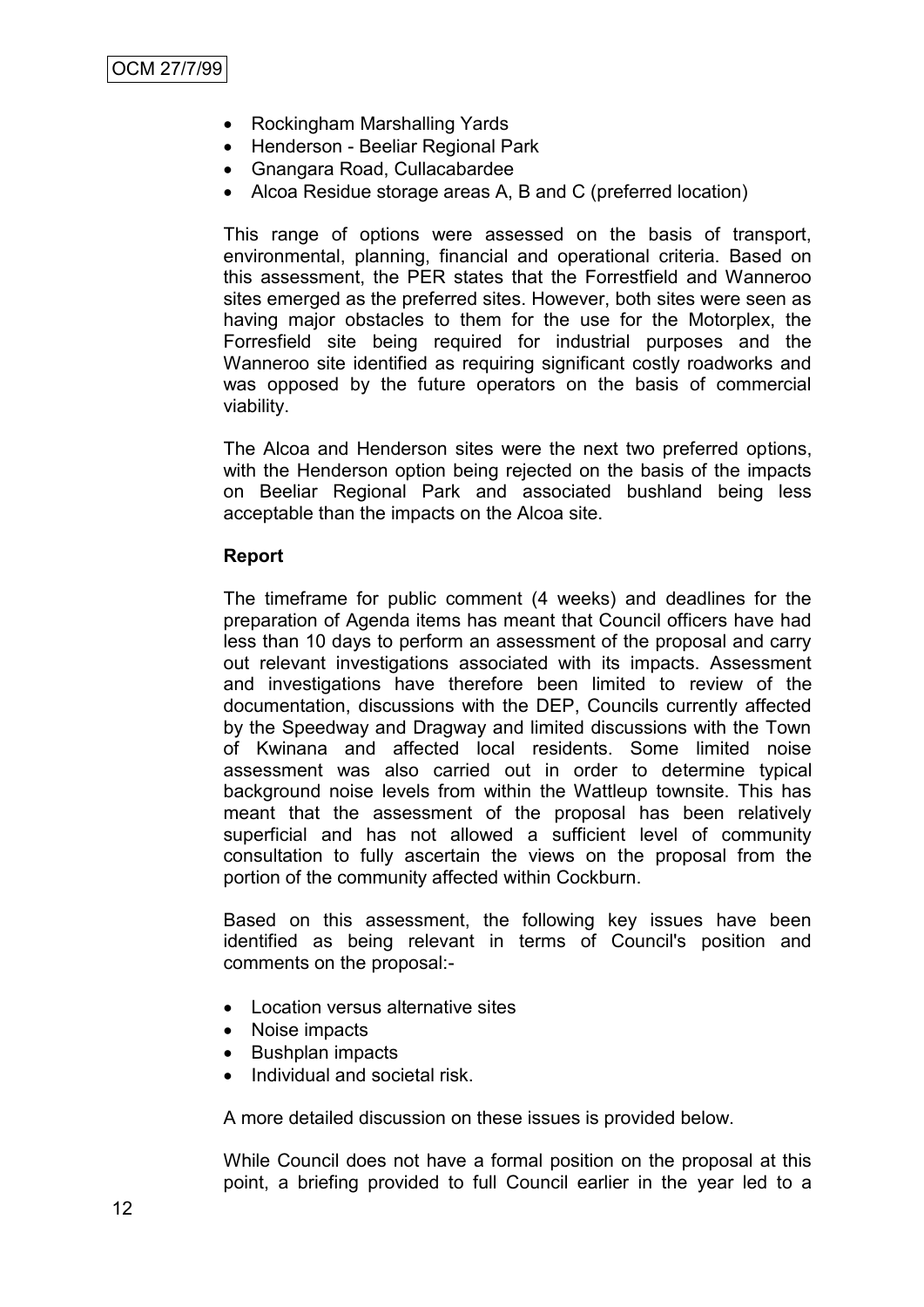number of Councillors, particularly those representing the Coastal and South Wards, expressing concerns over the impact of noise from the facility on residential communities in the south-western portion of the City. Council's submission on the FRIARS report touches on the proposal to the extent that the proposed Motorplex has been included in Council's alternative option for FRIARS, however the report identifies residents' concerns about noise from the facility and highlights the need for further investigation of noise impacts.

Community concerns prior to the release of the PER were presented to Councils through several of the forums held in relation to FRIARS. At a meeting of land owners held on 19 May 1999, a number of resolutions were adopted, including one which sought to have no Speedway between Hope Valley and Medina. At the workshop held with representatives of Peak Community Groups from the Wattleup locality held on 26 May 1999, this resolution was clarified to the extent that it was indicated that if the uses of the Motorplex were rationalised to reduce the level of use and the potential level of noise, then the Speedway could be acceptable in the industrial area. This is not taken however as an endorsement of the proposal in its current or a modified form, as much more detailed community consultation would be necessary to determine this.

### *Assessment of Impacts of Proposal and the Adequacy of the PER in Addressing Key Issues of Concern*

### **1. Suitability of the Kwinana Site versus Alternative Sites**

As outlined previously, the Implementation Committee assessed 8 different sites including the preferred site for the proposal. Of the alternative sites, one was located within the City of Cockburn, being the Henderson area of the Beeliar Regional Park. This is an area of high conservation value and the proposal would be inconsistent with Council's previously stated preferred position for the retention of this area for conservation purposes.

Given the level of information provided and the timeframe for assessment, it is difficult to carry out a detailed analysis of the suitability of the existing site against the alternatives considered. The proposed site does have a number of positive attributes from a planning viewpoint. It is relatively central to the users of the site, has good access to major transport routes and provides the opportunity to make use of a constrained site for public purposes. The use is also consistent with the current land use on the site. The constraints to the suitability of the site for the proposed use from a planning viewpoint include the proximity to residential areas both north and south of the site, issues relating to individual and societal risk associated with its proximity to the Kwinana Industrial Area and the inclusion of the southern portion of the site in Bushplan.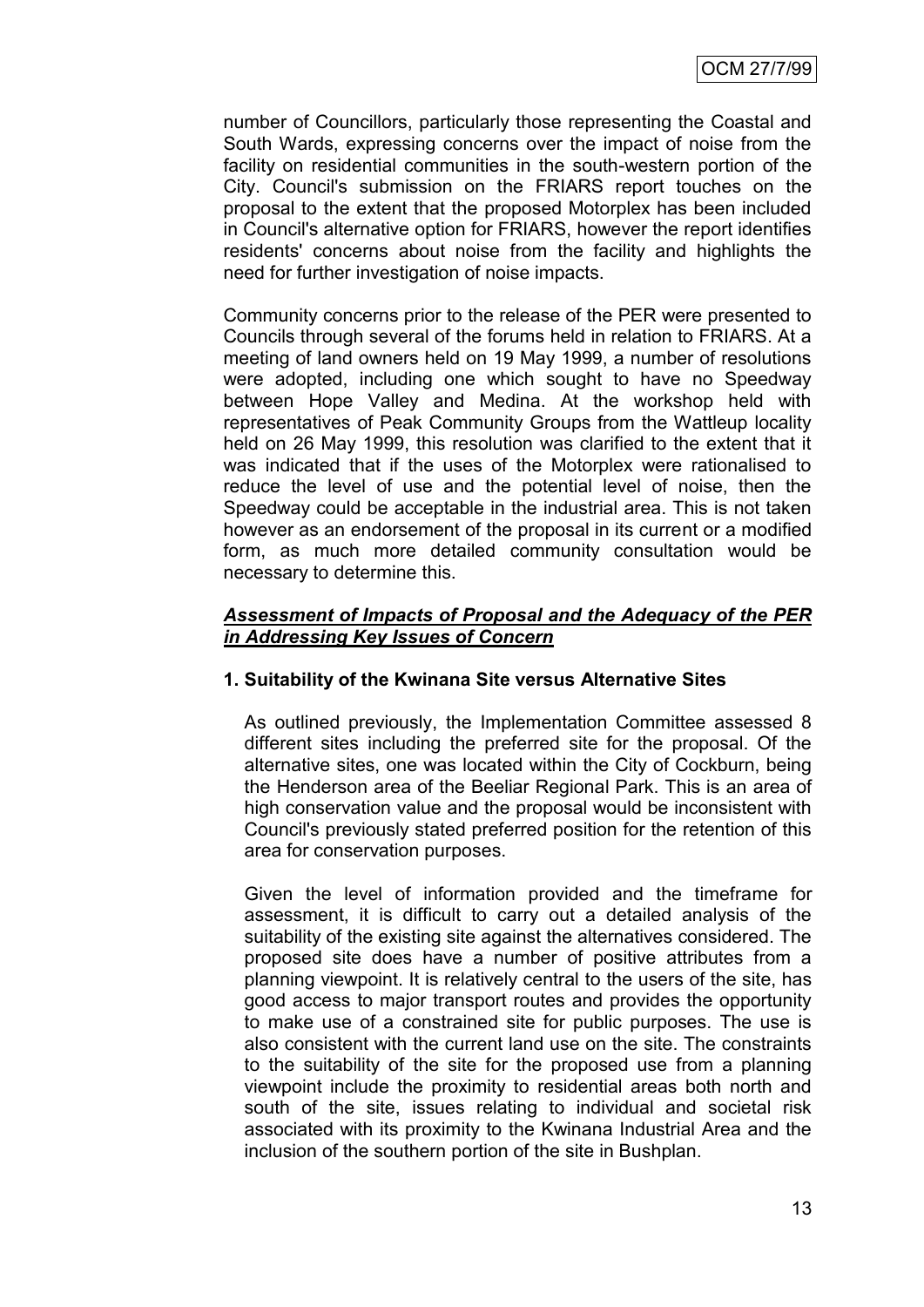A superficial review of the alternative sites assessed by the Implementation Committee tends to confirm the conclusions outlined in the PER which highlight the Forrestfield and Wanneroo sites as the preferred sites. Of the two, the Forrestfield Marshalling Yards would appear to have the most potential, particularly given its proximity to Perth Airport which creates a high level of background noise in the area, although it is within similar proximity of the proposed site to residential areas.

Unfortunately, the PER dismissed both the Forrestfield and Wanneroo sites on single issues, without a detailed explanation of the reasons why these issues could not be suitably overcome. A much more detailed analysis of the viability of these sites and the potential to overcome issues seen as constraining these sites would be particularly useful in order to be satisfied that the proposed site in Kwinana is superior to these other highly ranked sites.

#### **2. Noise Impacts**

The key environmental impact associated with the proposal relates to noise impacts on residential areas within the Town of Kwinana and City of Cockburn. Within Kwinana the areas of Hope Valley and Medina will be affected, whilst in the City noise impacts will occur within the Wattleup townsite and surrounding rural areas and possibly as far north as Munster and Coogee.

As outlined previously in the report, the majority of noise emissions from the facility will occur between the months of October - April which is essentially the Speedway and Drag Racing season. It is this time of the year that potential annoyance for residents is at its highest, given that people are outdoors more and people tend to have windows open as a result of warmer temperatures.

According to the report, noise emissions from Speedway activities will occur on almost all Friday nights between this period and will occur between 5.30 and 10.30 pm. Noise emissions will occur during race events which typically last around 3 minutes with a gap between races. Of the different types of vehicles racing, sprint cars are identified as having the highest overall noise emission.

With the drag racing component, this appears likely to occur on most Saturday nights during the October - April period. Whilst the actual racing component of the drags occur in the evening, practice events would be carried out on Saturday afternoons prior to the actual racing event. Noise emissions from drag racing vary depending on the type of vehicles being raced, with the top fuel or mini jet vehicles having the highest overall noise signal. According to the PER, these vehicles would be present at around 6 race meetings in any one season. The next loudest vehicles are the top comp vehicles which would be present at most meets, followed by super stock, super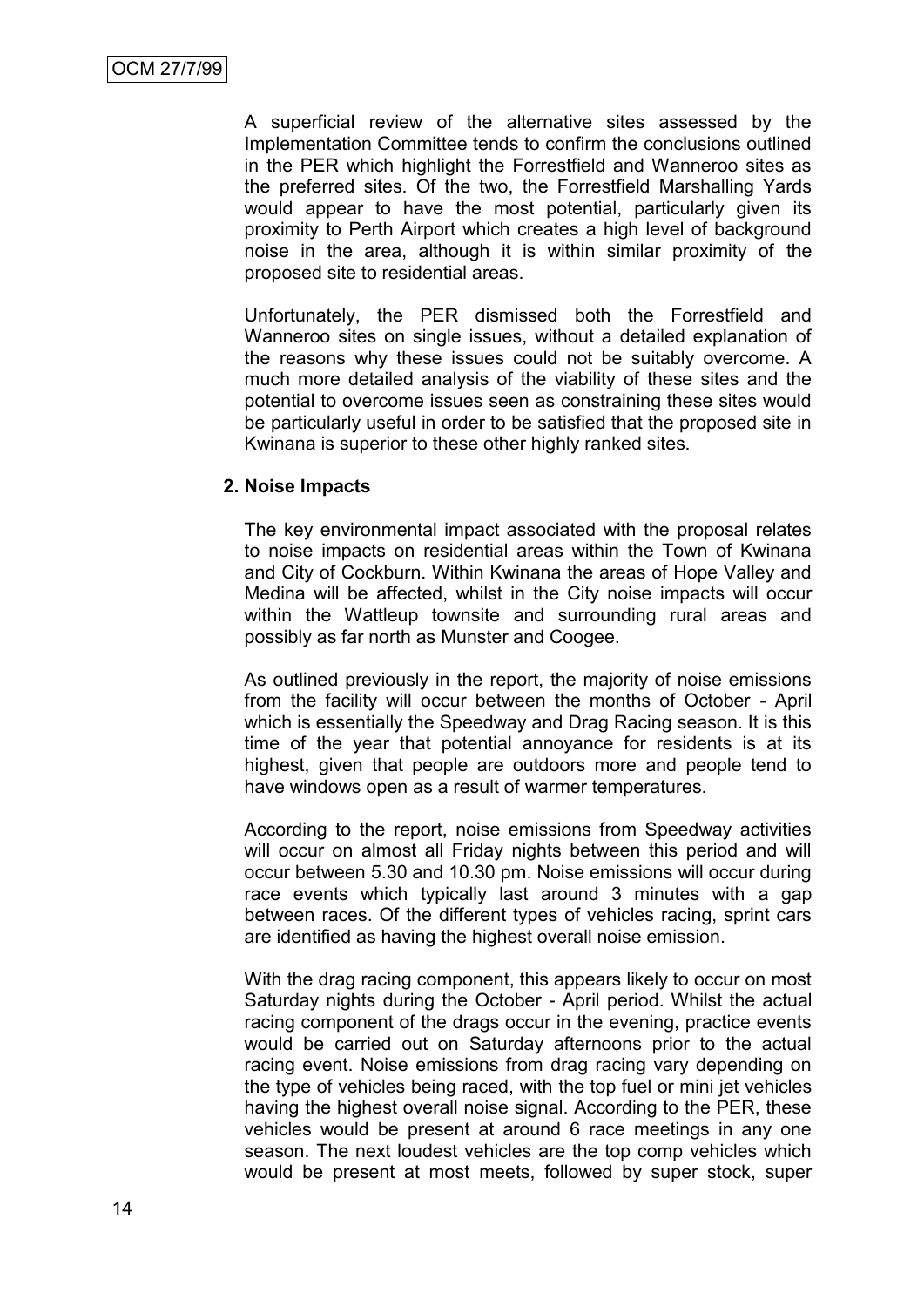street and motor cycles. During any one drag racing meet, a total of up to 120 races would be held of which, up to 20 races would include the top comp and top fuel dragsters. Each race would last approximately 10 - 15 seconds, with a race every 2 - 3 minutes. Prior to each race, the vehicles warm up by doing "burn outs", resulting in an additional burst of noise before each race.

In general terms, the noise characteristics of the two types of motor sport vary, with the Speedway generally having a lower overall noise emission over longer total period, with the drags exhibiting higher overall noise emissions over a shorter total period. The actual noise exposure period however, for the drags is longer than the Speedway, given that practice sessions are run on the afternoon of race meetings.

Noise impacts from the Motorplex will affect the southern portion of the City of Cockburn during most events, largely as a result of the predominantly southerly wind pattern experienced during the months of operation. Impacts will be most severe in and around Wattleup, while some impacts may also be likely in residential areas to the north of Wattleup such as Munster and Coogee.

The PER provides an assessment of likely maximum noise levels from the various events proposed to be held at the Motorplex on Wattleup. Maximum levels have been derived from modelling based on monitoring of noise levels from existing Speedway and Drag activities at Claremont and Ravenswood. The maximum predicted noise levels for Wattleup are shown on the table below, with levels of up to 78 dBA expected to be associated with top fuel dragsters. As can be seen from the table, these levels are generally well above the noise levels allowed under the Environmental Protection (Noise) Regulations 1997. In Wattleup, the actual assigned noise levels are considered to be artificially high as a result of a decision of the Government to require that land surrounding Wattleup be treated as commercial for the purposes of determining assigned noise levels under the Regulations.

When compared to noise levels for Wattleup in a situation whereby allowable noise levels are determined using actual land use, noise from the Motorplex will exceed these levels by a further 9 dBA. Probably the most accurate indication however of the noise impact can be gained from comparing the predicted noise levels associated with the various events to the actual background noise level within the area. Recent monitoring by officers of the City has shown that typically background noise levels within Wattleup are in the vicinity of 42 dBA. As can be seen from the table, noise levels associated with all of the events proposed for the Motorplex are significantly above background noise levels for Wattleup.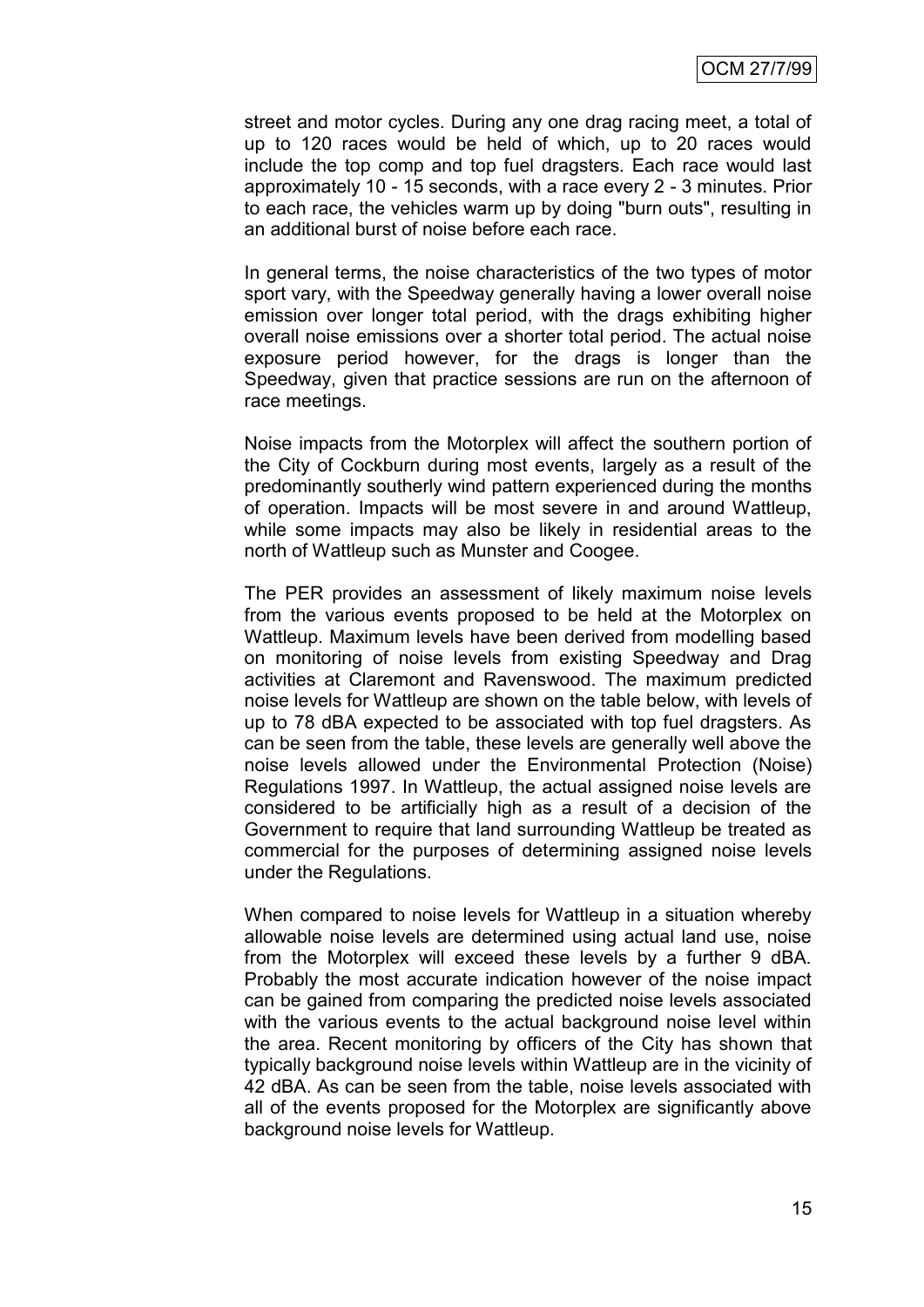In particular, the levels associated with the top fuel dragsters and top comp dragsters far exceed background noise levels. Super gas dragsters and speedway events will also significantly exceed background noise levels. In summary, it can be seen that the operation of the Motorplex will have a substantial impact on the noise climate within Wattleup when events are being held. Future events such as concerts, motorcross etc would also be expected to have a similar footprint. These emissions will be highly likely to lead to significant impacts on the community within Wattleup, particularly when it is considered that emissions will occur on both Friday and Saturday nights for most weekends during the summer months.

| <b>Race Vehicle Type</b> | <b>Predicted</b><br><b>Noise Level</b> | <b>Assigned</b><br><b>Noise Level</b><br>(Regs)* | <b>Assigned</b><br><b>Noise Level</b><br>(Normal) + | <b>Backgroun</b><br>d Noise<br>Level |
|--------------------------|----------------------------------------|--------------------------------------------------|-----------------------------------------------------|--------------------------------------|
| <b>Top Fuel Dragster</b> | 78                                     | 64                                               | $55 - 61$                                           | 42                                   |
| <b>Top Comp Dragster</b> | 66                                     | 64                                               | $55 - 61$                                           | 42                                   |
| Super Gas Dragster       | 58                                     | 54                                               | $45 - 51$                                           | 42                                   |
| Speedway                 | 58                                     | 44                                               | $35 - 41$                                           | 42                                   |

#### **Likely Maximum Noise Levels - Wattleup**

**\*** The Noise Regulations require land around Wattleup to be treated as commercial for the purposes of determining assigned noise levels.

+ Represents assigned noise levels if actual land use around Wattleup is used to determine levels. Variation shown highlights differences depending on location within townsite.

The PER does not provide an assessment of the impacts of noise emissions on the Motorplex on residential areas further north of Wattleup. Estimates have been determined however for Munster based on discussions with the DEP and are shown in the table below. These estimates show that the Top Fuel and Top Comp Drag races will be clearly audible within the Munster and Coogee areas and are likely to cause some annoyance. The other drag and speedway events may be audible above background noise levels, but are unlikely to cause annoyance to residents within these areas.

| <b>Likely Maximum Noise Levels - Munster</b> |  |  |  |
|----------------------------------------------|--|--|--|
|----------------------------------------------|--|--|--|

| <b>Race Vehicle Type</b> | <b>Predicted</b><br><b>Noise Level</b> | <b>Assigned</b><br><b>Noise Level</b><br>(Regs) | <b>Background</b><br><b>Noise Level</b> |
|--------------------------|----------------------------------------|-------------------------------------------------|-----------------------------------------|
| <b>Top Fuel Dragster</b> | 68                                     | 55                                              | 43                                      |
| <b>Top Comp Dragster</b> | 56                                     | 55                                              | 43                                      |
| Super Gas Dragster       | 48                                     | 45                                              | 43                                      |
| Speedway                 | 44                                     | 35                                              | 43                                      |

While the assessment of noise impacts outlined in the PER is considered to be generally adequate, it fails to address noise impacts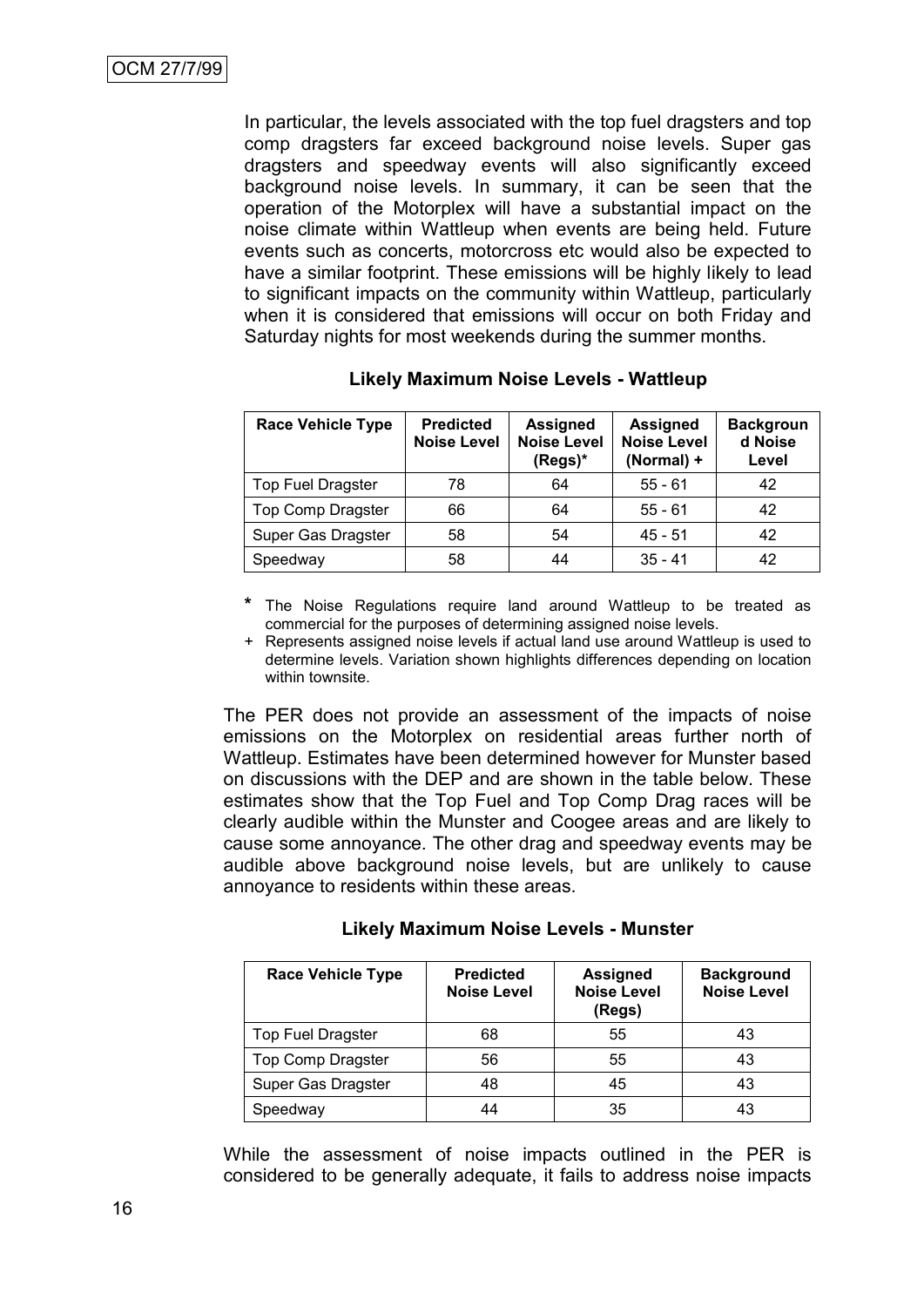in areas of the City of Cockburn north of Wattleup which are clearly likely to be subject to excessive noise. Additionally, it does not incorporate adjustments to predicted noise levels for tonal components which are likely to be present in noise emissions. If a tonal component is included, the predicted maximum noise levels would be adjusted by a further 5 dBA, making the noise level exceedences even higher than are currently expected. The PER also down plays the impacts of noise from the facility on the basis that excessive noise emissions are not present for the whole period of drag and speedway events, rather only during actual races. Statistically, this results in excessive noise levels being present for a comparatively low proportion of the overall event period. This is not considered to be particularly valid however, as the overall period for which residents will be exposed to noise remain lengthy, particularly in the case of drags, with the regular bursts of noise throughout events having the potential to actually add to annoyance.

The PER also fails to adequately assess the overall cumulative impact of noisy events on both Friday and Saturday nights with possible days during the week on affected communities, rather focusing on single events. In terms of management measures for noise emissions, the PER states that noise levels have been mitigated as far as practicable through the design of the Motorplex, including the provision of noise barriers around the drag racing strip and speedway track, as well as lower the ground levels of the tracks. Very little detail is provided however, and consequently it is difficult to determine as to whether sufficient noise reduction measures have been incorporated into the design of the proposed operation of the facility. Based on the information provided, it is questionable as to whether the full range of possible reduction measures have been considered and incorporated into the proposal.

The main strategy to deal with noise emissions is to seek an exemption from the Minister for the Environment to the Environmental Protection (Noise) Regulations to allow the Operation of facilities with noise in exceedence of the Regulations. This requires the preparation of a Noise Management Plan which includes operational issues such as the specification of hours of operations, restrictions on the number of major events, as well as requirements from ongoing monitoring and implementation of complaints handling procedure. It is of considerable concern that the details of a Noise Management Plan are not provided in the PER to allow suitable public input and comment should the proposal be approved. The development of such a plan should include a high level of community consultation, with as much detail as possible provided to the public up front. Based on a preliminary assessment, issues which should be included as conditions to part of the plan would include the following:-

 Restrictions on the number of events, in particular those associated with high levels of noise such as top fuel dragsters.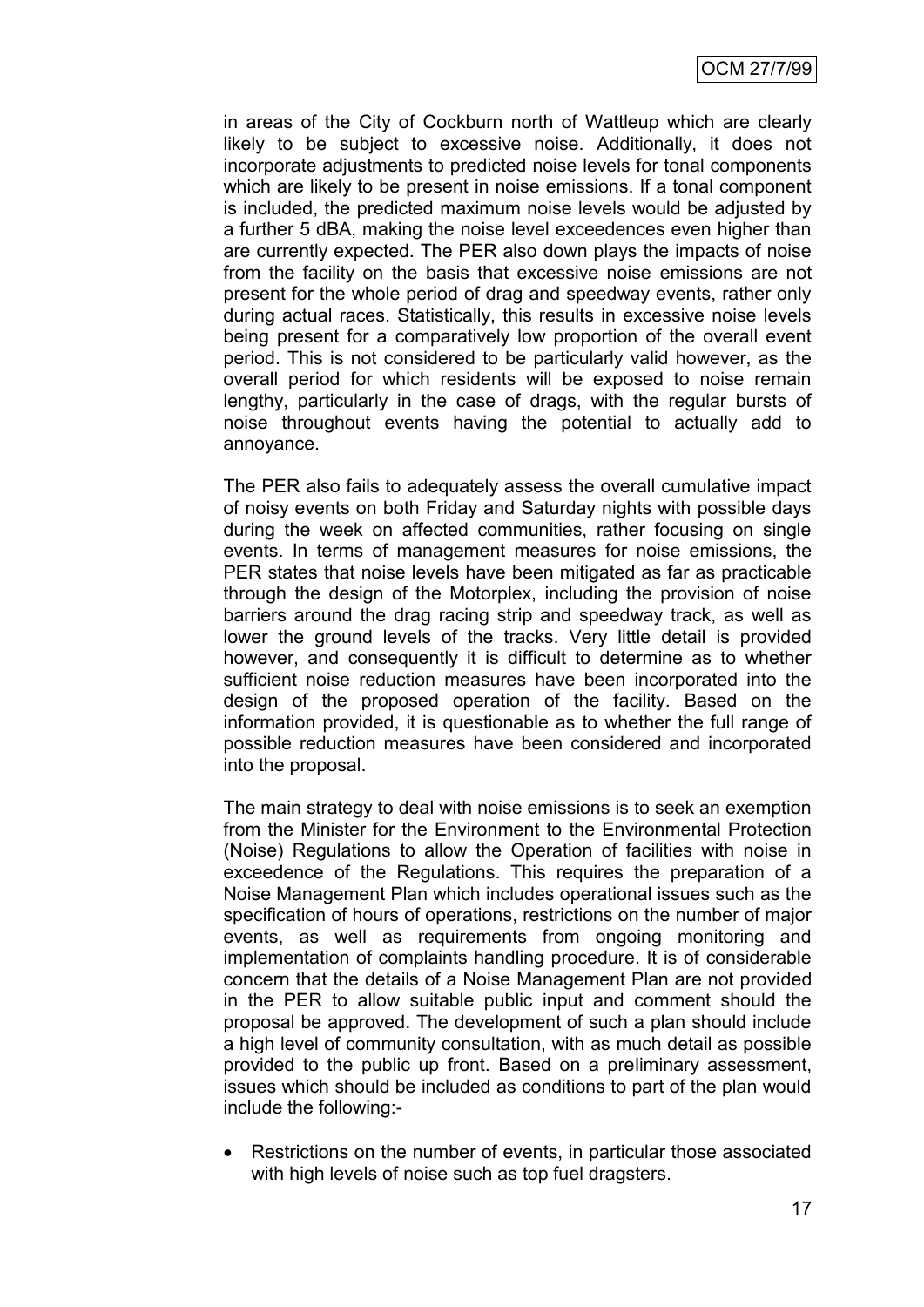- Restrictions on finish time for events, preferably with all events finishing by 10.00 pm.
- Restrictions on practice sessions and other noise emitting activities outside of main event times.
- Processes and procedures for the management of noise levels from the facility.
- Provisions for noise monitoring in particular the burden for monitoring of noise levels should not fall with local authorities, rather it should rest with an independent contractor or Government Agency.
- Penalties and measures to ensure compliance with provisions of the Noise Management Plan.
- Consideration of the provision of compensation for residents adversely affected by noise should the proposal go ahead.

### **3. Impacts on Bushplan Site**

The southern portion of the site is included within Bushplan Site No. 349. The overall Bushplan Site is 1,257 hectares in size and contains vegetation from a number of complexes including the Cottesloe Central and South. The Motorplex will impact on approximately 7 hectares of the Bushplan Site, largely as a result of the southern extension of the drag strip. The PER argues that this impact is minimal as its development will only remove .5% of the total area of Bushplan Site No. 349. This is of concern as the PER does not outline any realistic measures for offsetting the impact of loses of the Bushplan Site and sets a dangerous precedent for the management of development in the vicinity of Bushplan Sites, particularly when it is considered that the proponent for the facility is a State Government Agency.

#### **4. Risk**

Further to the PER document which includes an assessment of individual risk, the EPA have required that a Societal Risk Report be prepared and released for public comment. This document has recently been released and will be considered by the WAPC as part of the development application process for the facility. It is prudent for Council to consider this report in conjunction with the PER in its assessment of the proposal.

Risk assessment involves determining the probability of fatalities occurring due to an activity. Individual risk is a frequency of harm per year to a theoretical individual who is exposed to a hazard or hazards from a facility for 100% of the time. That is, no allowance is made for occupancy, escape or protection facilities. Societal risk in comparison, is a measure of the overall risk associated with a situation or system. It accounts for the likely impact, not just on one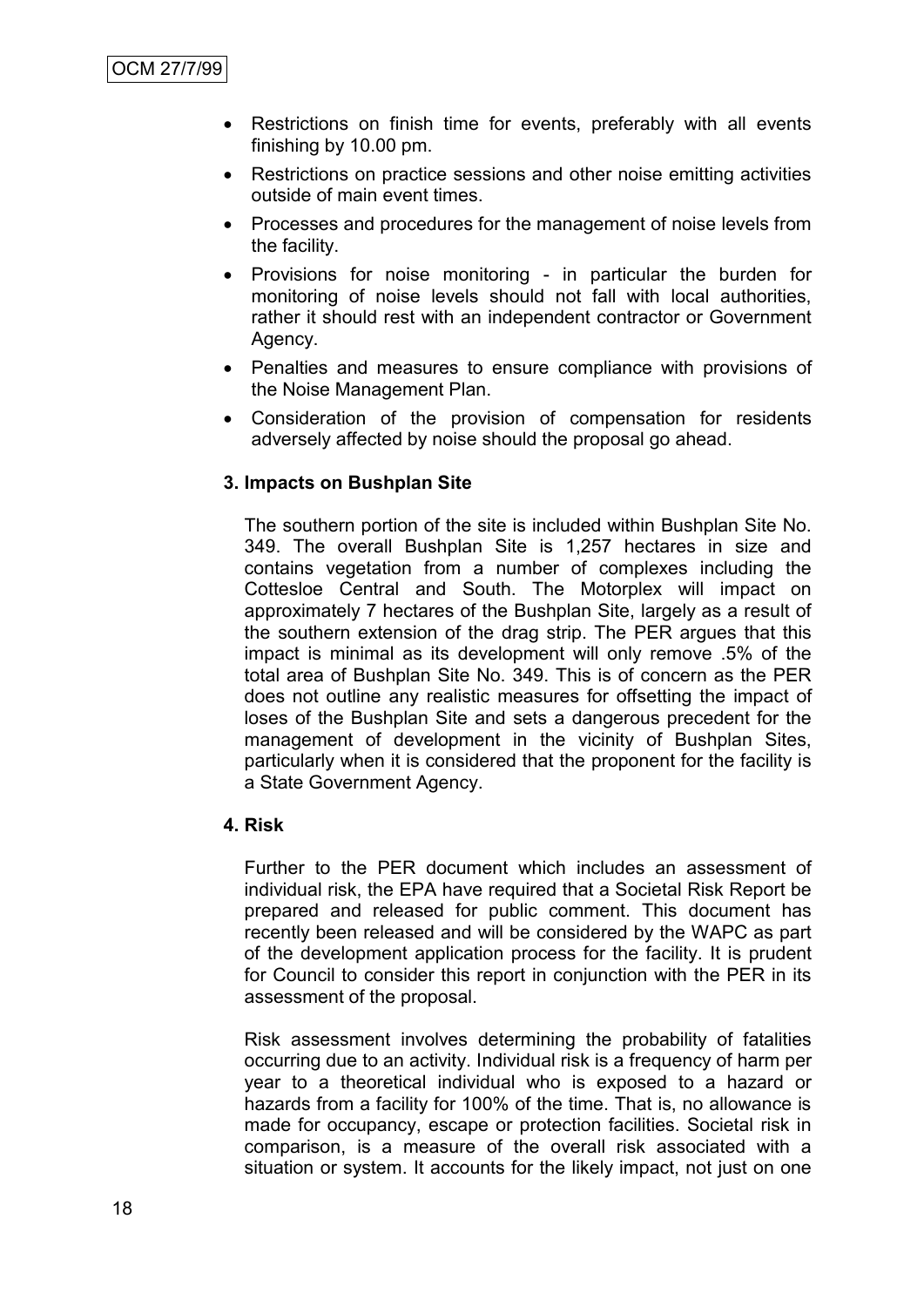individual exposed but on all individuals who may be exposed to the hazard and reflects a number of people exposed.

In relation to the proposal, the risk assessment relates to the likelihood of facilities amongst patrons and competitors of the proposed complex as a result of the cumulative effects of hazards which may be present from nearby industry in the Kwinana Industrial Area.

Individual risk has been evaluated in all hazardous industries built in Kwinana since 1988. The EPA has set an interim criteria for individual risk of 5 in a million per year  $(5 \times 10^{-6}$  or less) for commercial development located in a buffer zone. A study of individual risk in the Kwinana Industrial Area for 1994 was completed in 1995 and was recently updated to produce an estimate of individual risk in the year 2020.

Results of this study show that the proposed location is acceptable according to the criteria for the current industry. However, the predicted individual risk for 2020 is above the maximum permitted under the interim criteria for individual risk. The PER recognises that the 2020 result is a prediction only. The level of individual risk at the site can be limited by careful control of industrial development in the vicinity of the proposed site in the future and consequently, the proposal if approved could pose a constraint to future heavy industry in adjacent areas.

The matter of societal risk is less straight forward. While the study results referred to above can be readily converted to given societal risk figures, there are no specific criteria for WA against which to compare them. The Societal Risk Report recognises this lack of specific criteria and discusses relationship of the KIA risk levels and criteria used elsewhere in Australia and overseas. The report concludes that "locating the Motorplex in the KIA buffer region is acceptable according to these criteria for multiple sites societal risk". It also suggests that due to the increased population the area will require careful planning to ensure levels of risk remain as low as possible.

Without the benefit of specific societal risk criteria and sufficient inhouse expertise to assess the suitability of the criteria adopted in the report, it is difficult to be sure of the acceptability of the societal risk associated with the project.

Concerns are also held in relation to the design of the facility in terms of emergency exits. At present only one main exit is apparent, which would provide substantial difficulties for traffic movement out of the site should rapid evacuation be required.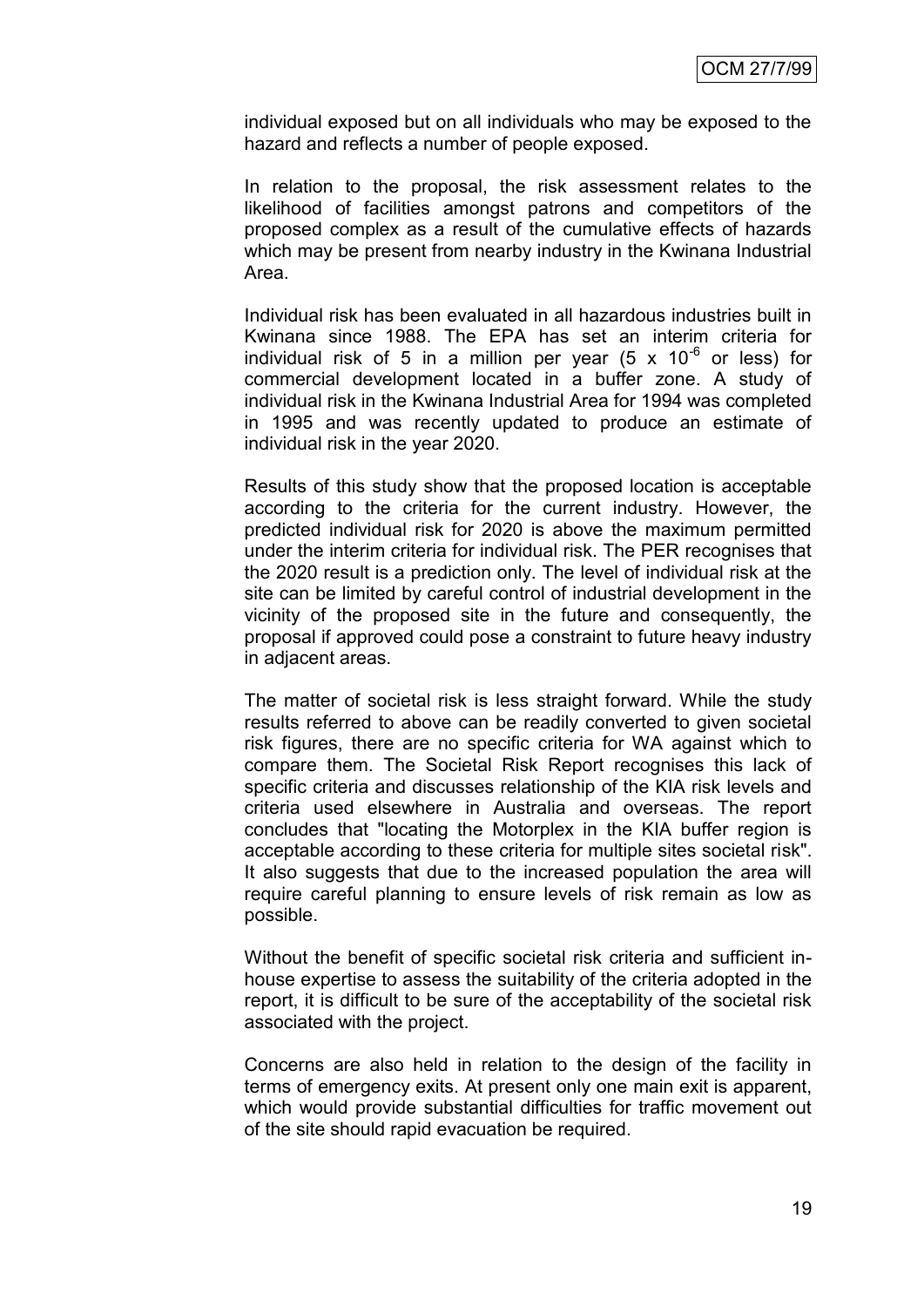Should the proposal proceed, it is imperative that the EPA develop an appropriate mechanism to ensure that future development around the Motorplex does not increase individual risk above current acceptable criteria. The EPA and WAPC should also develop a suitable specific criteria for societal risk as a matter of urgency and determine whether the facility complies with such criteria.

### *Conclusions*

While the location of the facility at the Kwinana site does have some merit from a planning viewpoint, further exploration of the possible location of the proposal at alternative sites in particular the Forrestfield site should occur, given the noise impacts associated with the Kwinana proposal and the risk issue. This issue in particular remains unresolved for a societal risk, with the need to determine suitable criteria and the acceptability of the proposal against these criteria to be determined.

The key issue associated with the proposal for the City of Cockburn relates to the impact of noise emissions on community within Wattleup and further north to residential communities around Munster and Coogee. As outlined above, the proposal is considered to be unacceptable in its current form as a result of noise impacts on these communities. In particular the overall noise burden associated with both Friday Night Speedway and Saturday Night Drags throughout the summer period with the potential for additional noisy events during the week and around this would be likely to have an unacceptable impact on these communities.

A modified version of the proposal which focused on the relocation of Claremont Speedway only could be supported, providing that a reasonable level of acceptability among affected communities in Cockburn could be demonstrated. Reasons for this include the following:-

- Speedway would result in only one noisy event per week over a 4 hour period rather than the longer period associated with Drags.
- Noise levels associated with the Speedway are generally lower than Drags and less intense.
- The nature of noise from speedway emissions are potentially less annoying than those associated with drag events.
- The impacts on the Bushplan site would be removed as a result of the deletion of the southern extension of the drag strip.
- The reasons for the need to relocate Claremont Speedway are perhaps more acceptable than the Drags. The need to relocate Claremont Speedway has arisen through the Speedway being required to relocate by the Royal Agricultural Society as landowner, whereas the need for the Ravenswood Drag Strip to be relocated has arisen largely as a result of State Government decisions which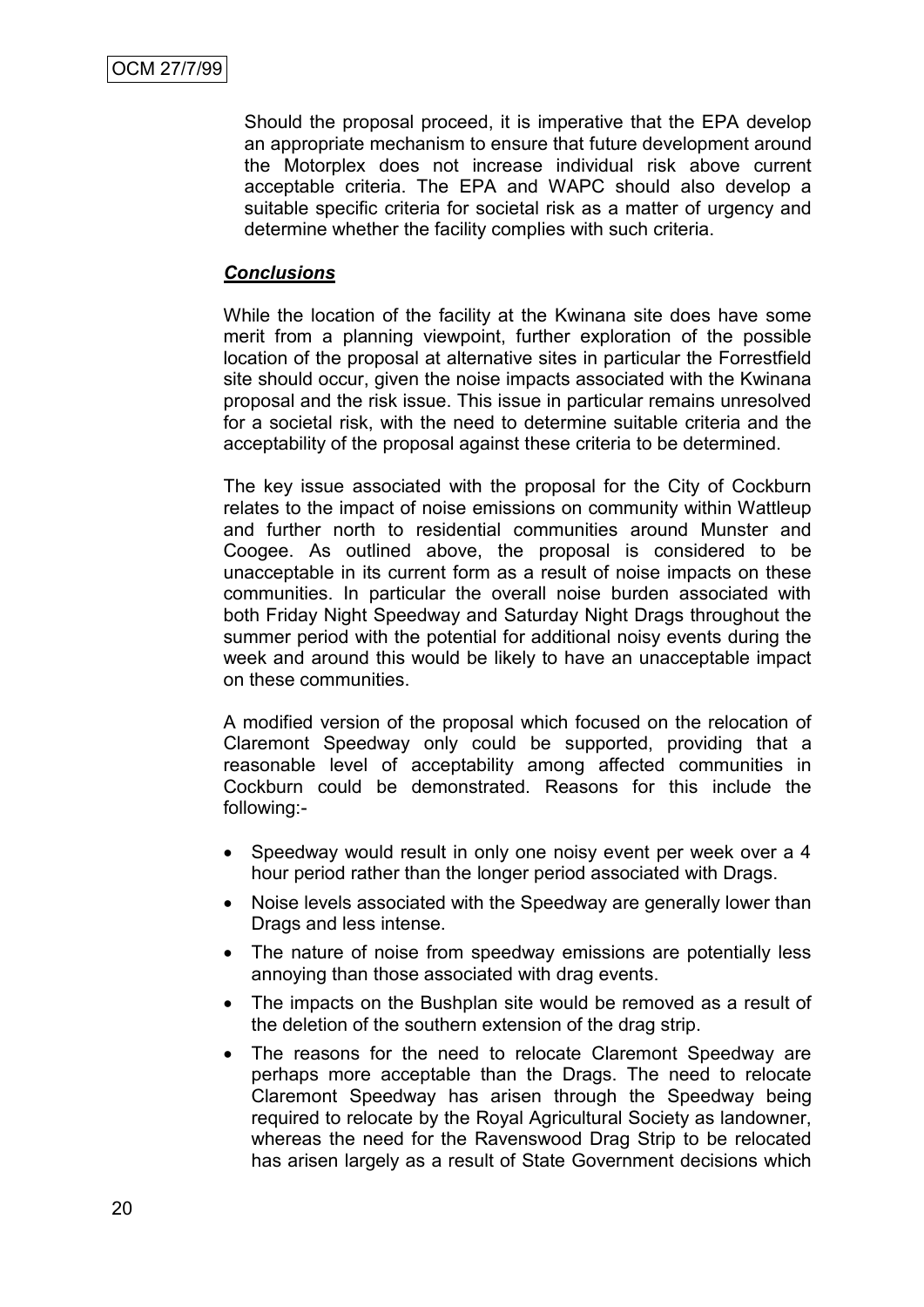have allowed intensification of residential development in the vicinity of the site.

It is therefore recommended that Council adopt a position which does not support the proposal as outlined as a result of the overall noise impacts, with conditional support being provided for the development of the Speedway facility only at the site subject to acceptability of the local community. It is also recommended that Council require staff to provide technical submission on the PER and Societal Risk Report in line with this position and the points outlined above in the report.

### **Strategic Plan/Policy Implications**

N/A

### **Budget/Financial Implications**

N/A

**Implications of Section 3.18(3) Local Government Act, 1995**

Nil.

### **14.4 (OCM2\_7\_1999) - PROPOSED CLOSURE OF PEDESTRIAN ACCESSWAY - BETWEEN GREBE GARDENS AND YANGEBUP ROAD, YANGEBUP (450459) (PT) (SOUTH) (MAP 14) (ATTACH)**

#### **RECOMMENDATION** That Council:

- (1) seek the assistance of the Department of Land Administration (DOLA) to close the pedestrian accessway from Grebe Gardens and Yangebup Road, Yangebup;
- (2) request DOLA to seek a valuation taking into account the cost of any service relocation;
- (3) upon receipt of the above valuation, adjoining residents be requested to advise if they are prepared to purchase the land;
- (4) subject to the adjacent owners agreement to purchase the land, Council request DOLA to finalise closure procedures;
- (5) in the event that the adjacent owners are not prepared to purchase the land, the accessway will remain open.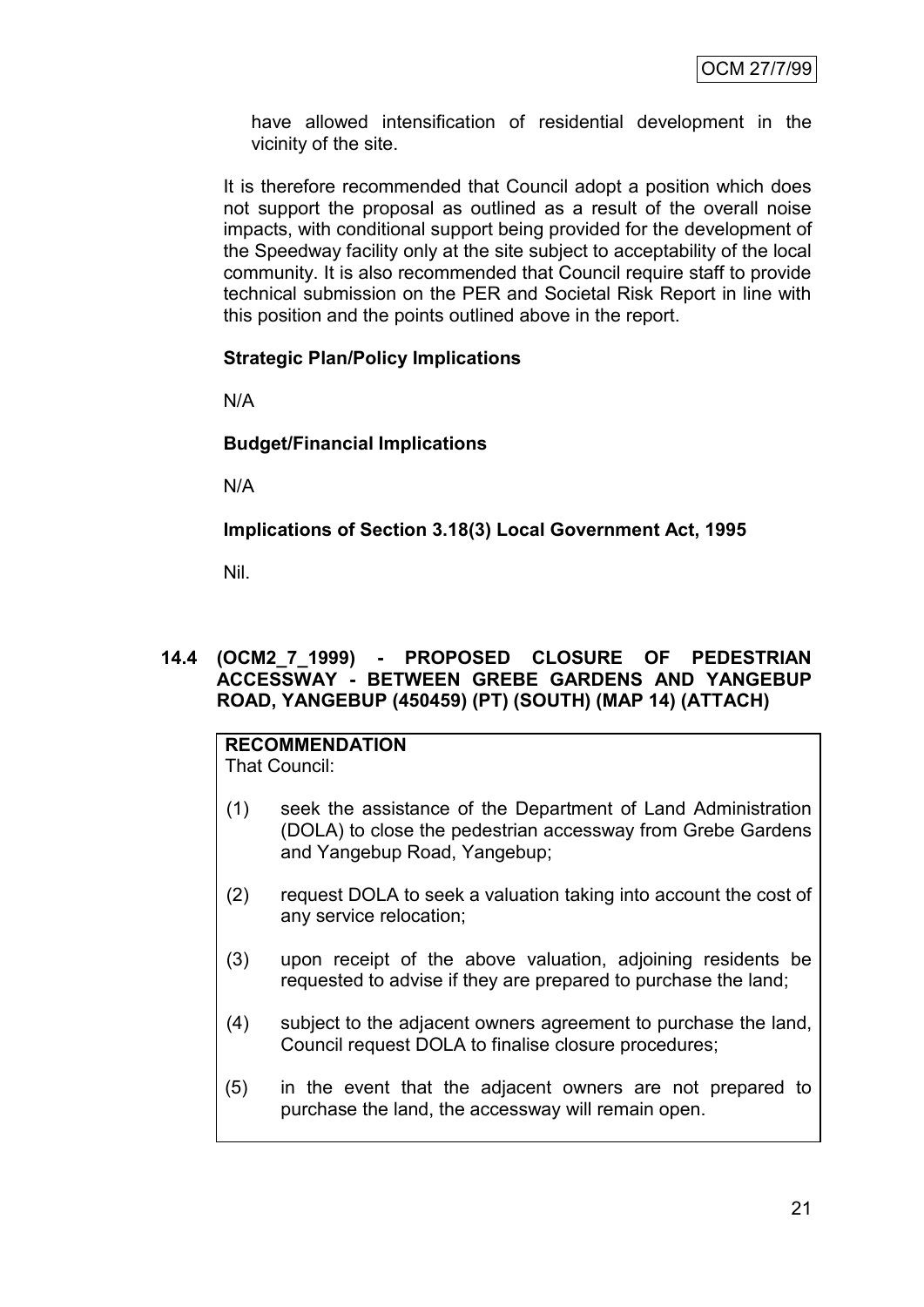### **COUNCIL DECISION**

### **Background**

Council received a letter signed by a number of residents who live in the vicinity of the walkway. The letter was requesting Council to investigate the possible closure of the walkway.

#### **Submission**

The main grounds for this closure stem from the increasing incidence of theft, vandalism, burglary and noise pollution emanating from the walkway.

#### **Report**

A limited response was received from residents in the vicinity of the accessway. This may be due to the fact that a number of the residents had signed the initial letter that was submitted to the Council. There was one letter against the closure of the walkway. Refer to the Schedule of Submissions in Agenda Attachments.

The Ministry for Planning raises no objections to the closure, subject to the closed portion being amalgamated with abutting lots, the path system within the adjacent public open space area being connected to Grebe Gardens to facilitate alternative pedestrian access to Yangebup Road, and the servicing agencies supporting the proposal.

All associated costs involved with the connection of the public open space area to Grebe Gardens by way of a pathway, will be forwarded to the adjoining landowners as a service relocation cost. This cost is yet to be determined.

The Water Corporation also raises an objection as an existing water main is located within the closure. The main can be relocated at a cost of approximately \$2,000.

Letters received from the other major Government Departments that provide services to the area advise that they have no objections to the proposal.

The proposed closure was advertised by way of letters to the householders in the catchment area of the accessway.

In total one response was received by an owner of a unit that adjoins the walkway. This was in addition to the original letter that were sent in by the residents that live in the vicinity of the walkway. Refer to the Schedule of Submissions in Agenda Attachments.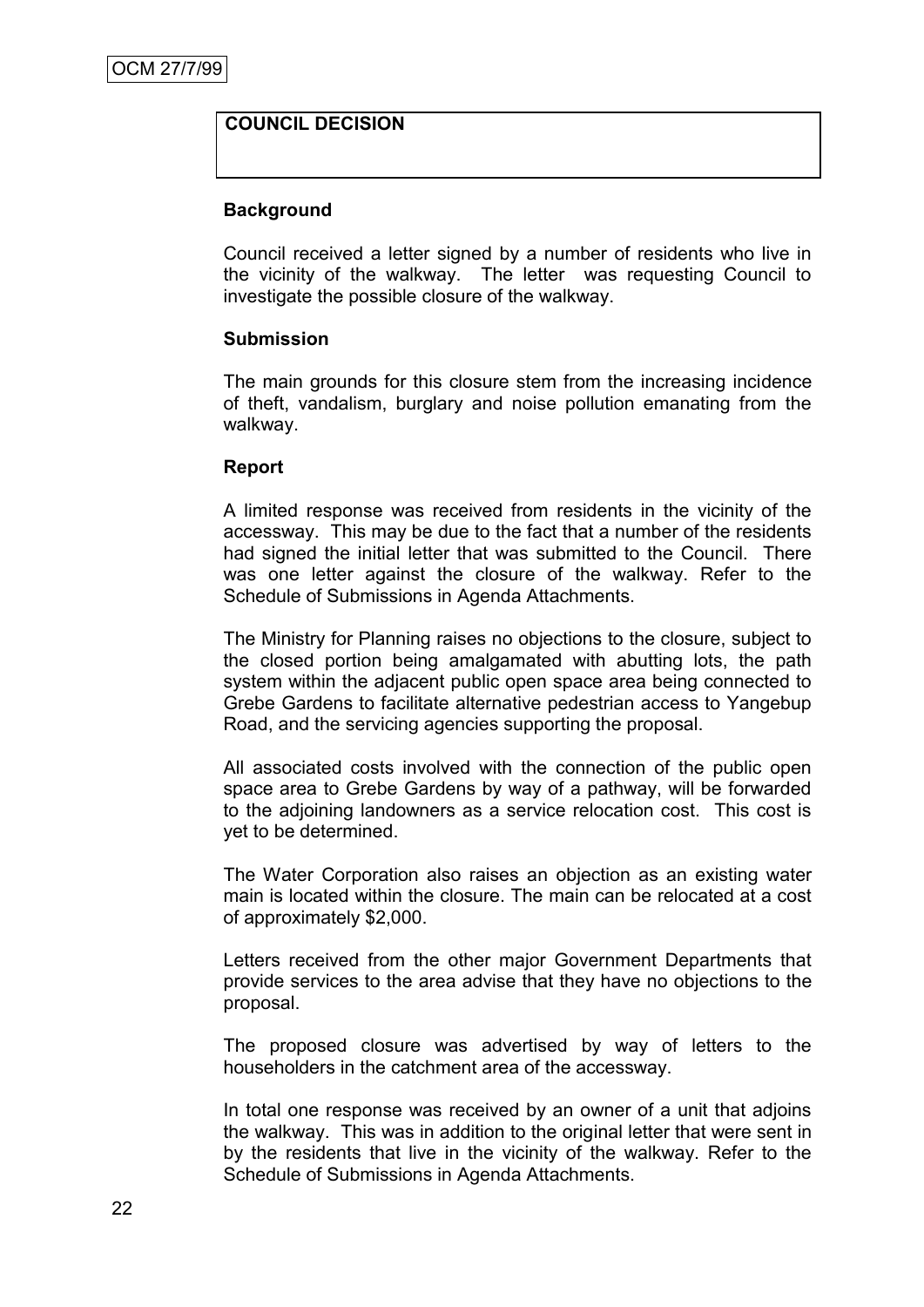The people who live adjacent to the accessway cite problems of antisocial behaviour, theft, burglary, break-ins, street fighting and vandalism.

# **Strategic Plan/Policy Implications**

N/A

# **Budget/Financial Implications**

N/A

**Implications of Section 3.18(3) Local Government Act, 1995**

Nil

### **14.5 (OCM2\_7\_1999) - PROPOSED SCHEME AMENDMENT NO. 212 - ADDITION OF BED AND BREAKFAST ACCOMMODATION TO SCHEME (921212) (MT)**

# **RECOMMENDATION**

That Council:

(1) adopt the following amendment:-

TOWN PLANNING AND DEVELOPMENT ACT 1928 (AS AMENDED) RESOLUTION DECIDING TO AMEND A TOWN PLANNING SCHEME CITY OF COCKBURN DISTRICT ZONING SCHEME NO. 2

AMENDMENT NO. 212

Resolved that Council, in pursuance of Section 7 of the Town Planning and Development Act 1928 ( as amended) amend the above Town Planning Scheme by:-

- 1. Amending the Scheme Text by:-
	- (a) inserting the definition within the Seventh Schedule – Interpretations as follows:-

Bed and Breakfast Accommodation: means short stay accommodation that is provided within a residential building(s) or ancillary building(s) with a resident owner / manager, and is subject to the following: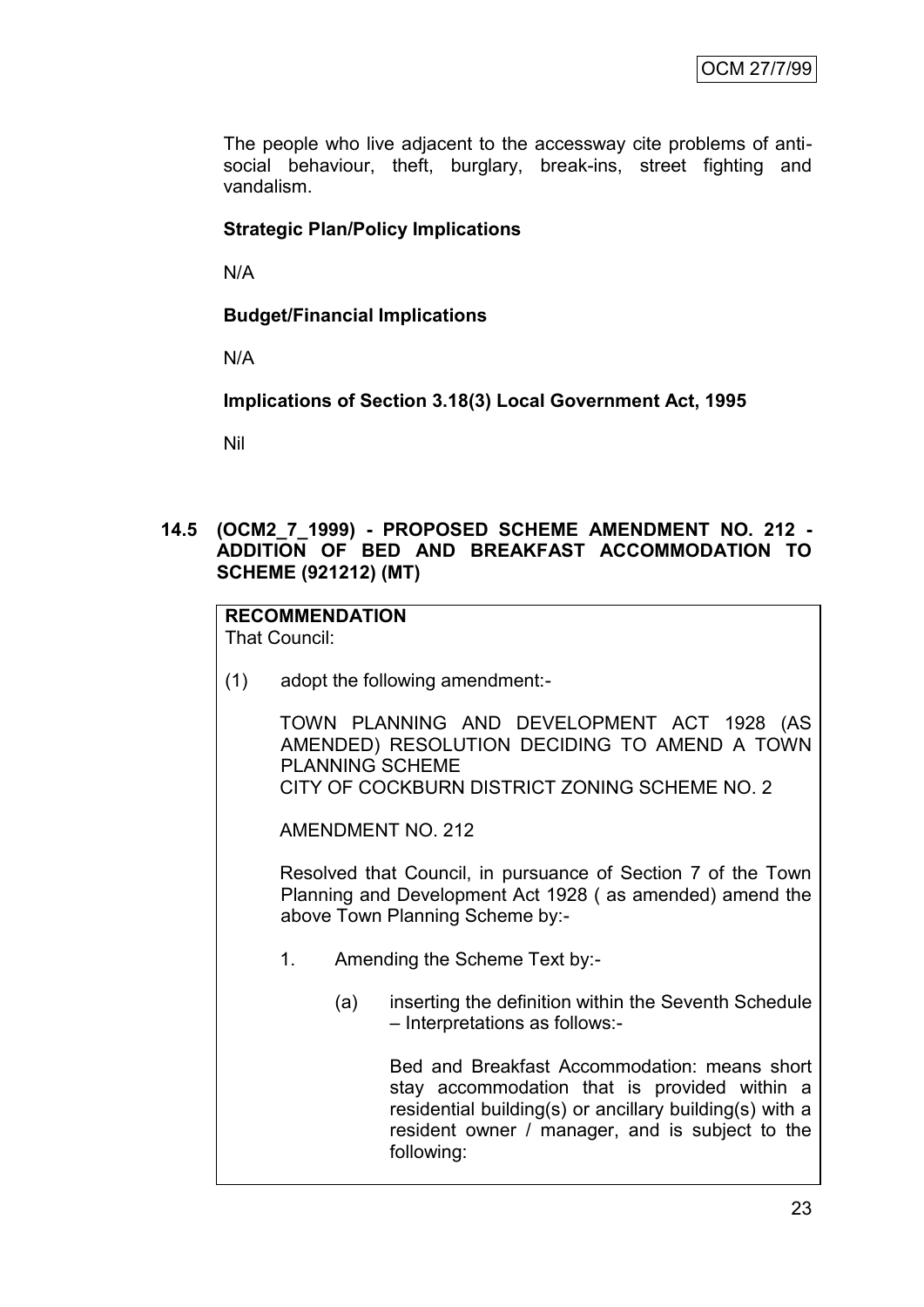|                                                  | (a)                                                                                                                                                                                                                                                           |                      |                                              |                |                  |                        | does not cause injury to or prejudicially<br>affect the amenity of the neighbourhood;                                       |                      |                      |           |               |
|--------------------------------------------------|---------------------------------------------------------------------------------------------------------------------------------------------------------------------------------------------------------------------------------------------------------------|----------------------|----------------------------------------------|----------------|------------------|------------------------|-----------------------------------------------------------------------------------------------------------------------------|----------------------|----------------------|-----------|---------------|
|                                                  | (b)                                                                                                                                                                                                                                                           |                      |                                              |                |                  | square metres in area; | does not display a sign exceeding 0.2                                                                                       |                      |                      |           |               |
|                                                  | (c)                                                                                                                                                                                                                                                           |                      |                                              |                |                  |                        | adequate parking is provided, in accordance<br>with the Fourth Schedule of this Scheme;                                     |                      |                      |           |               |
|                                                  | (d)                                                                                                                                                                                                                                                           |                      |                                              |                |                  |                        | does not include a lodging house or similar<br>accommodation as defined in the Health<br>Act 1911, or self contained rooms; |                      |                      |           |               |
|                                                  | (e)                                                                                                                                                                                                                                                           |                      |                                              |                |                  |                        | has access to bathroom facilities.                                                                                          |                      |                      |           |               |
| (b)                                              | amending the First Schedule - Zoning Table by<br>"Bed<br>adding<br>the<br>and<br><b>Breakfast</b><br>use<br>Accommodation" below "Aged or Dependent<br>Persons Dwellings" in the "Use Classes" column<br>and applying the following notations in that row: -  |                      |                                              |                |                  |                        |                                                                                                                             |                      |                      |           |               |
|                                                  |                                                                                                                                                                                                                                                               |                      | <b>First Schedule</b><br><b>ZONING TABLE</b> |                |                  |                        |                                                                                                                             |                      |                      |           |               |
|                                                  |                                                                                                                                                                                                                                                               |                      |                                              |                |                  |                        | <b>Zones</b>                                                                                                                |                      |                      |           |               |
|                                                  |                                                                                                                                                                                                                                                               |                      |                                              |                |                  |                        |                                                                                                                             |                      |                      |           |               |
|                                                  |                                                                                                                                                                                                                                                               |                      |                                              |                |                  |                        |                                                                                                                             |                      |                      |           |               |
| <b>USE</b><br><b>CLASSES</b>                     |                                                                                                                                                                                                                                                               | Residential          | Commercial                                   | Light Industry | General Industry | <b>Mixed Business</b>  | Noxious Industry 'A'                                                                                                        | Special Industry 'A' | Special Industry 'B' | Rural     | Special Rural |
| <b>RESIDENTIAL USES</b>                          |                                                                                                                                                                                                                                                               |                      |                                              |                |                  |                        |                                                                                                                             |                      |                      |           |               |
| <b>Bed and Breakfast</b><br>Accommodation        |                                                                                                                                                                                                                                                               | <b>SA</b>            | <b>SA</b>                                    | X              | X                | X                      | X                                                                                                                           | X.                   | X                    | <b>SA</b> | O<br>Sch      |
| (c)<br>sign the amending documents, and:-<br>(2) | amending the Fourth Schedule – Car Parking<br>Requirements by adding "Bed and Breakfast<br>Accommodation"<br>"Use" column and completing the row with "1 per<br>Bed and Breakfast room plus 2 for the dwelling" in<br>the "Number of Carparking Bays" column. | Dated thisday of1999 |                                              |                |                  |                        | below "Hotel, Tavern" in the<br><b>Chief Executive Officer</b>                                                              |                      |                      |           |               |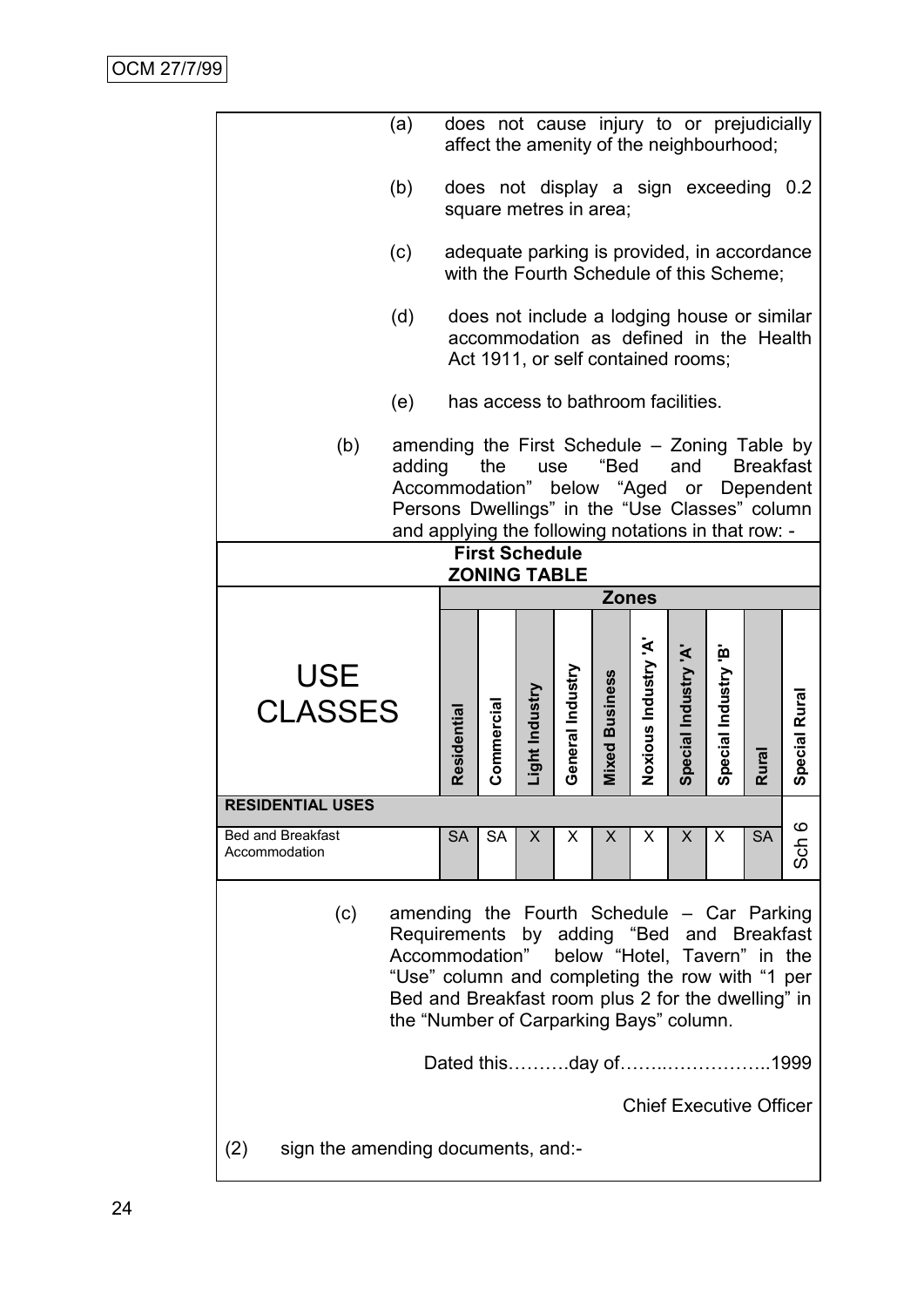- 1. refer the amendment to the Environmental Protection Authority for assessment under Section 7A2 of the Town Planning and Development Act;
	- 2. advise the WAPC of Council's decision;
- (3) subject to the advice of the Environmental Protection Authority the amendment to be advertised for public comment in accordance with the Town Planning Regulations and Western Australian Planning Commission Planning Bulletin No. 29 dated December 1998.

# **COUNCIL DECISION**

### **Background**

At present there is no provision in Council's Scheme for bed and breakfast or 'home based' accommodation. Applications received for this type of accommodation have been determined to be a 'Home' Occupation' or a ‗Use Not Listed'. There is a need to add the use to the Scheme and establish relevant guidelines.

Council at its Meeting on 16 March 1999 resolved to *"request the Planning Department to prepare an amendment to its scheme to provide for short stay accommodation."*

### **Report**

The proposed amendment adds a definition of Bed and Breakfast Accommodation to the Scheme. To ensure the accommodation is home based, the definition requires that residential buildings be used and that they be occupied by an owner/manager. The number of persons that can be accommodated is limited through the reference to a "lodging house" in the Health Act. A lodging house is defined as accommodation for more than 6 persons, and there are extensive regulations within the Act in relation to them. The use "lodging house" is already contained within the Scheme. Bed and Breakfast Accommodation will therefore be limited to 6 persons.

It is proposed that Bed and Breakfast be an "SA" use in the Residential, Commercial and Rural zones. This means any application for a Bed and Breakfast would require advertising, in line with the existing Scheme provisions. There is provision in the definition for Council to consider the impact of the accommodation on neighbouring properties by way of traffic or noise.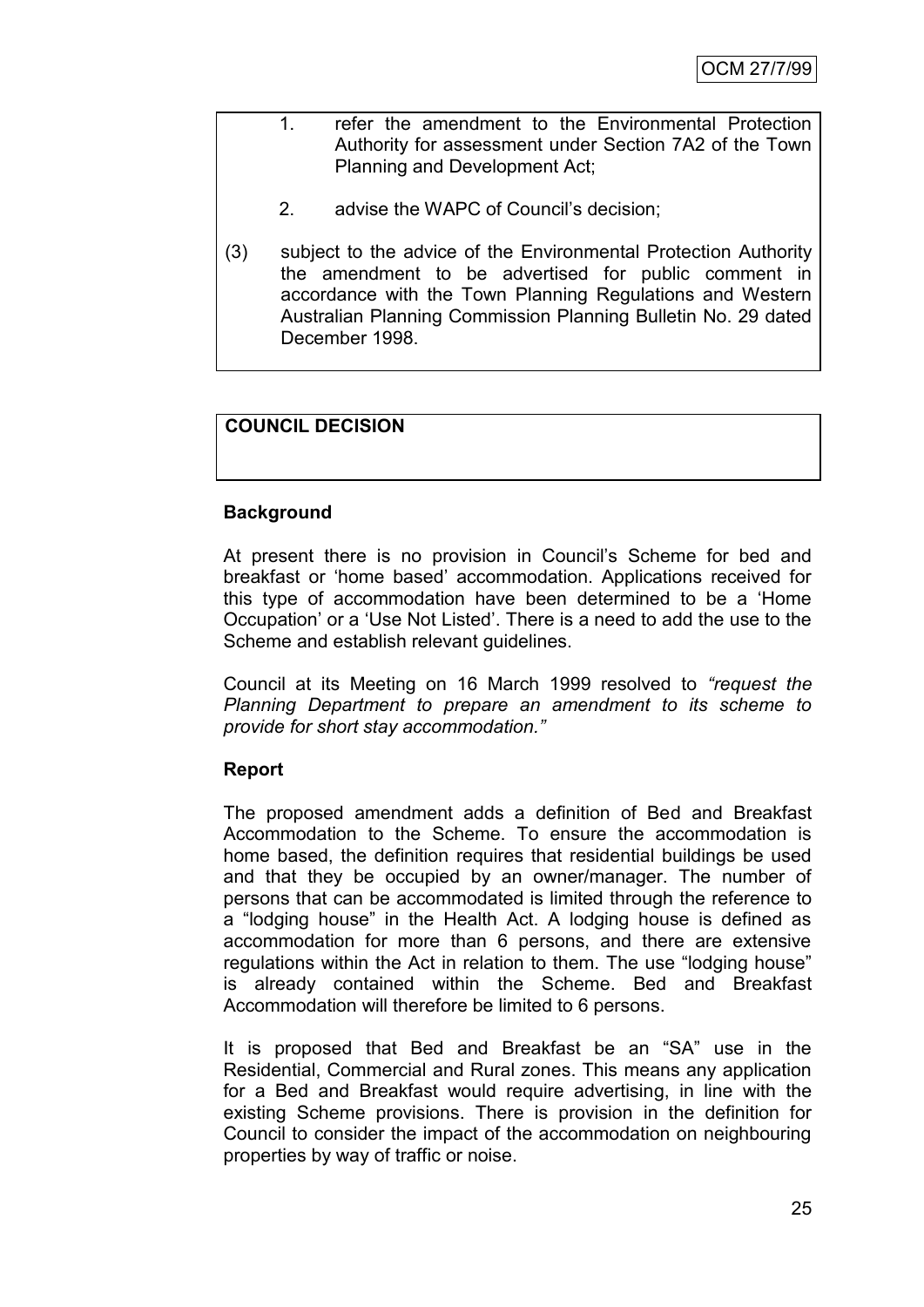Parking must be provided for the development at a ratio of 1 bays per Bed and Breakfast room plus 2 for the dwelling. This should prove adequate.

### **Strategic Plan/Policy Implications**

N/A

**Budget/Financial Implications**

N/A

**Implications of Section 3.18(3) Local Government Act, 1995**

Nil

**14.6 (OCM2\_7\_1999) - ATWELL NEIGHBOURHOOD CENTRE / AMENDMENT NO. 158 - CNR LYDON BOULEVARD AND WATERS AVENUE, ATWELL - OWNER: LANDCORP - APPLICANT: HAMES SHARLEY AUSTRALIA (92158) (SR) (EAST) (ATTACH)**

# **RECOMMENDATION**

That Council:

- (1) pursuant to Section 21 (2) of the Town Planning Regulations 1967, adopt the modifications required by the Hon. Minister for Planning contained in the Western Australian Planning Commission's letter (30.6.99) ;
- (2) forward three (3) copies of the modified Scheme Amendment documents to the Western Australian Planning Commission for final approval.

### **COUNCIL DECISION**

#### **Background**

| ZONING:          | MRS:    | Urban                                                  |
|------------------|---------|--------------------------------------------------------|
|                  | DZS:    | Commercial / Residential R30 / Parks<br>and Recreation |
| <b>LAND USE:</b> | Vacant  |                                                        |
| LOT SIZE:        | N/A     |                                                        |
| AREA:            | N/A     |                                                        |
| USE CLASS:       | Various |                                                        |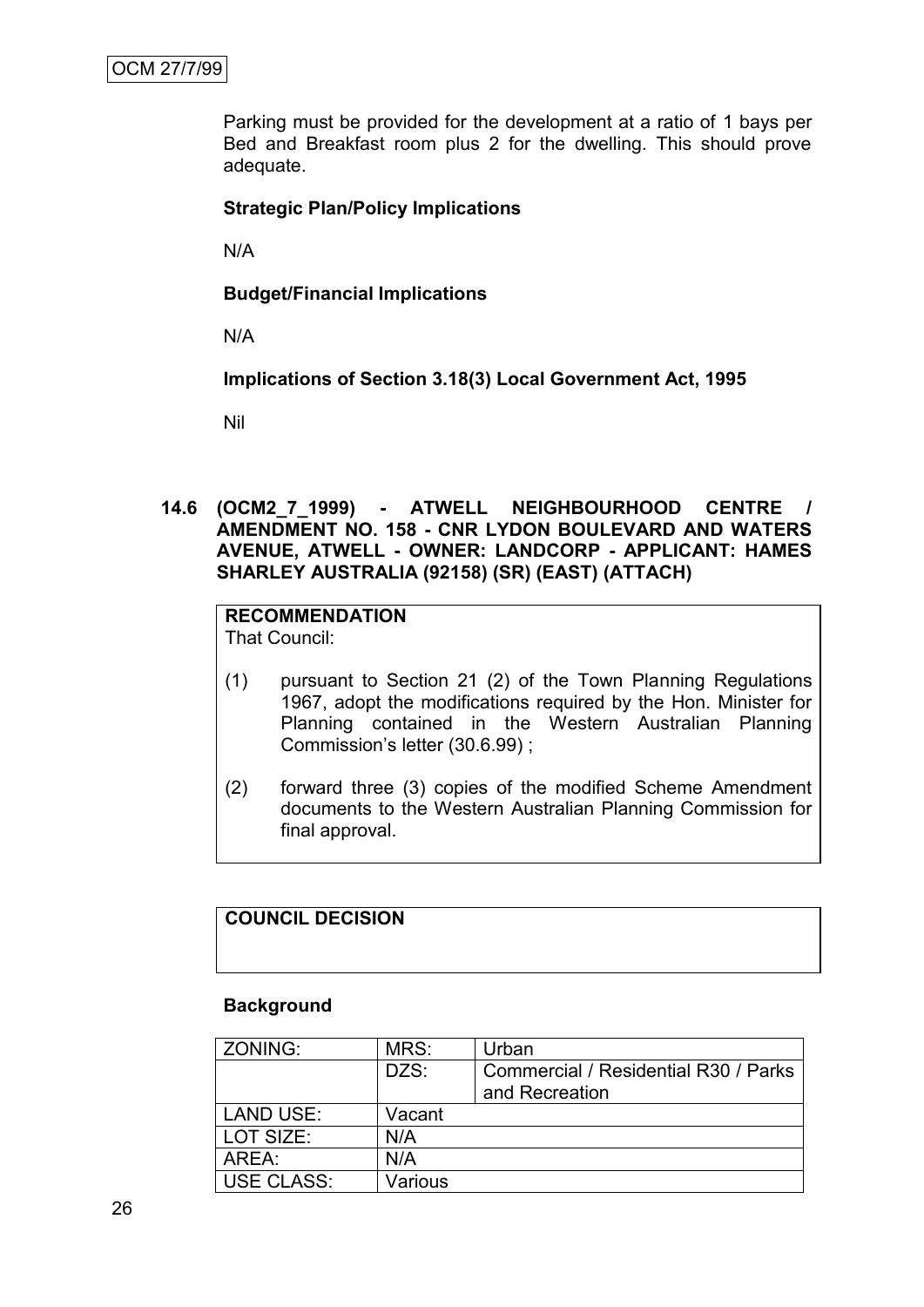Council at its meeting of 17 November 1998 resolved to request the WAPC to seek final approval of Amendment No 158, subject to a range of modifications which are listed in the Attachment to the Agenda.

### **Submission**

The purpose of the Amendment is to rationalise existing Commercial, Residential and Parks and recreation zoning boundaries to facilitate a revised development plan (refer Attachment) for the proposed Atwell Neighbourhood Centre and adjacent residential subdivision. The main component of the neighbourhood centre is a one(1) hectare commercial site to accommodate approximately 3000m2 retail floorspace.

### **Report**

The development plan adopts the principles of the "Liveable" Neighbourhoods" and the Amendment incorporates Scheme provisions to control the location and form of buildings, including minimal street setbacks, verandah and building frontage controls. The amendment will also promote a mix of residential and compatible commercial uses for lots facing the shopping centre.

The modifications to the Amendment were agreed between Council and Landcorp and have been adopted by the WAPC and the Hon. Minister for Planning. They are designed to ensure that future development is integrated in conformity with the overall development plan, as the land subject of the Amendment is to be sold by Landcorp for private development..

# **Strategic Plan/Policy Implications**

The Scheme Amendment (as modified) will promote the principles of the Liveable Neighbourhoods‖ concept adopted by Council as Policy PD 41.

# **Budget/Financial Implications**

N/A

# **Implications of Section 3.18(3) Local Government Act, 1995**

Nil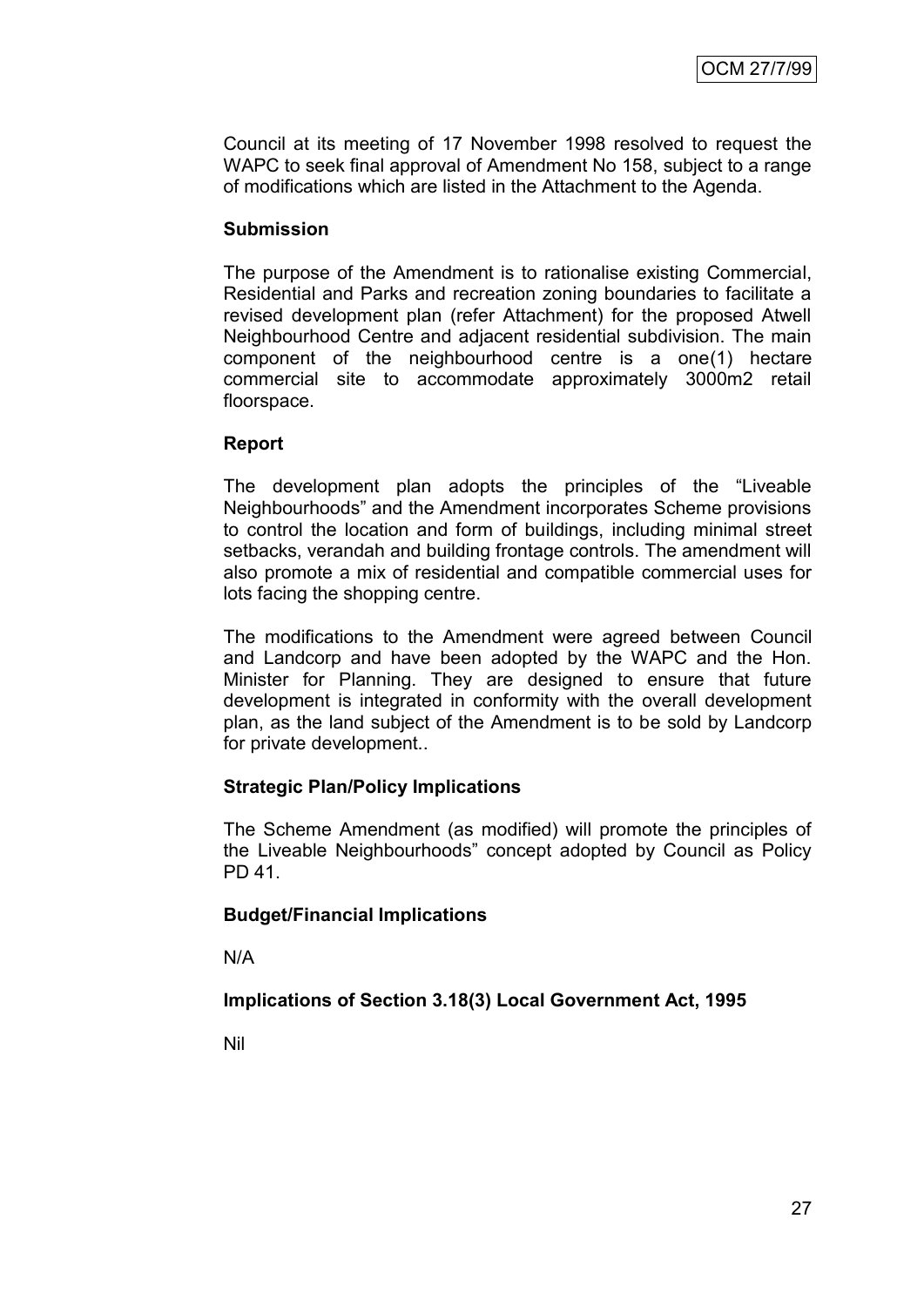### **14.7 (OCM2\_7\_1999) - NORTH COOGEE MASTER PLAN REVIEW STUDY - COUNCIL'S CLAUSE 32 RECOMMENDATION TO WAPC (9523) (SA) (WEST) (ATTACH)**

#### **RECOMMENDATION** That Council:

(1) recommend to the Western Australian Planning Commission in regard to any development application received for any land included in the North Coogee Master Plan Review Study - Clause 32 Resolution Area, that determination of the application be deferred until the completion of the North Coogee Master Plan Review Study.

## **COUNCIL DECISION**

### **Background**

In January 1999, Consultants ERM Mitchell McCotter were appointed by the Ministry for Planning to undertake a review of the Coogee Development Agreement, which was established between the State Government and the City of Cockburn in 1988. The study generally covers the area between the railway line in the south, Douro Road in the north, the coast in the west and the region open space ridgeline in the east, please refer to attached plan.

The study is being overseen by the Coogee Implementation Committee which has representatives from the Ministry, DOCAT, Landcorp, DEP, Cities of Cockburn and Fremantle and the study consultants.

The review was deemed necessary by the Ministry and the Council because of changes that have taken place over the past 11 years that have caused the original plan, the basis of the Agreement, to be questioned. The purpose of the study is to determine the preferred development strategy for the locality, taking into account a range of considerations with a view to possibly providing for alternative land uses, such as residential.

It is anticipated that the report recommendations should be available in July or August, for the consideration of the Ministry for Planning, and other stakeholders such as the Council, before seeking landowner and public comment.

At the conclusion of the public comment period a final strategy will be determined, which may require an amendment to the Metropolitan Region Scheme, together with changes to the local scheme should a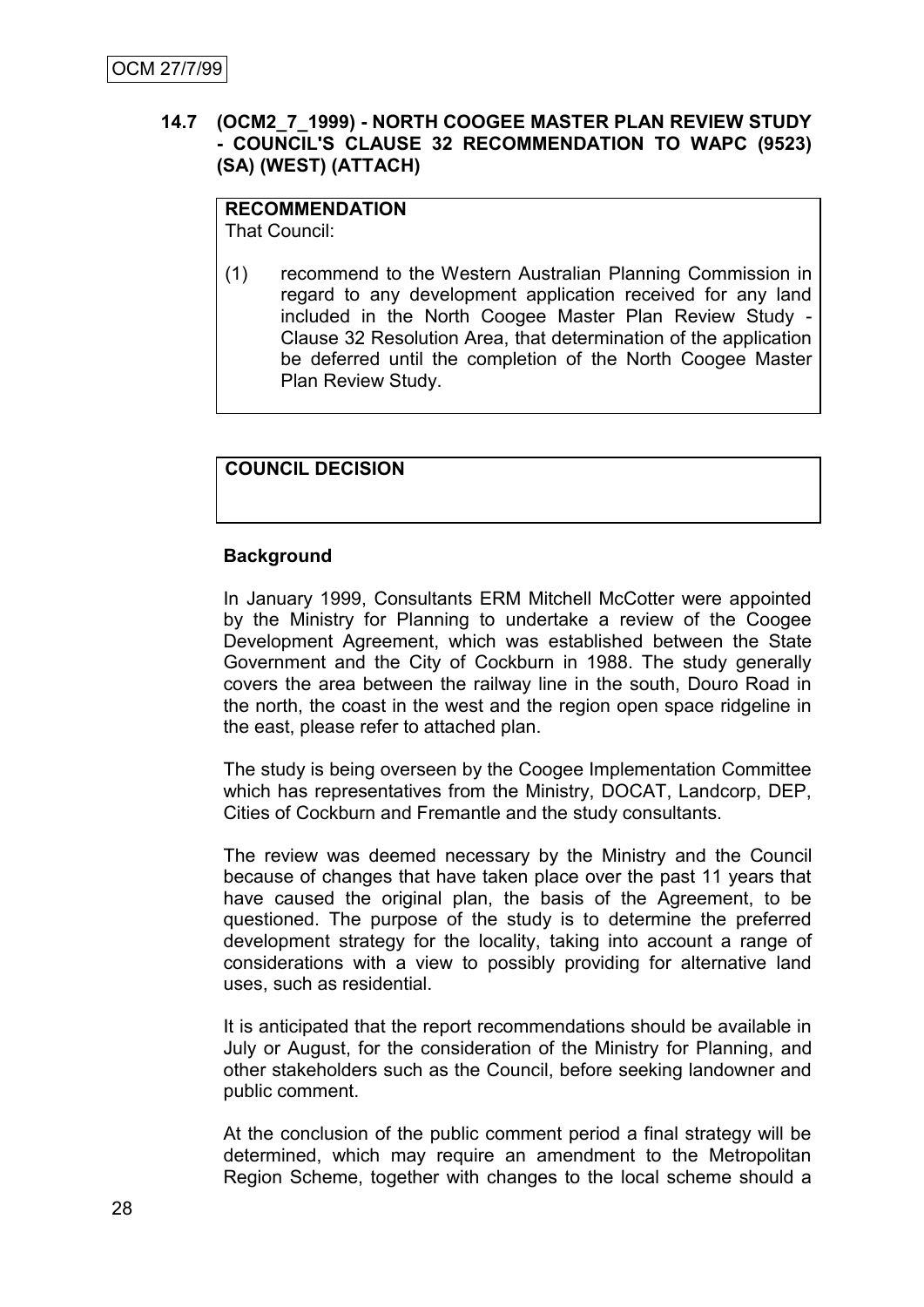change to the zoning be contemplated. If this occurs then the process could take between 18 months to 2 years before any zoning changes take effect.

### **Submission**

N/A

### **Report**

Council has been advised by the Western Australian Planning Commission (on 31 May 1999) that a MRS Development Control (call in) - Clause 32 has been put in place over the North Coogee Master Plan Review Study area, refer to attached plan for the defined Clause 32 area. As a result any applications received by Council (from June 1999), have and will be referred to the Western Australian Planning Commission for determination.

Council has previously been in the situation where three applications have been considered and approved by Council, as the applications were submitted in February 1999, prior to the landowners being notified of the Review Study. The Council has since advised all landowners, in writing, in the Review area (as per Council's resolution dated 11 May 1999) of the North Coogee Master Plan Review Study. Landowners have also been advised that if the Review Study results in the area becoming a residential zone, the existing uses would obtained "Non-Conforming Use" rights.

It is recommended to advise the Western Australian Planning Commission in regard to any application received for any land included in the North Coogee Master Plan Review Study - Clause 32 Resolution Area, that consideration and determination of the application should be deferred until the Review Study has been completed.

### **Strategic Plan/Policy Implications**

The Council's recently adopted Ultimate Strategic District Plan, shows the North Coogee area as Urban. This is also reflected in the Council's draft TPS No. 3.

The Council supports the review of the Coogee Master Plan.

### **Budget/Financial Implications**

The Council has contributed \$10,000 to the Coogee Master Plan Review.

### **Implications of Section 3.18(3) Local Government Act, 1995**

Nil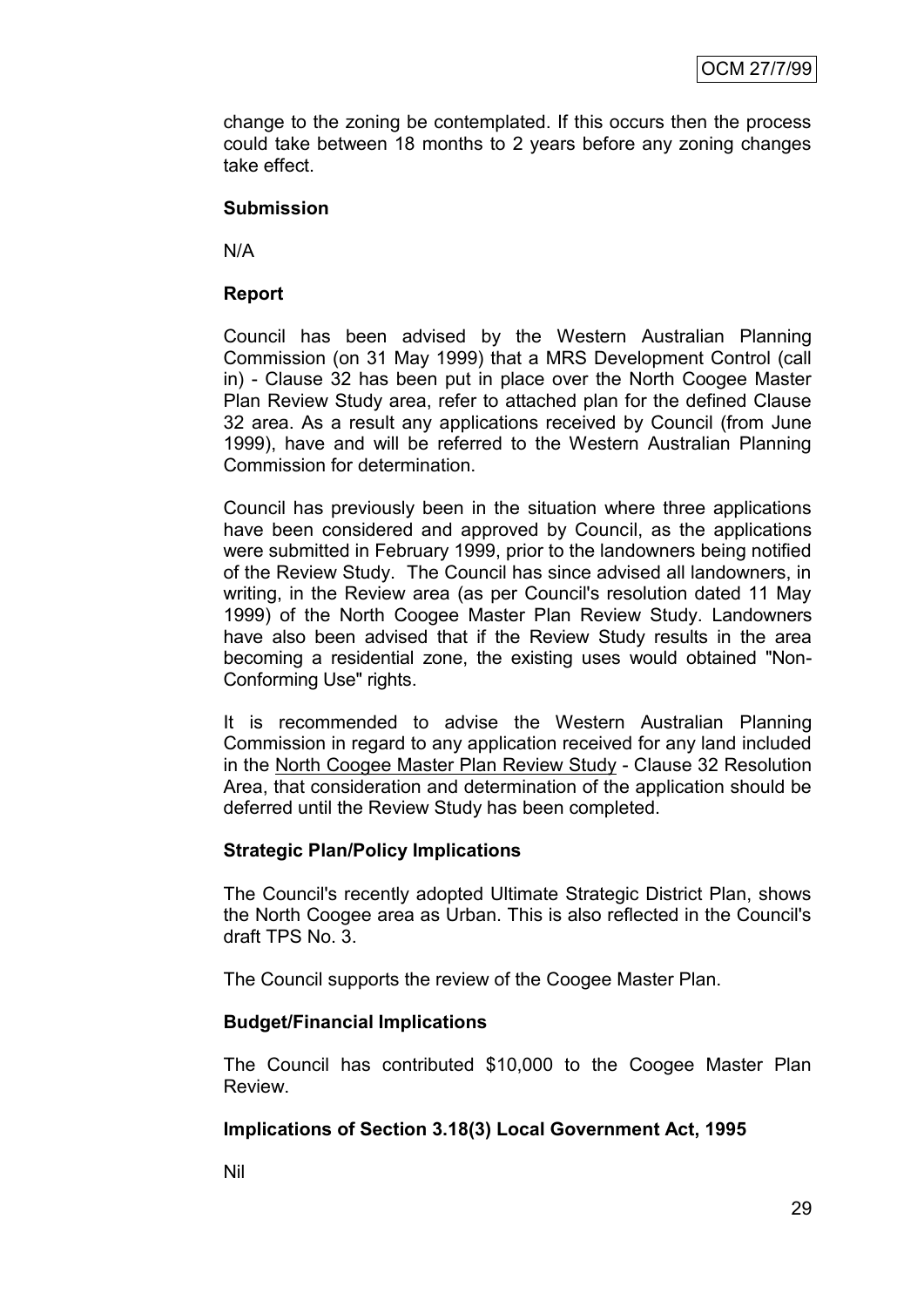### **14.8 (OCM2\_7\_1999) - AMENDMENT NO. 186 - DISTRICT ZONING SCHEME NO. 2 - EXTRACTIVE INDUSTRIES - FINAL APPROVAL (92186) (SOS) (ATTACH)**

# **RECOMMENDATION**

That Council:

- (1) adopt the attached Schedule of Submissions.
- (2) in accordance with advice from the Western Australian Planning Commission and the Department of Environmental Protection, adopt the following modified Amendment text for final approval:

Amending Part 5 of the Scheme Text by adding Clause 5.12 - Industry - Extractive and the following Sub-Clauses:-

5.12.1 Planning Consent

No person shall commence an extractive industry on any land within the district without first having applied for and received the planning consent of the Council under **Clause 3.2.2**.

5.12.2 Application Requirements

(a) Unless the Council waives any particular requirement each application for Planning Consent for an extractive industry shall include the following information in addition to the requirements of **Clause 6.1**:-

- (i) a report detailing the existing physical environment including geology, soil profiles, surface and ground water hydrology, identified sites of historic/heritage or cultural significance, current land use, zoning, surrounding land use and potential external impacts;
- (ii) a flora and fauna report for the site prepared by a qualified botanist to the specifications and satisfaction of Council. The report is to include consideration of any declared rare flora or priority species and declared sites of environmental significance;
- (iii) a vehicle access plan detailing site ingress/egress, road haulage routes, frequency of vehicle movements and proposals for any vehicle maintenance and fuel storage facilities;
- (iv) a plan showing excavation stages, existing and final site levels together with cross-sections;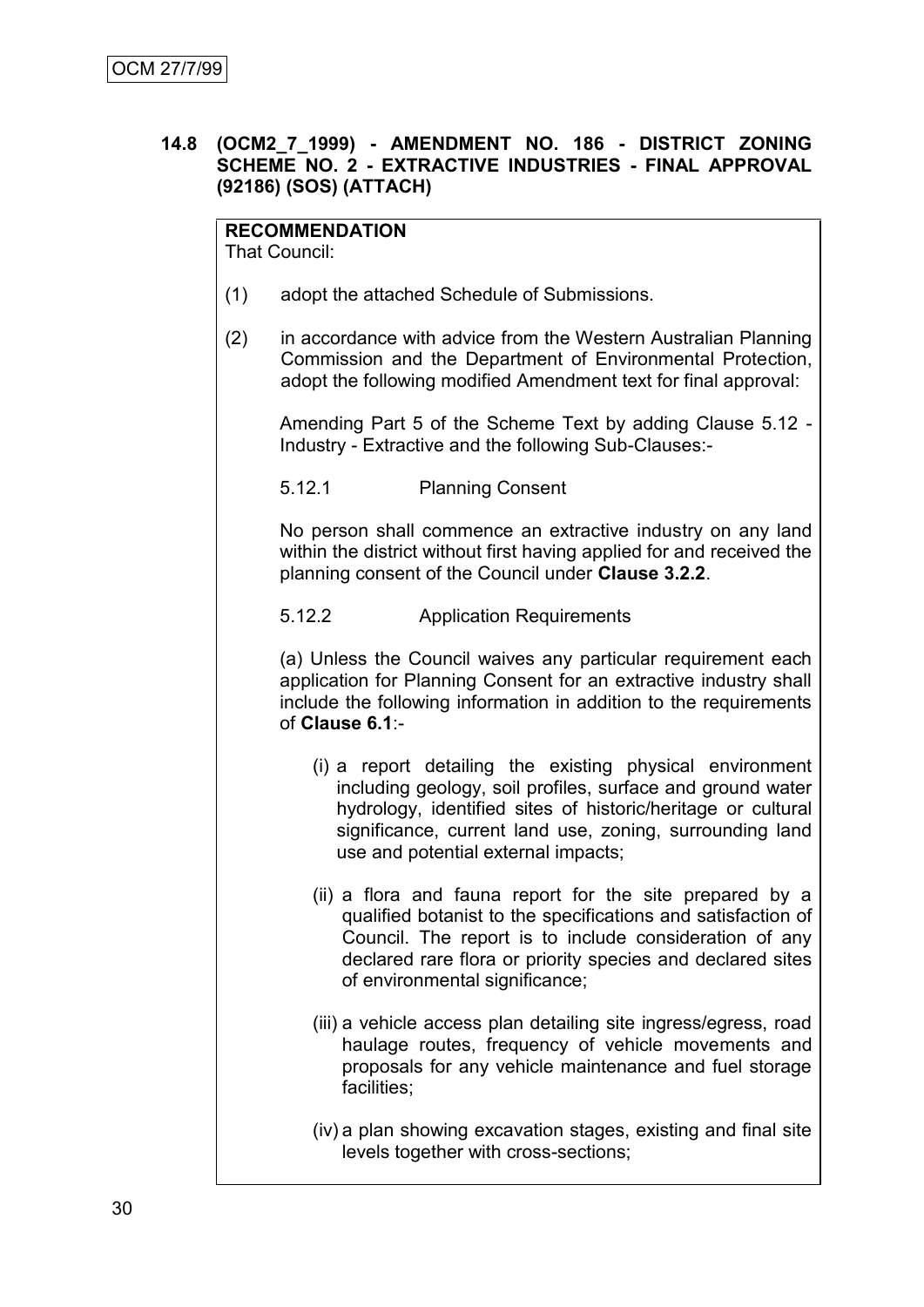- (v) a management plan detailing the measures to be taken to control dust, noise, erosion, soil and groundwater pollution, fire and weeds, including demonstrated compliance with any relevant standard and the protection of any features of the land to be retained or preserved;
	- (vi) a rehabilitation plan and implementation programme to either restore the land as close as possible to its condition prior to the extraction of materials or to provide for a future use appropriate to, and consistent with the zoning of the land;
	- vii) details of the proposed times of operation.
- (b) The information provided pursuant to **Sub-Clause 5.1.2.2 (a)** and **Sub-Clause 6.1.2** shall, having due regard to **Sub-Clauses 5.12.3** and **5.12.4** and **Clause 6.1**, form the basis of Council's determination of the application for Planning Consent.
- 5.12.3 Setbacks and Screening
- (a) A setback of not less than 40 metres wide to a road reserve or other public reserve and not less than 20 metres wide to all other boundaries to the lot shall be provided unless determined otherwise by the Council.
- (b) The setback shall comprise the existing vegetation which shall remain undisturbed except for:-
	- (i) accessways for entering and leaving the extractive industry site;
	- (ii) firebreaks as may be required under the Bush Fires Act;
	- (iii) re-vegetation to reinstate or supplement the existing vegetation to provide an effective visual screen from adjoining and nearby public and private owned land.
	- (iv) public and private utility infrastructure.
- 5.12.4 Rehabilitation

(a) Permanent rehabilitation of the site shall occur progressively at a similar rate as the extraction or at a time agreed between the quarry operator and the Council.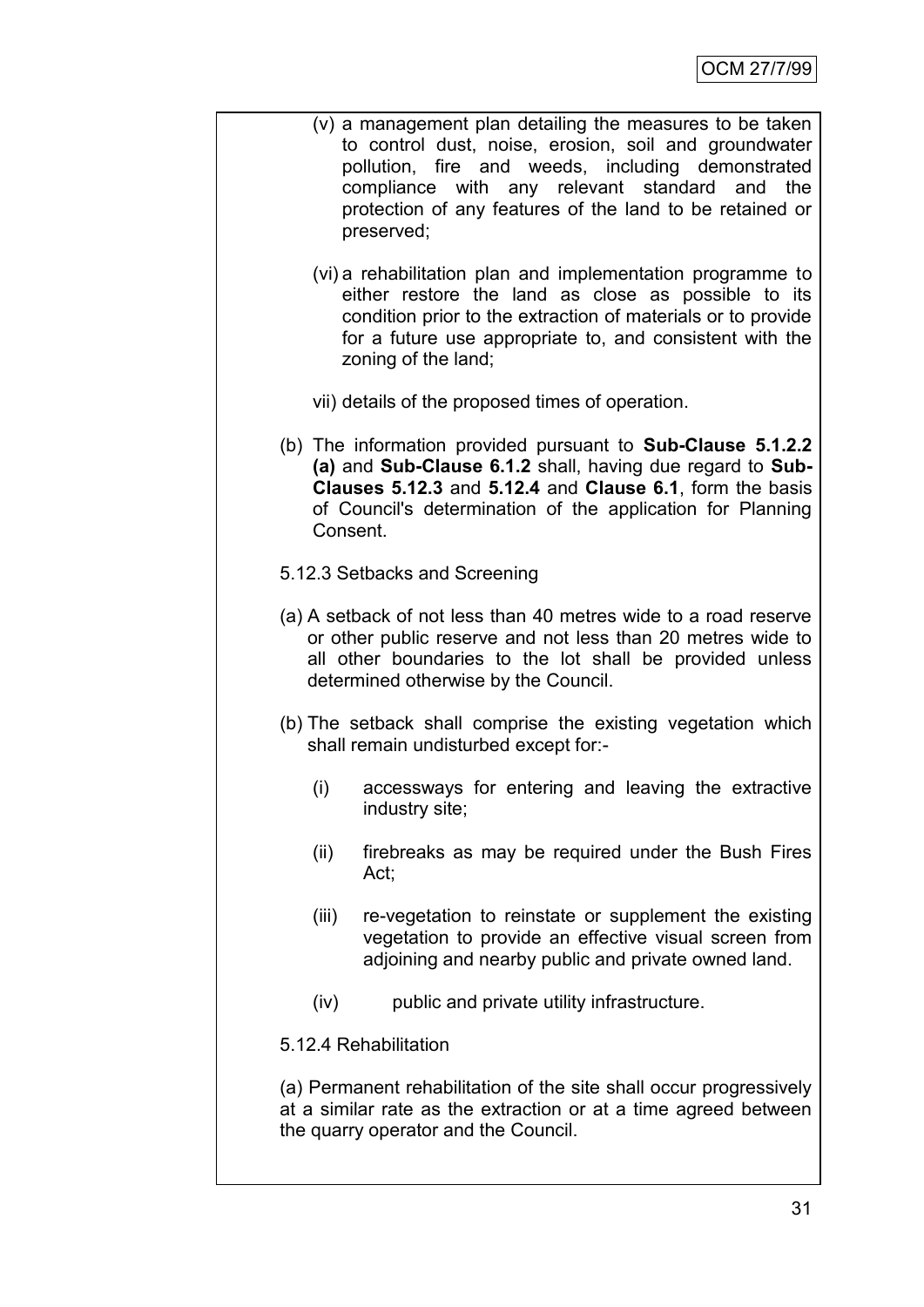(b) Soil profiles shall be reconstructed to facilitate rehabilitation of the site.

(c) Revegetation shall be based on the planting of native flora typical of the locality with the species and plant density to be determined by the Council having regard to the rehabilitation plan submitted pursuant to **Sub-Clause 5.12.2 (a) (vi).**

(d) The rehabilitation and stabilising of completed excavations are to be progressively implemented in accordance with the approved rehabilitation plan and shall be managed, maintained and monitored by the landowner for a minimum of 2 years to the Council's satisfaction.

- (3) Advise those persons who made a submission of Council's decision.
- (4) in anticipation of the Hon Minister's advice that final approval will be granted, the modified documents be signed, sealed and forwarded to the Western Australian Planning Commission.

# **Council DECISION**

# **Background**

Council, at its meeting held on 19 May 1998, resolved to initiate Amendment No.186 to District Zoning Scheme No.2. The amendment proposes the introduction of a set of provisions into the Scheme detailing requirements for extractive industries.

The Ministry for Planning advised that several modifications to the content of the amendment would be required prior to consent being granted for advertising. A modified Amendment No.186 was subsequently adopted by Council at its meeting held on 15<sup>th</sup> December 1998.

The Ministry eventually granted consent to advertise the amendment in March 1999. The Ministry's consent was subject to several conditions including a requirement for additional minor modifications to be made to the amendment text and the referral of the amendment to the Department of Minerals and Energy and all operators involved in extractive industry activities for comment.

The previous report to Council (May 1998) relating to this amendment is included in the Agenda Attachments.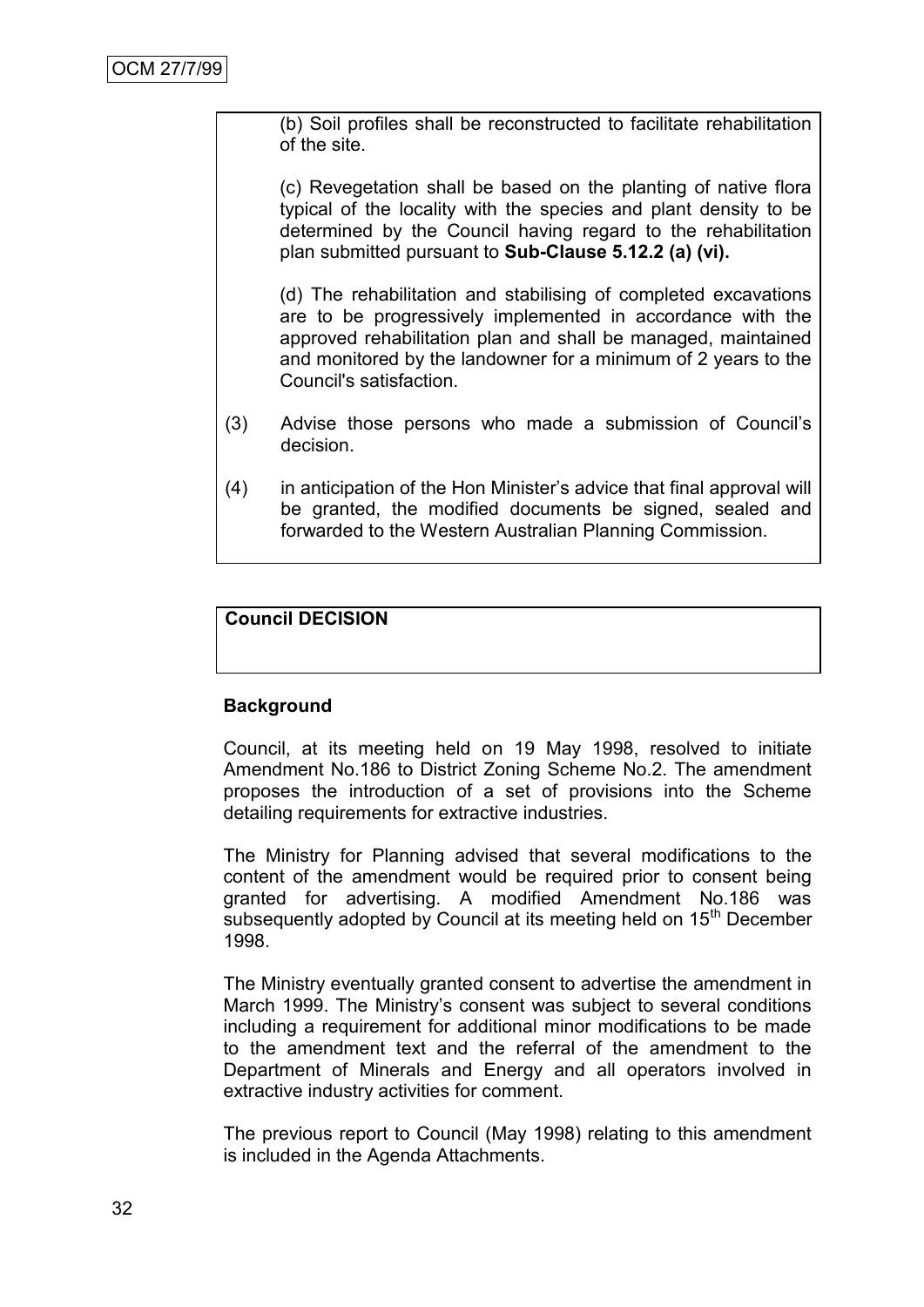### **Submission**

A total of twelve extractive industry operators were invited to comment on the amendment in addition to the Department of Minerals and Energy and the Water and Rivers Commission.

Four submissions were received on the amendment, one of which was late. Of the four submissions, two were in support of the amendment, one endorsed the initiative but questioned its real impact and one was in objection. A schedule of the submissions is included in the Agenda Attachments.

#### **Report**

The purpose of Amendment No.186 is to incorporate specific provisions for extractive industries into the Scheme. The provisions essentially reflect what has been Council policy since 1997 whereby the requirements for the information to be submitted in support of extractive industry applications is listed in addition to the detailing of the requirements for rehabilitation and site management.

The Department of Minerals and Energy and the Water and Rivers Commission have both expressed strong support for the amendment provisions in their submissions. It is also worth noting that the Department of Environmental Protection commended Council for the initiative when assessing the amendment.

Only two of the twelve industry operators made submissions; Rocla Quarry Products and CSR Readymix. Rocla generally gave its support to the amendment, particularly if it would lead to better consistency between the rehabilitation performance of different operators. CSR Readymix lodged an extensive submission in objection. Much of CSR's submission dealt with minor details of the amendment and a response to the matters raised is contained in the schedule of submissions.

There are, however, two issues common to both industry submissions that warrant comment in this report, namely the requirements for;

- Rehabilitation to replicate native flora typical of the locality to a condition similar to that before mining; and
- Such a level of rehabilitation when the end land use may either be of a intensive nature or simply not known due to policy constraints (eg groundwater zone).

Industry objection to these two issues is not new to Council. Replicating native flora on a site is acknowledged as being difficult to achieve. However it is important that a high level of rehabilitation is aimed for. A pragmatic approach in dealing with quarry operators is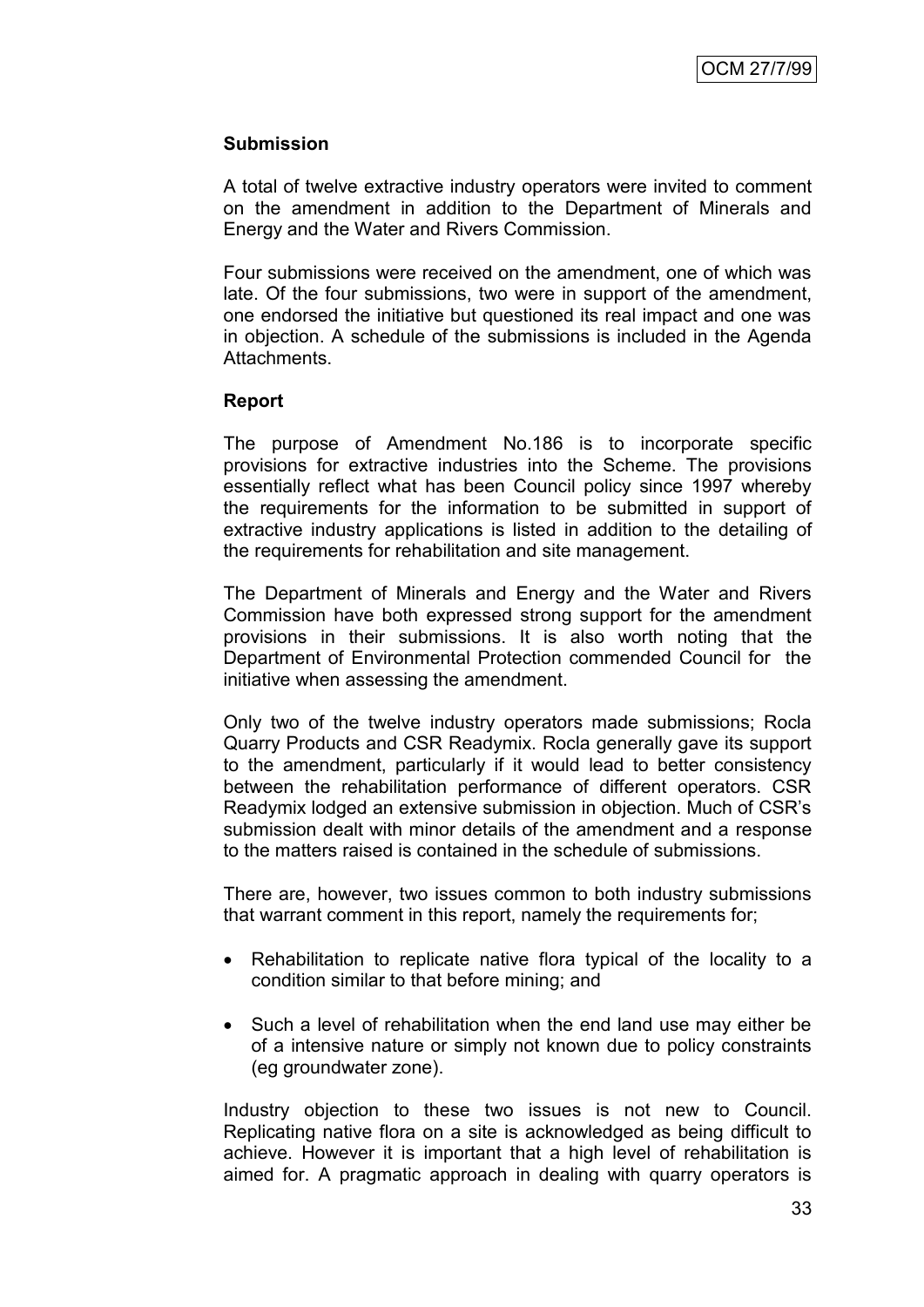taken and it is recognised that most will not be able to achieve total rehabilitation, but lowering the standards will only lower the rehabilitation performance. Effective rehabilitation is an evolving science and aiming for native flora replication reflects best practice in environmental management and the expectations of the local community.

The distribution of quarry sites in Cockburn is generally either within the Jandakot sand resource area or the Wattleup/Henderson limestone area. For different reasons there has been uncertainty regarding the likely land use for most quarry sites in these areas. Where a specific end land use is known, determining the level of rehabilitation has been straightforward (eg remediation of the sand extraction site in Cocos Park industrial area required only stabilisation to create a suitable landform for industrial development). However in Jandakot uncertainty has existed regarding acceptable future land use of quarry sites on the water mound. In Wattleup, similar uncertainty has existed due to a variety of factors, not least being the Environmental Protection Policy associated with the Kwinana Buffer zone.

The industry has consistently argued against a high level of rehabilitation where the end land use was indeterminable. Fortunately some certainty is beginning to emerge regarding the potential use of land, particularly in Jandakot with the creation of the MRS Groundwater Protection zone and Statement of Planning Policy No.6. In Jandakot, the SPP makes it clear that no intensive development, be it industrial or urban, will be permitted in the Groundwater Protection zone and that where possible vegetation should be retained or enhanced. It has been established that Special Rural/Rural Living development (2 hectare minimum lot size) will be the preferred land use on the water mound. The adoption of this position only reinforces the need for a high level of rehabilitation whereby quarry sites will need to be revegetated to a standard capable of providing a suitable environment for rural living and to aid conservation of the water resource through enhanced vegetation coverage on the water mound.

The future land uses of quarry sites around Wattleup is not as clear as Jandakot has become, but is obviously the subject of current planning and debate as part of the FRIARS report. Whilst end land uses remain unclear, it is considered that the amendment provisions will provide adequate flexibility to adapt the level of rehabilitation to the specific nature of the quarry site.

It is recommended that the amendment be adopted for final approval. Council should note that a modified text requires adoption. The modifications are minor and reflect advice from both the Department of Environmental Protection and the Ministry for Planning and in response to some of the points raised in the industry submissions. The complete amendment text provisions have been reproduced in the recommendation.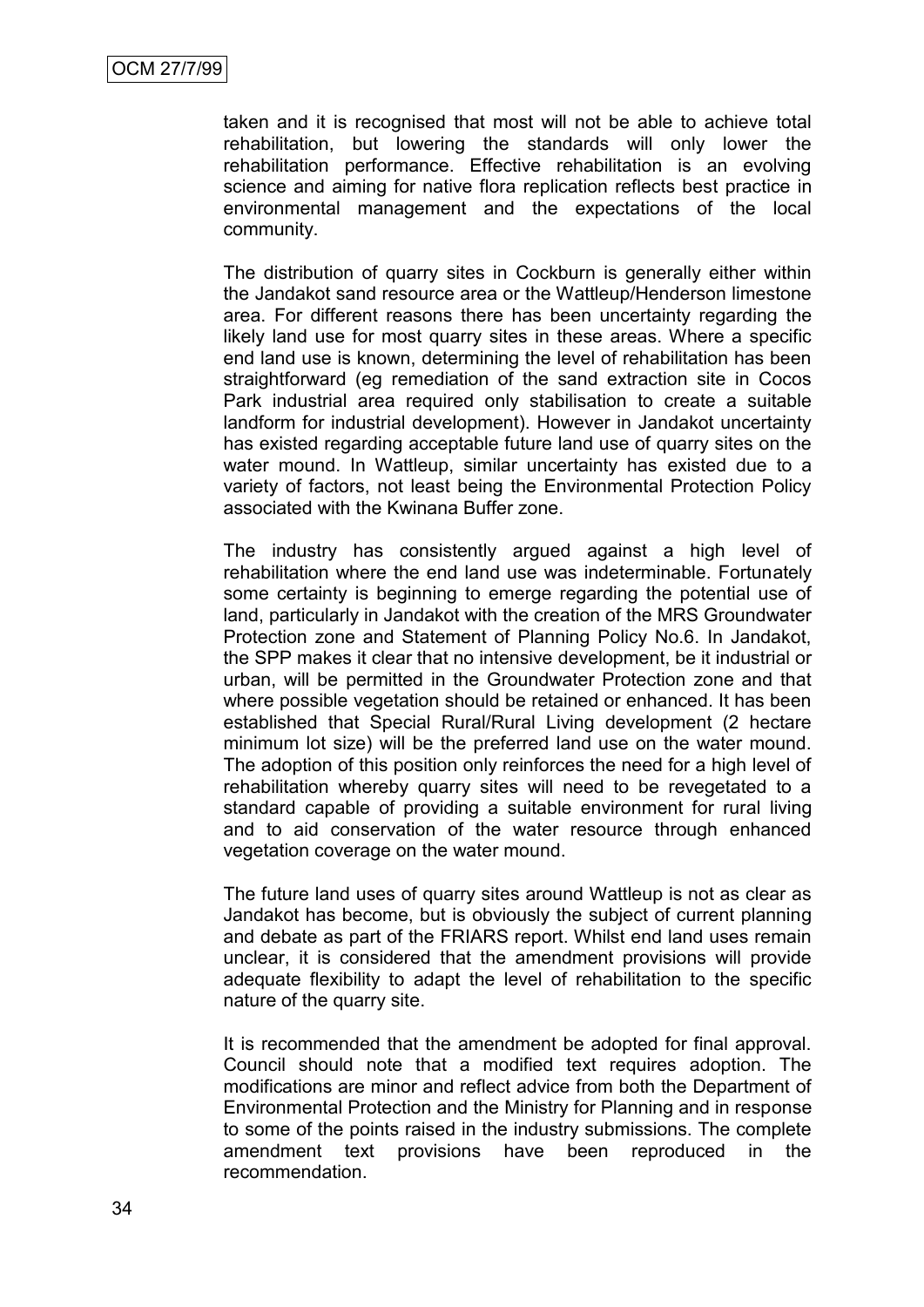# **Strategic Plan/Policy Implications**

N/A

# **Budget/Financial Implications**

N/A

# **Implications of Section 3.18(3) Local Government Act, 1995**

Nil

### **14.9 (OCM2\_7\_1999) - ROTTNEST ISLAND AUTHORITY ACT 1987 (9131) (SMH)**

# **RECOMMENDATION**

That Council:

- (1) include references to Rottnest and Carnac Islands in its proposed Town Planning Scheme No. 3, because these fall within the boundary of the district of the City of Cockburn;
- (2) write to the Minister for Tourism, Mr Norman Moore, with a request that he give consideration to the membership of the Rottnest Island Authority being expanded under Section 6 of the Act, to provide the City of Cockburn with representation, given that Rottnest Island forms part of its municipality;
- (3) use the report as the basis for the reasons for the Council to be represented and the contribution it could make to the planning and development of Rottnest Island;
- (4) write to the Western Australian Planning Commission advising that Rottnest Island should be included within the Metropolitan Region Scheme Map as it officially forms part of the Metropolitan Area.

# **COUNCIL DECISION**

# **Background**

Consideration of this matter was raised when the Heritage Council of WA wrote to the Council concerning the following heritage sites, on the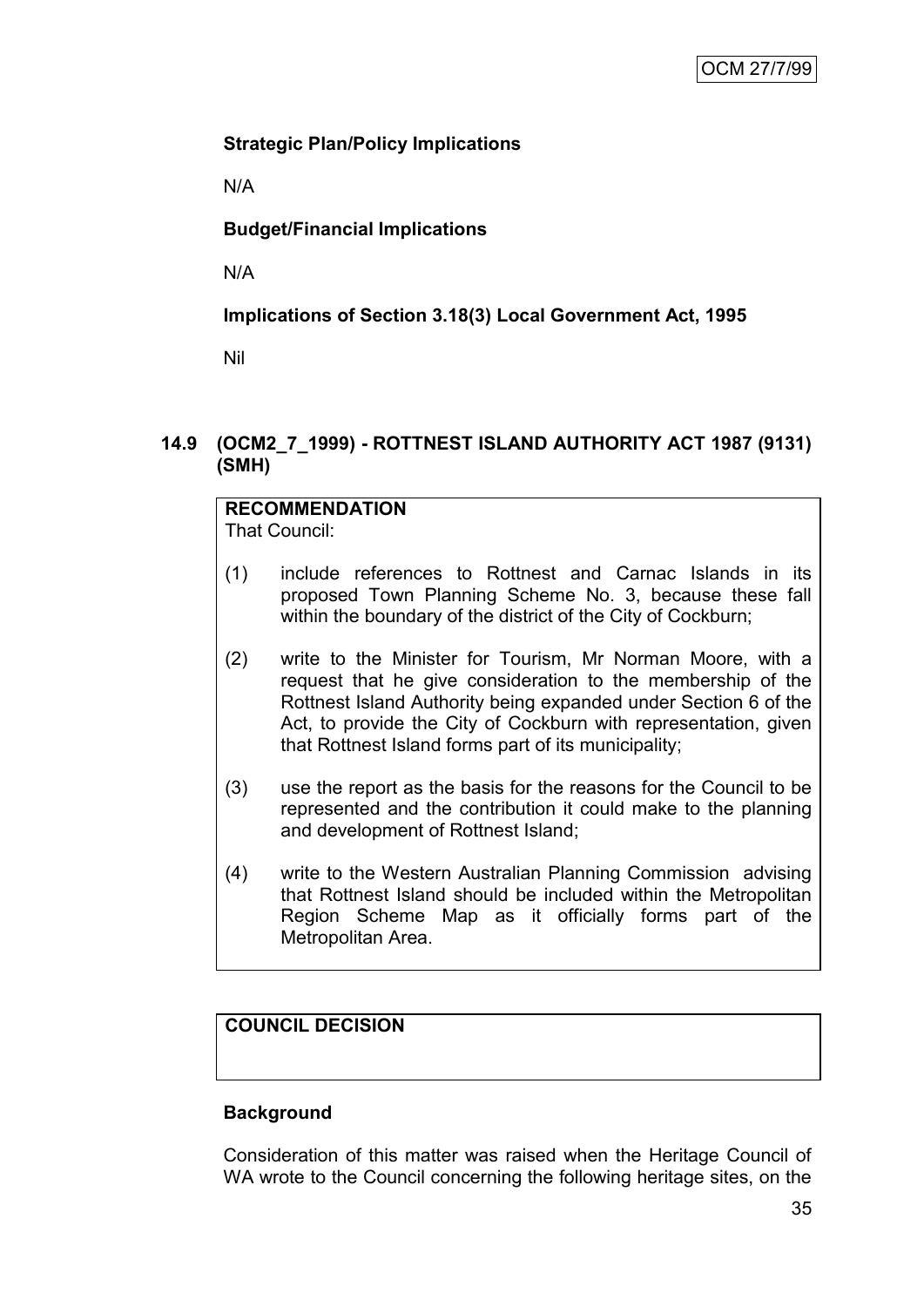basis that they are within the municipality of the City of Cockburn, namely:-

- 8/6/99 Rottnest Island Seawall
- 25/6/99 Oliver Hill Battery, Rottnest Island
- 25/6/99 Bathurst Light House, Rottnest Island.

The staff were not sure what to do with this information given that the Municipal Inventory is complete and only dealt with the mainland within the district.

This led to some brief enquiries about the district boundary which found that:-

 On the 18 May 1966, the boundary of the City of Cockburn was redefined to add to it:-

"*Amending the said Schedule A by adding after the passage 'point' in the record last line, the passage, 'Inclusive of Rottnest, Carnac and other islands adjacent' "*

- On 26 November 1987, the Electoral Distribution (Rottnest Island) Amendment Act, was assented to describe the Metropolitan Area as:-
	- "*(a) The region that was, as at 1 January 1987, described in the Third Schedule to the Metropolitan Region Town Planning Scheme Act 1959 and*
	- *(b) Rottnest Island."*
- On 9 December 1987, the Rottnest Island Authority Act 1987 was assented to, to establish an Authority to control and manage the Island, and the Authority replaced the Rottnest Island Board.

According to the advice of the then State Electoral Commission the Local Government Area of the City of Cockburn includes Rottnest Island and Carnac Island as being within the district and within West Ward.

#### **Submission**

N/A

#### **Report**

Given that Rottnest Island is clearly part of the municipality and permanent residents on the island may vote in the Council's Municipal Elections, it seems appropriate the Council be acknowledged by being at least represented on the Rottnest Island Authority.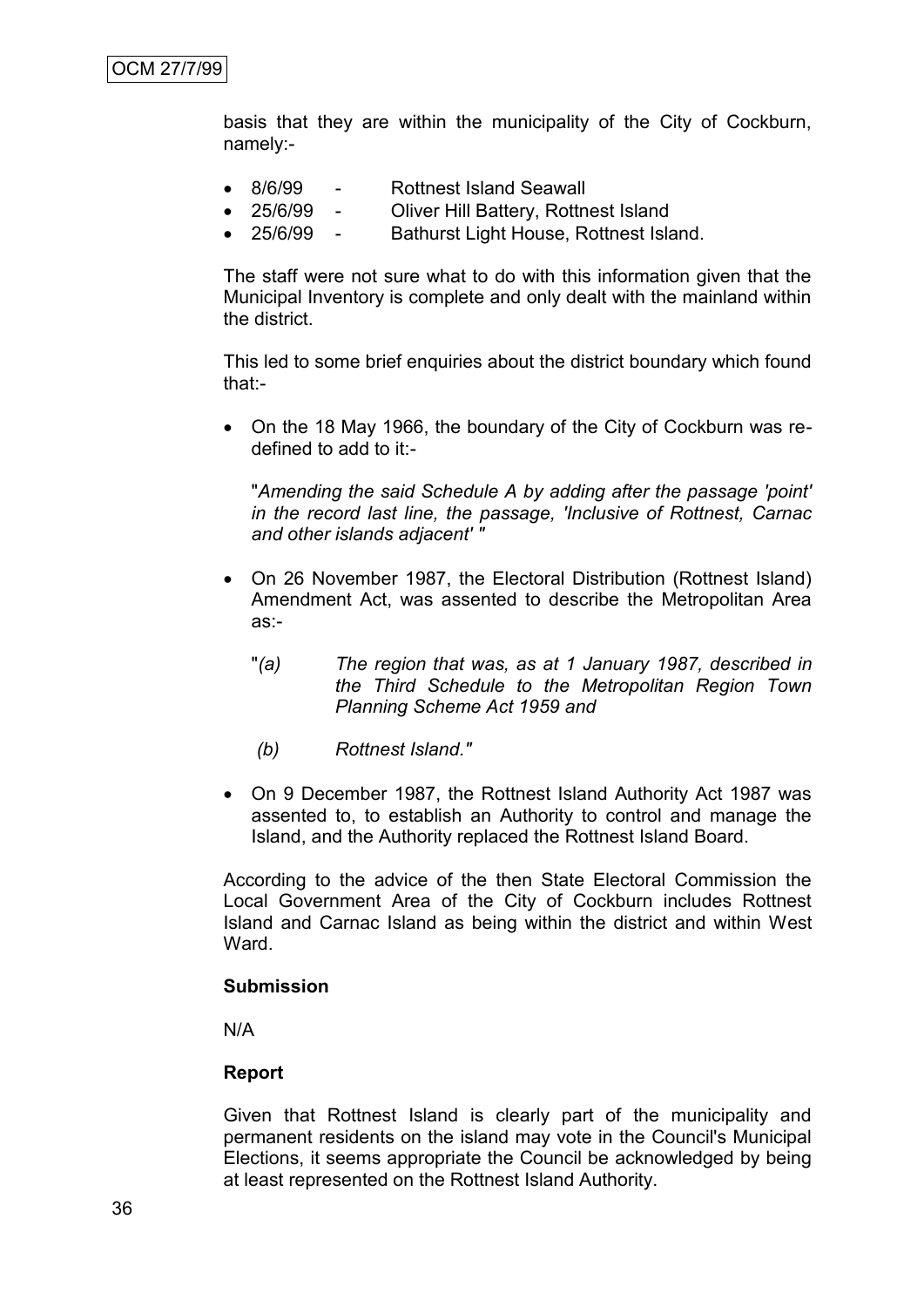Under Section 6 of the Act, the Authority is comprised of:-

### "*Membership of Authority*

- *6. (1) The Authority shall consist of-*
	- *(a) a chairman appointed by the Governor on the nomination of the Minister made in accordance with subsection (2).*
	- *(b) 5 other members appointed by the Governor on the nomination of the Minister made in accordance with subsection (2).*
	- *(2) Nominations by the Minister for the purposes of subsection (1) (b) shall be so made that not less than-*
	- *(a) one member is a person who in the opinion of the Minister has practical knowledge of and experience in the conservation of the environment;*
	- *(b) one member is a person who in the opinion of the Minister has practical knowledge of and experience in the preservation of buildings of historic value;*
	- *(c) one member is a person who in the opinion of the Minister is a person of sound commercial experience; and*
	- *(d) one member is a person who in the opinion of the Minister is a regular user of the Island for recreational purposes.*
	- *(3) The Minister shall appoint a member to be deputy chairman.*
	- *(4) Appointment of a person as a member does not of itself render the Public Service Act 1978, or any other Act applying to persons as officers of the Public Service of the State, applicable to that person, or affect or prejudice the application to him of those provisions if they applied to him at the time of his appointment."*

It can be seen that it is an Authority of 6 people, of which one is the Chairman and 4 are nominated because of their specific knowledge and experience. This means that there is one position on the Authority which is open to the Minister to make an "other" appointment. This position could be filled by the local government, on the recommendation of the Minister and appointment of the Governor.

Alternatively, to ensure that the local government had a confirmed position on the Authority, Section 6 (2) could be amended by adding:-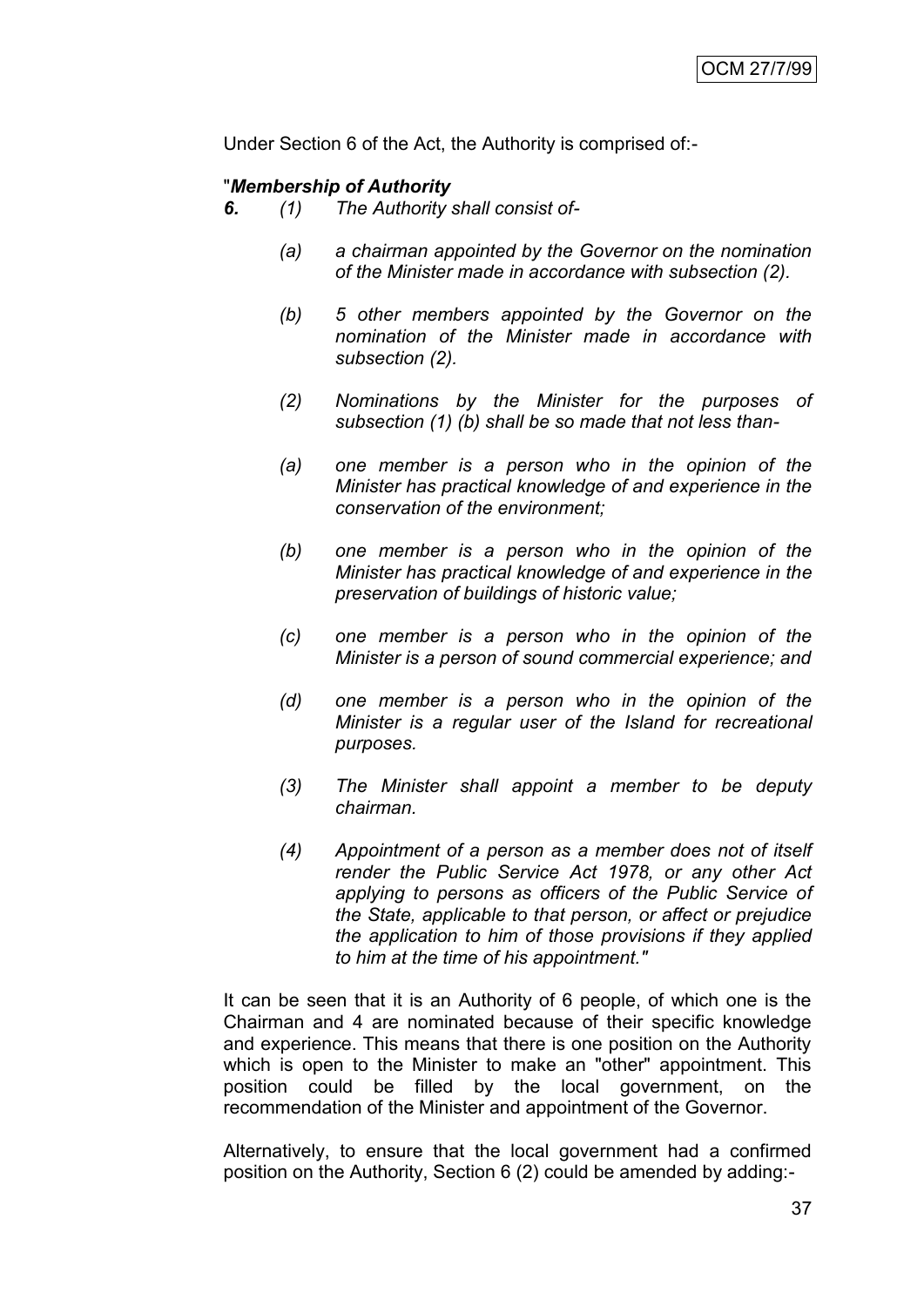### "*(e) one member is a person who in the opinion of the Minister is a person who could appropriately represent the local government."*

To enable the Minister to either recommend an appointment to the Authority or comply with an amended sub-section 6 (2), the Minister could request three names of officers or elected members (if appropriate) to be submitted to him for his consideration on which he would make a recommendation.

The local government could make a worthwhile contribution to the Authority because of the specialist services available to provide advice on matters relating to engineering, environment and health, building, strategic and landuse planning, park management, waste collection and recycling and community services, as appropriate to the management and control of the Island.

It is interesting to note that the functions of the Authority are in general terms confined to:-

- provide and operate recreational and holiday facilities on the Island;
- protect flora and fauna of the island; and
- maintain and protect the natural environment and the man made resources of the Island and, to the extent that the Authority's resources allow, repair its natural environment.

The Authority is to manage and control the Island in accordance with a management plan, which is to be reviewed every 5 years.

The management plan is to contain Statements of Policies or guidelines and a summary of works to be undertaken over the 5 year period.

It is significant that the functions of the Authority do not specifically refer to planning and development which seems to be fundamental to the preparation of structure plans as the basis for the management plans.

The Council could provide expertise and advice in respect to these matters as it does in relation to the planning and development of other parts of the district.

It is also important to note that in relation to the East Perth Redevelopment Authority, the Subiaco Re-development Authority and the proposed Midland Re-development Authority, that the respective local governments are or will be represented on the Authority. The Rottnest Island Authority is no different in its purpose from the other Authorities, in respect to its operation within a local government area and its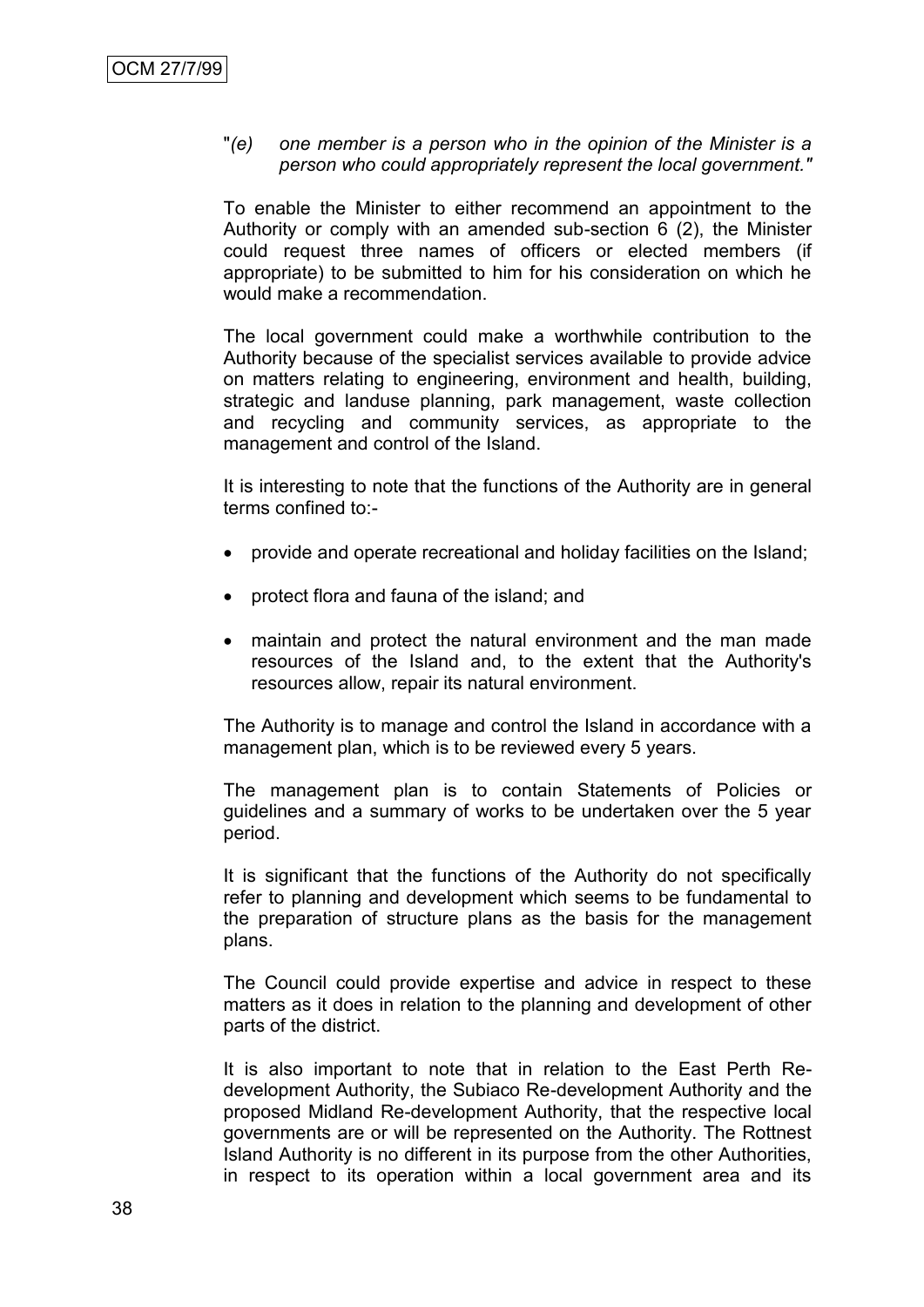relationship to the powers, functions and responsibilities of the local government.

The City of Wanneroo was not represented on the Joondalup Development Corporation, because it was a corporation rather than a development authority. However, the City continued to perform its local government planning and development functions in relation to the Joondalup City Centre.

In addition, the MRS Map does not show Rottnest Island as part of the Metropolitan Region and should do in accordance with the decision taken on 26 November 1987 to include it as part of the Metropolitan Area.

Rottnest Island should be referred to in the Scheme Text of proposed TPS No. 3 as being part of the district, but be noted that its control and management is undertaken by the Rottnest Island Authority under the provisions of the Rottnest Island Authority Act 1987.

The Scheme Map of proposed TPS No. 3 should include within the district Rottnest and Carnac Islands. Rottnest should be shown white, and notated "Controlled and Managed by the Rottnest Island Authority" and Carnac Island be shown as Waterways Reserve in accordance with the MRS, and notated "Under the Control of CALM".

### **Strategic Plan/Policy Implications**

N/A

**Budget/Financial Implications**

N/A

**Implications of Section 3.18(3) Local Government Act, 1995**

Nil.

### **14.10 (OCM2\_7\_1999) - REGULATORY IMPACT OF THE PROPOSED NATIONAL FOOD SAFETY REFORMS (6205) (WJH) (ATTACH)**

# **RECOMMENDATION**

That Council:

(1) write to the State Minister for Health detailing Council's concerns regarding the additional costs likely to be incurred in enforcing the proposed national food safety reforms and requesting that the Minister ensures that local governments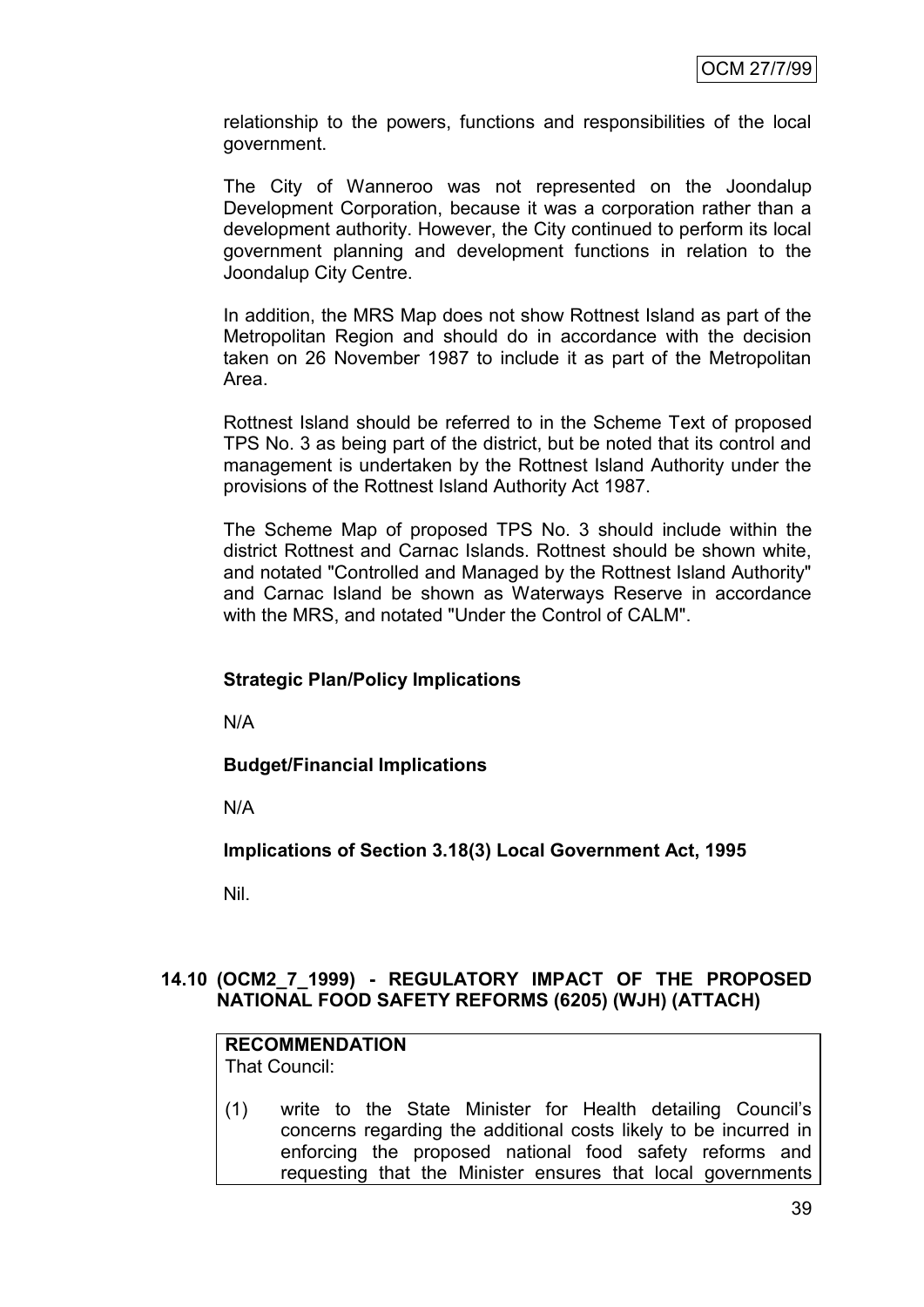have access to an adequate source of funding, for enforcement of the reforms, should they be adopted;

(2) write to WA Municipal Association detailing Council's concerns regarding the additional costs likely to be incurred by Council in enforcing the proposed national food safety reforms and requesting that WAMA actively pursue the State Government to ensure that Local Governments have access to an appropriate source of funding for the enforcement of all food related regulation.

# **COUNCIL DECISION**

### **Background**

In 1995 the Commonwealth, State and Territory health ministers asked the Australia New Zealand Food Authority (ANZFA) to develop nationally uniform food safety standards for Australia. ANZFA has developed four draft standards, which will be recommended to the Australia New Zealand Food Standards Council (ANZFSC) in the middle of this year. If approved, the standards will be adopted into the *Food Standards Code* and become law in each State and Territory of Australia.

The standards will replace current State and Territory food hygiene regulations which:

- lack national consistency;
- rely on inspections and do not promote a preventative approach;
- are in significant need of updating in some States and Territories; and
- do not align with international best practice or the standards of our major trading partners.

Four standards are proposed as part of the food safety reforms. Standard 3.1.1 *Interpretation and Application* sets out the interpretation and application provisions that apply to the other food safety standards. Standard 3.2.1 *Food Safety Programs* requires food businesses to develop and comply with a food safety program where one or more hazards are identified in their food handling operations. This includes physical, chemical and microbiological hazards.

Standard 3.2.2 *Food Safety Practices and General Requirements* requires food businesses to: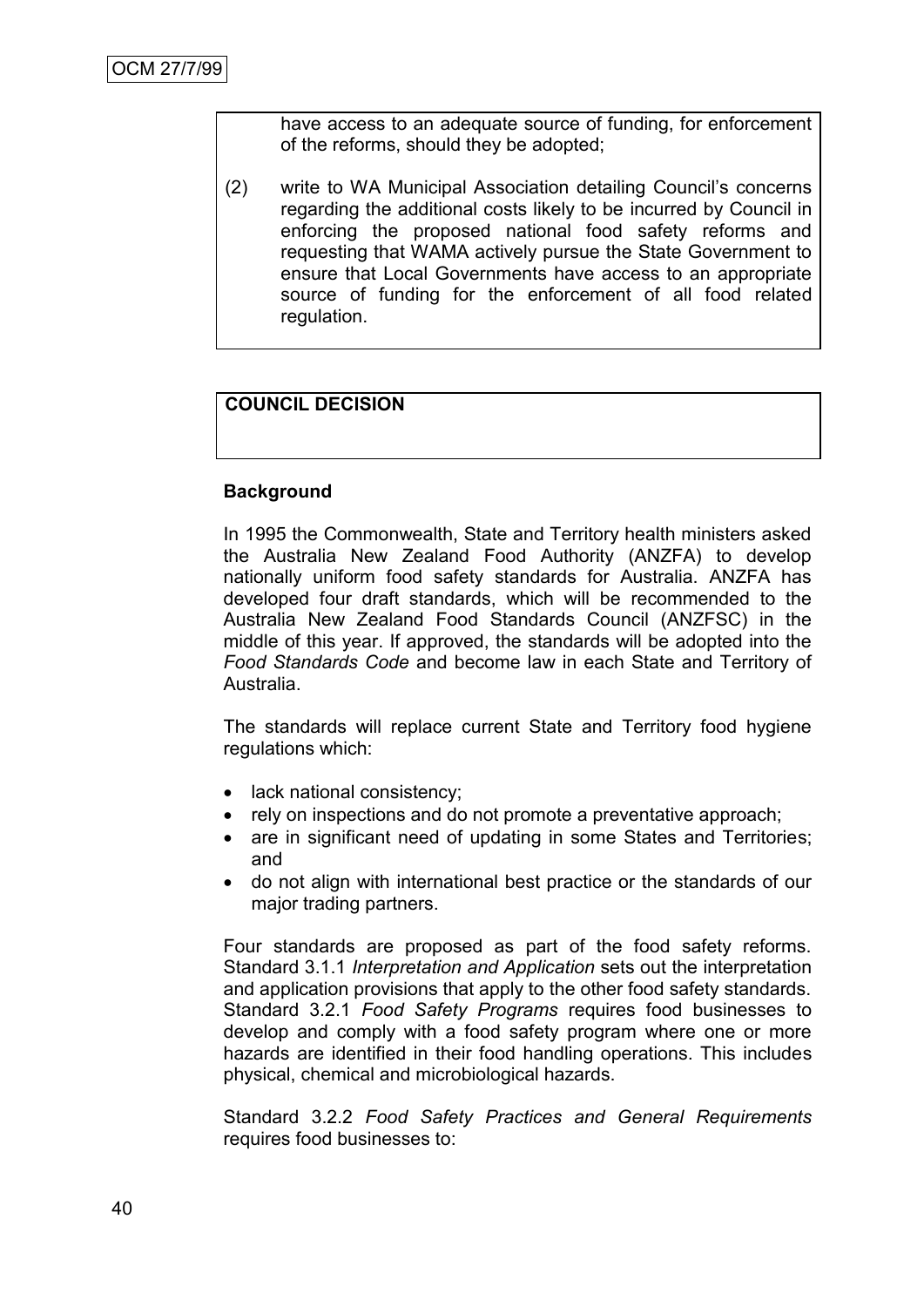- carry out specific practices in relation to food handling, cleaning, sanitising and personal hygiene to ensure food is safe and suitable;
- notify the relevant authority of their existence and the nature of the food business;
- provide for food recalls; and
- ensure their staff and supervisors have the skills and knowledge
- in food safety commensurate with their work activities.

Standard 3.2.3 *Food Premises and Equipment* sets out design and construction parameters for food premises and the equipment used in food premises.

The proposed reforms reflect an approach, which has already gained acceptance and been implemented by most of the larger food businesses in Australia. Assuring safe food requires management and control of microbiological, chemical and physical hazards—food safety programs based on Hazard Analysis and Critical Control Points (HACCP) are seen as being effective tools to achieve this end. HACCP is increasingly seen as the basis for good business practice.

Internationally, our major market competitors (including the United States, Canada, New Zealand and Europe) are establishing safe food systems comparable to those proposed for Australia, with the clear goal that assurances of safe food will deliver a market return.

The proposed standards are one of five options considered for food safety regulation in Australia. The options considered were:

- 1. continue with the current system;
- 2. introduce the proposed outcomes-based food safety reforms;
- 3. introduce nationally uniform prescriptive requirements;
- 4. apply the proposed food safety reforms to high risk businesses only; and
- 5. rely on industry self-regulation and consumer education.

### **Submission**

A Regulatory Impact Statement (RIS) has been prepared by ANZFA, which recognises the following costs and benefits for the various stakeholders.

ANZFA estimates that the proposed standards will have an average initial cost of approximately \$300 per business with an annual on-going cost of \$1,080. The annual costs are not in addition to current costs but will partially replace them. For small retail businesses, compliance with current food regulations excluding capital costs has been estimated as \$1,640 per annum.

Reducing the incidence of foodborne illness will have a positive impact on the food industry, which will far outweigh the costs. The reforms will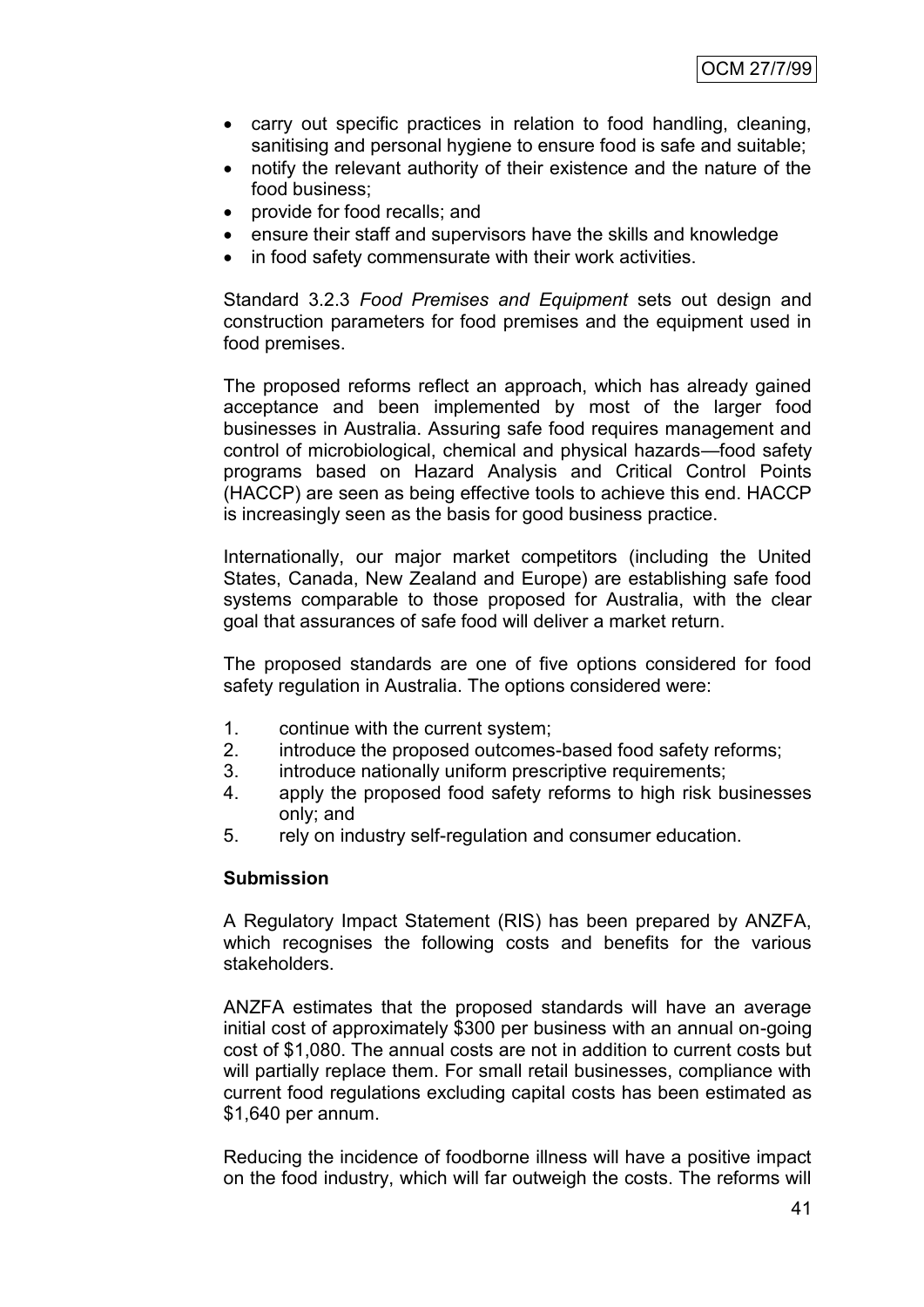enhance Australia's reputation as both a supplier of safe food and as a safe tourist destination. Industry will also benefit through removal of prescriptive, out-of-date, inconsistent and complex food hygiene regulations; fewer legislative boundaries will exist, innovation by industry will be encouraged. Furthermore, the reforms are in line with international trends and will enhance the competitiveness of Australian food exports on international markets.

The proposed standards were drafted with a view to achieving a ‗paddock to plate' approach to food safety. They avoid duplication by recognising initiatives in the primary industry sector, which achieve an equivalent level of food safety. Low risk businesses in the primary industry sector will not have to meet the requirements of the food safety standards. This will be reviewed in 2002. However, medium and high-risk primary industry sector operations which do not have an independently audited food safety program in place would be expected to develop one as the food safety standards are implemented.

An immediate reduction in the incidence of foodborne illness is not envisaged with the introduction of the reforms. However, ANZFA anticipates there will be a reduction over time as the food industry complies with the requirements of the standards.

The current cost of foodborne disease to the Australian community is estimated at over \$2.6 billion per annum. The application of HACCP principles in other countries has resulted in lower levels of pathogens in food and the preventative nature of the standards is expected to reduce the incidence of foodborne illness in Australia. A 20 per cent reduction in the incidence of foodborne illness would realise an annual saving of over \$500 million. The proposed food safety standards represent a tangible means of achieving highly significant savings and improvement in public health, which would benefit the entire Australian community.

If governments are to realise the significant cost savings, which will result from a reduction in foodborne illness, there will have to be increased investment, both initial and ongoing.

As a result of implementing the proposed food safety reforms, government would incur an estimated 'one-off' cost in the first two years of \$16.7 million and an annual cost thereafter of \$70.6 million. This annual cost supersedes the current cost of \$47.7 million and is not in addition to it. Hence there will be a \$22.9 million increase in the annual cost to government as a result of introducing the reforms.

Additional cost recovery, at the same percentage rate, as is undertaken currently would reduce the additional cost to government to \$8.9 million. **Local government currently bears 74 per cent of the net cost of enforcing food hygiene regulations and would require additional resources to implement and enforce the standards effectively.**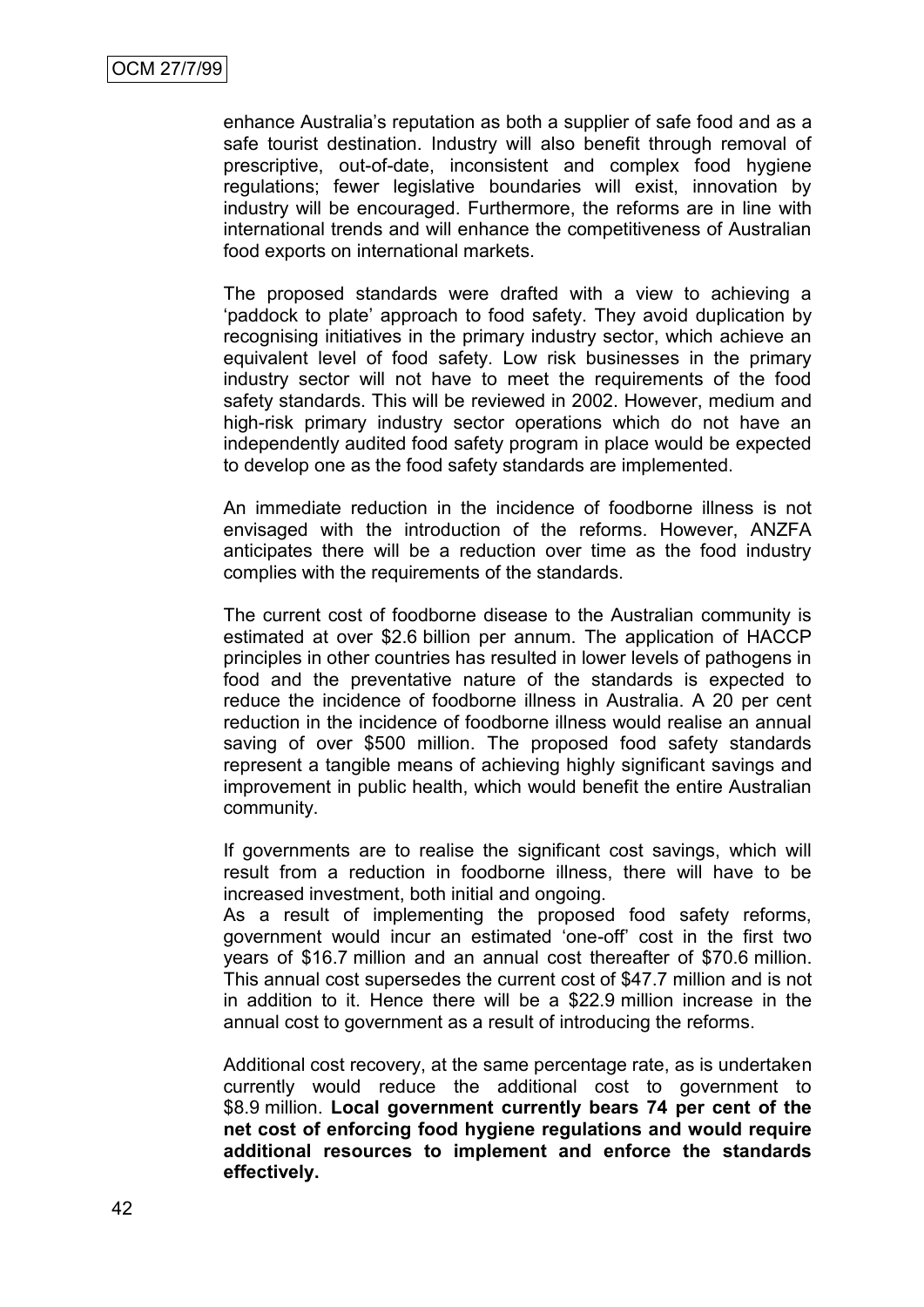ANZFA recognises that the best way to gauge the success of the standards is to monitor the incidence of foodborne disease over the next 10 years as the standards are implemented and businesses become attuned to new requirements and operating procedures.

Currently, Australia does not have a food borne disease surveillance system to assess how many people are affected every year by foodborne illness. Consequently, we are not well placed to monitor accurately any changes to the incidence of foodborne disease, which may result from the food safety reforms. ANZFA recognises the need for a system to accurately measure the incidence of foodborne illness to assess the effectiveness of the food safety reforms. Without accurate baseline data on the current rates of foodborne illness, it will be difficult to quantify the long-term impact of the reforms, particularly as the majority of cases are hidden, are not notified and do not gain media attention.

#### **Report**

The benefits of the proposed regulatory reform to the community in general and to the food and related primary industries are recognised. These benefits make the proposal worthy of support.

However, it is clear from the RIS that the enforcement of the proposed reforms will result in a significant increase in costs to government and to local government in particular. The RIS estimates that the implementation of the reforms will result in a 32% increase in costs in the first two years and an 18% increase in costs thereafter (assuming adequate enforcement of current provisions).

Costs for the enforcement of the current food hygiene regulations in the City are estimated at \$97,000 for the 1999/00 financial year. Applying the RIS estimates to the City of Cockburn, it is estimated that costs will be \$128,000 for the first two years and \$114,500 for every year thereafter (without accounting for the effects of inflation or increase in the number of food premises).

Current food related income from eating house registrations and licences is approximately \$37,000, less debtors' costs. This current eating house licence system only applies to food premises which prepare meals. Many other food premises, including high risk premises such as butchers shops and large food manufacturers, do not pay any fees whatsoever.

The maximum fee chargeable is set by statute (\$300) and does not cover current costs (approx. \$333) for monitoring these premises let alone increases in costs due to the proposed reforms. Not only is this discriminatory it is inadequate even under the present regulatory environment. It is estimated that the City of Cockburn's current cost per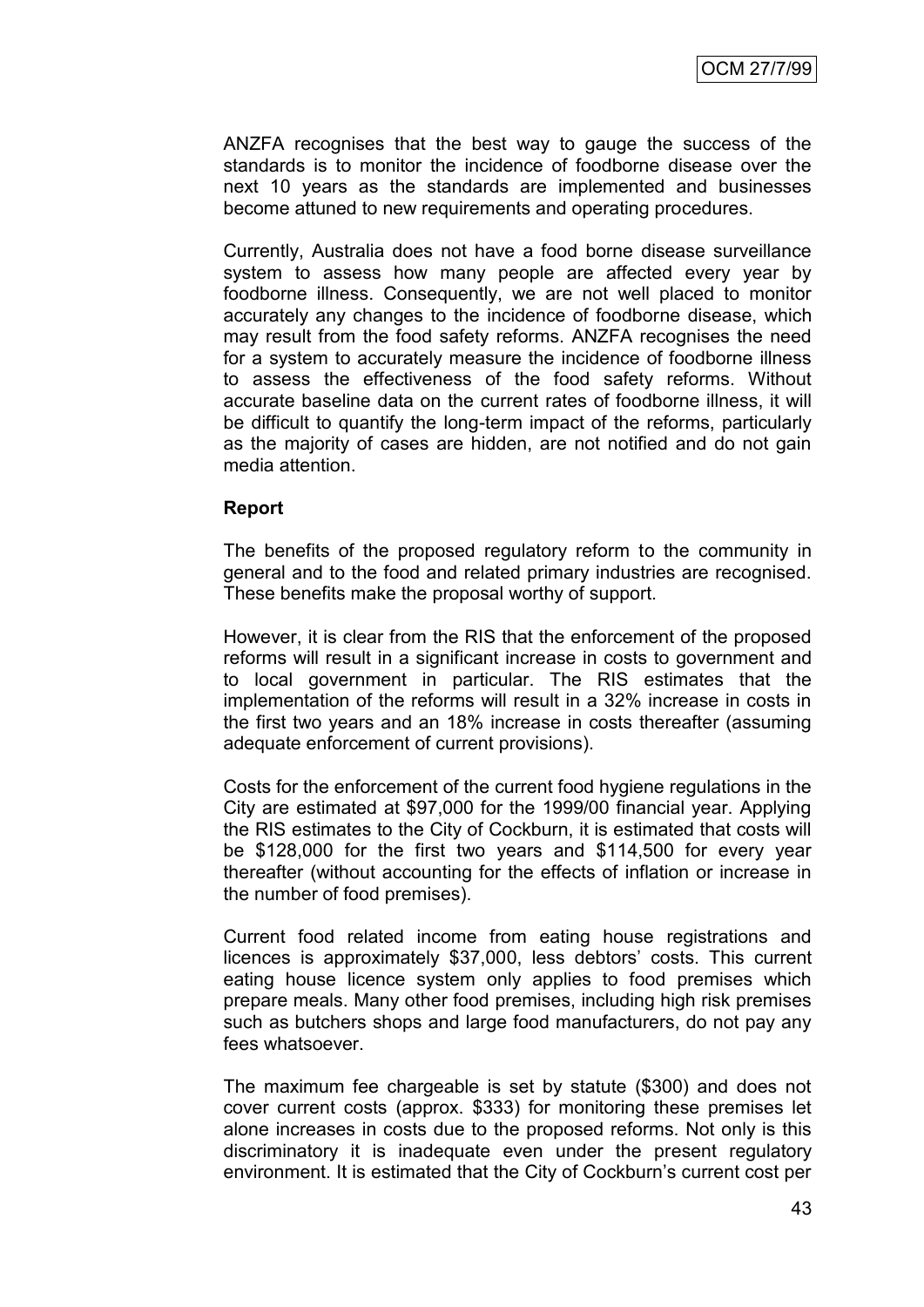food premises for food hygiene enforcement is \$323 per premises (all food premises) with eating house fees providing income of approximately \$112 per premises. The shortfall of \$201 is funded through the municipal budget. Ongoing costs under the proposed reforms will be approximately \$382 per premises.

It is understood, from discussions with the Principal Food Scientist (PFS) at the Health Department of WA, that the adoption of the National Food Act will result in the repeal of the eating house registration provisions of the Health Act. Thus removing the current source of funding for food hygiene enforcement. The PFS has indicated that Local Governments are likely to continue to play a major role in the enforcement of the new food hygiene provisions and are to be able to recoup some costs through charging fees for contestable third party audits and through the use of on-the-spot fines. He indicated that the issue of funding for the implementation and ongoing enforcement of the reforms had not yet been properly considered at the Ministerial or departmental level.

This lack of detail about funding arrangements for the proposed reforms and recent trend of the state government promulgating Health legislation which places responsibility for enforcement on Local Government without adequate funding provisions is cause for concern.

• Recent discussions with the Policy Officer at WAMA indicate that WAMA have not yet considered this funding issue nor have they developed a policy or approached the State Government in relation to it. This issue is relevant to all Local Governments and it is appropriate that WAMA takes a leading role in resolving this matter satisfactorily. Council should attempt to ensure that adequate funding arrangements are adopted along with the proposed food hygiene reforms.

### **Strategic Plan/Policy Implications**

N/A

### **Budget/Financial Implications**

Implementation of the proposed reforms will result in additional costs to Council in the first two years of approximately \$31,000 p.a. and \$17,500 p.a. thereafter.

### **Implications of Section 3.18(3) Local Government Act, 1995**

Nil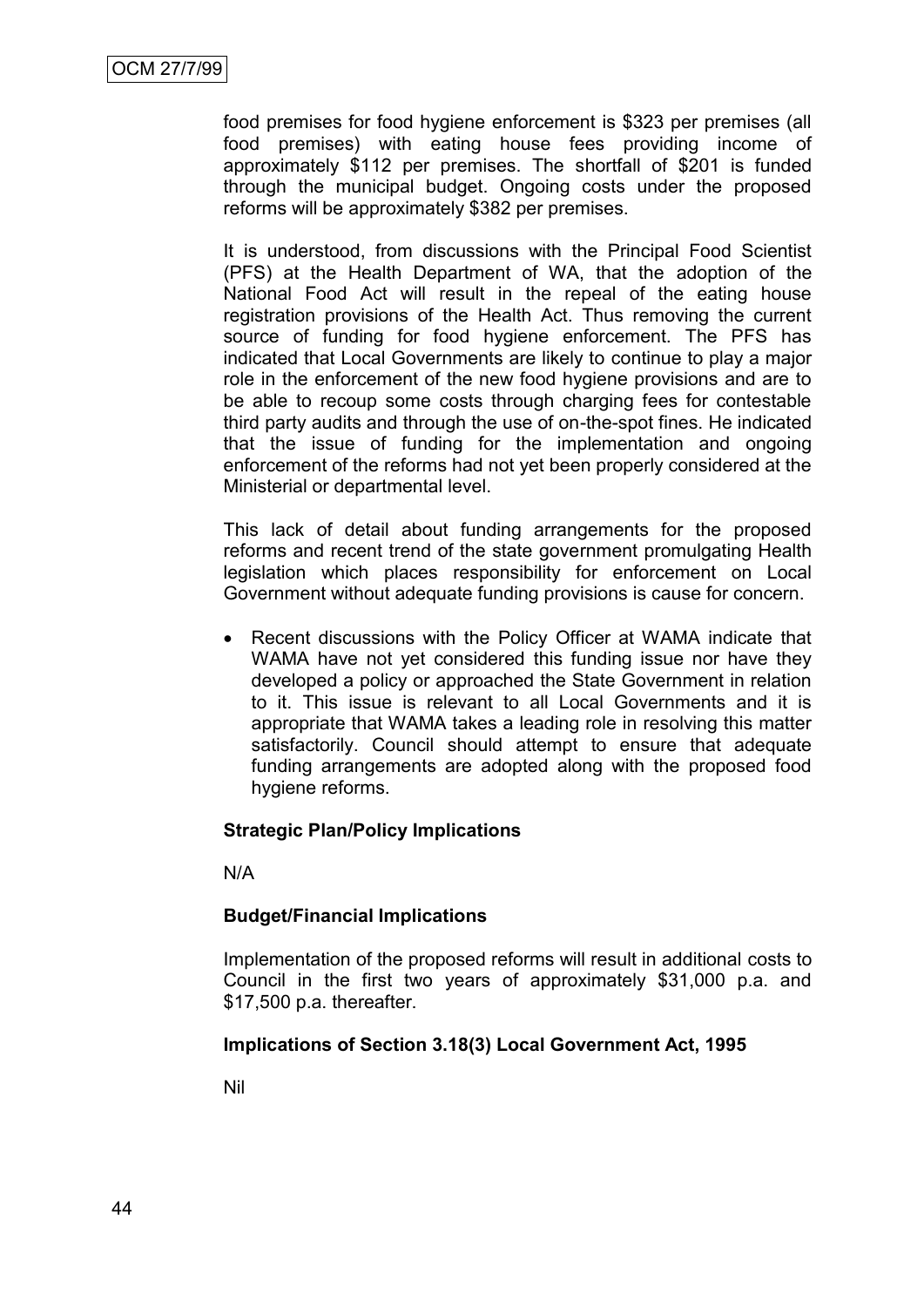**14.11 (OCM2\_7\_1999) - SUBMISSION ON PROPOSED DEVELOPMENT APPLICATION FOR SEAWALL CONSTRUCTION, LAND RECLAMATION AND DREDGING - FOR SHIPBUILDING, REPAIR AND MAINTENANCE ACTIVITIES WITHIN JERVOISE BAY NORTHERN HARBOUR, HENDERSON (9500/34120) (SMH/SA) (COASTAL)**

**RECOMMENDATION** That Council:

(1) advise the Western Australian Planning Commission that Council strongly opposes the proposed development for the following reasons:

- 1. the environmental impact the proposal could have on:
	- the overall water quality of the area,
	- dredging and the effect on the ground water in flows,
	- impact upon marine ecology in the area;
- 2. the proposal would have a detrimental impact upon the existing and future recreational uses within the Northern Harbour, particularly the access to the Cockburn Power Boats jetty and launching ramp;
- 3. the proposal will result in the destruction of two nearshore shipwrecks, the SS Alacrity and the Abemama;
- 4. there is no current Structure Plan in place over the Northern Harbour development area, resulting in a adhoc approach to planning and development, therefore no further development should be approved until a Structure Plan is approved by both local government and the Commission for the Northern Harbour;
- 5. there does not appear to be any clear justification for the need to construct the seawall and reclaim additional land for lots 165A, 165B and 167;
- 6. the application is inadequate in respect to it not being signed by the owners of the land, and the information in support of the application is insufficient to enable a decision to be made about the proposed development, therefore the matter should be deferred;
- (2) in the event the proposed development is approved by the Western Australian Planning Commission, it is recommend that the following conditions be included:
	- 1. In order to reduce the encroachment into the existing recreational boating area, the separation between the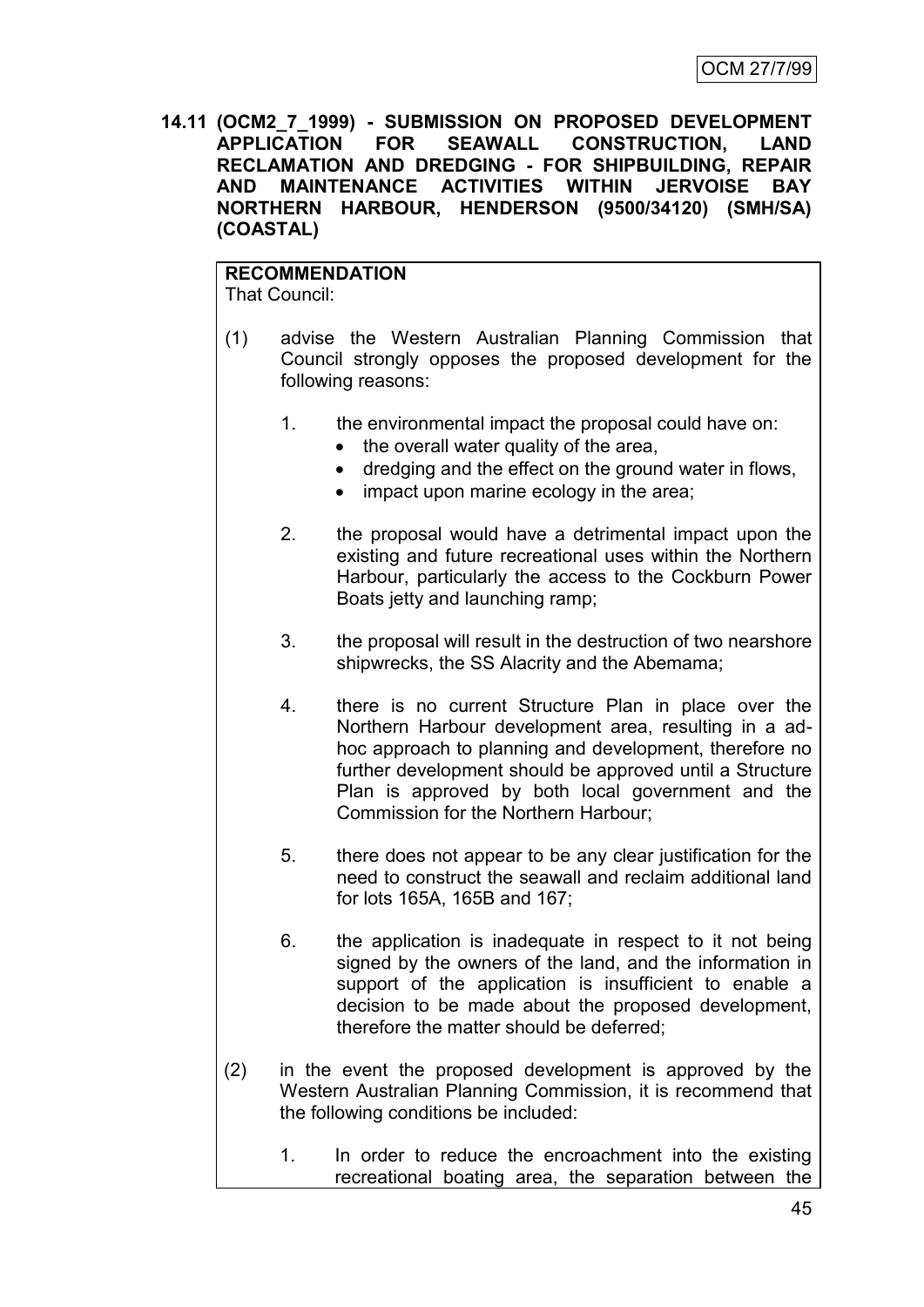proposed shiplift (refer to CER) and the existing groyne should be maximised. Consequently, the proponent is required to demonstrate that the western extent of the seawall and the extent of the dredging has been restricted to that required for the design of the shiplift basin and other launching/mooring facilities, rather than being extended for the purpose of obtaining fill material for the hardstand area.

2. A minimum fifteen (15) metre wide landscaped visual and acoustic bund is to be constructed along the northern boundary of Lot 165B as part of the earthworks for the land in accordance with previous commitments made for the site by Landcorp on 4 July 1996. The design and landscaping of the bund is to be to the satisfaction of the City of Cockburn.

> The design criteria for the bund being to ensure that noise from the proposed operation of the new industries complies with the Environmental Protection (Noise) Regulations, 1997; and the design is to be based upon an acoustic Consultant's report, with the adjacent Regional Recreation Reserve being classified as a "Noise Sensitive Premises".

- 3. Direct property access from Cockburn Road is to be provided to Lot 165A and Lot 167 with acceleration and deceleration lanes being provided to the access points to Lots 165A, 165B and Lot 167.
- 4. In the event that the access to Lots 165A and 167 is to be via the Water Corporation easement then reciprocal rights of access will be required.
- 5. As part of the earthworks, each lot to provide on-site drainage and stripping ponds before discharging into the harbour.
- 6. Any retaining walls that will be required to accommodate level changes between the existing southern lot and Lot 167 is to be shown on the plans and a separate building licence issued.
- 7. Compaction of the reclaimed and recontoured land.
- 8. Amalgamation of Lots 165A and 165B with Lot 166, and Lot 167 with Lot 168.
- 9. Stabilisation of the earthworks and a Dust Management Plan.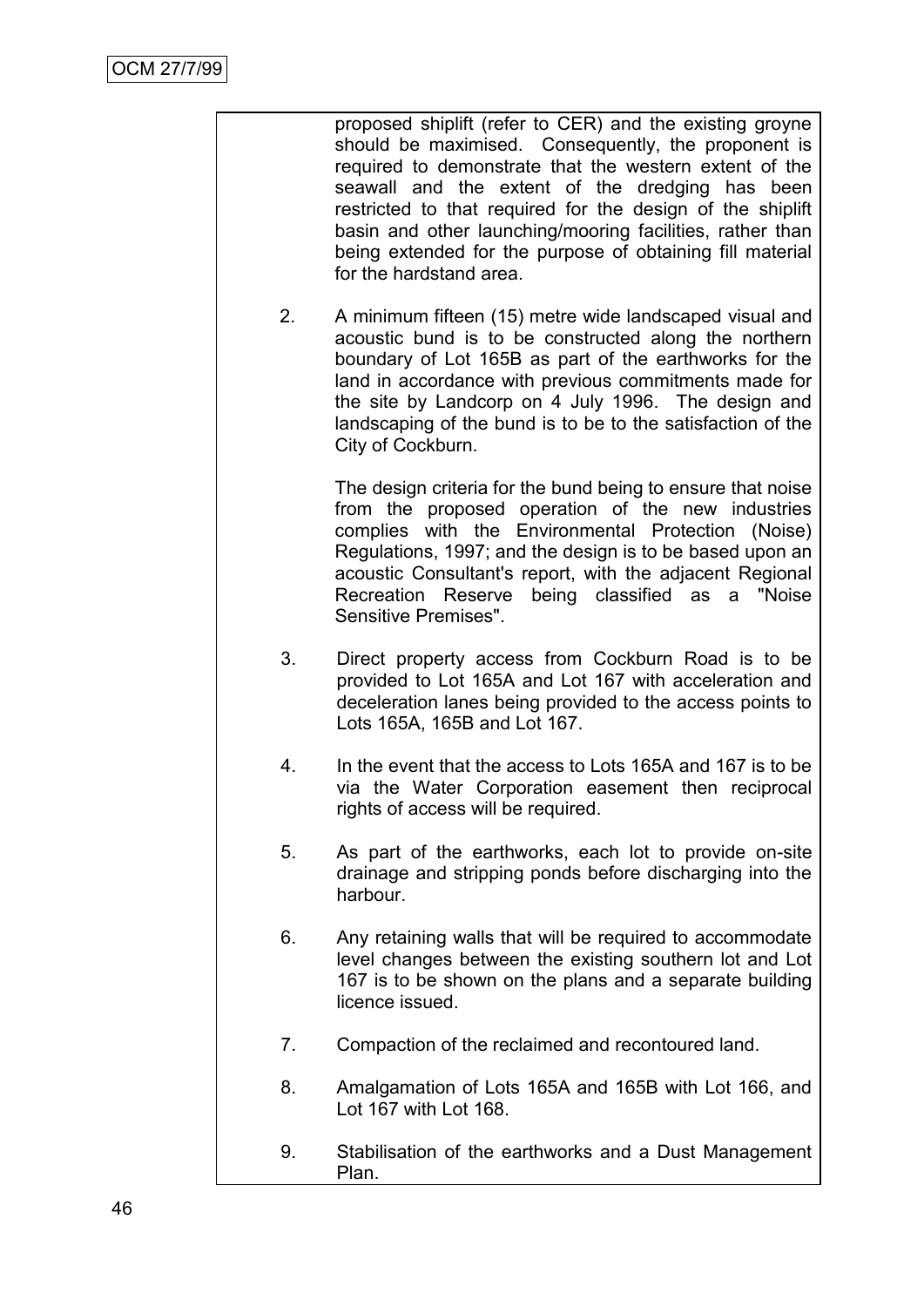(3) forward a copy of the Officer's report to the Western Australian Planning Commission for their consideration.

# **COUNCIL DECISION**

#### **Background**

| ZONING:           | MRS: | I N/A                      |
|-------------------|------|----------------------------|
|                   | DZS: | N/A                        |
| LAND USE:         |      | Vacant Land And Water Ways |
| LOT SIZE:         | N/A  |                            |
| AREA:             | N/A  |                            |
| <b>USE CLASS:</b> | N/A  |                            |

A Consultative Environmental Review (CER) was recently released for public comment for the proposed development of a seawall, land reclamation and dredging adjacent to Lots 165 and 167, including Lots 166 and 168 Cockburn Road, Henderson and the maintenance of shipbuilding, repair and maintenance facilities.

The Council report on the CER concluded that if the proposal proceeded, extremely careful management would be required to prevent the development leading to further degradation of the water quality within the Northern Harbour, and it would have significant impact upon the existing and future recreational uses within the harbour.

The applicant previously submitted the same plan to Council for determination in April 1999, which resulted in the application being returned as the boundary of the proposed development area is not consistent with the alignment of DZS No. 2 scheme or municipality boundary, or the boundary of the Metropolitan Region Scheme, as a result of the development being largely located west of low water mark. Therefore, Council has no jurisdiction to approve or determine that part of the proposal outside the municipal boundaries.

### **Submission**

The proposed development is located immediately to the north of existing shipbuilding activities within the Jervoise Bay Northern Harbour and will allow for the establishment of further shipbuilding, repair and maintenance industries within the Northern Harbour. This development will integrate with land currently owned by Landcorp immediately to the east of the proposed development, allowing the construction of sheds and other facilities associated with shipbuilding.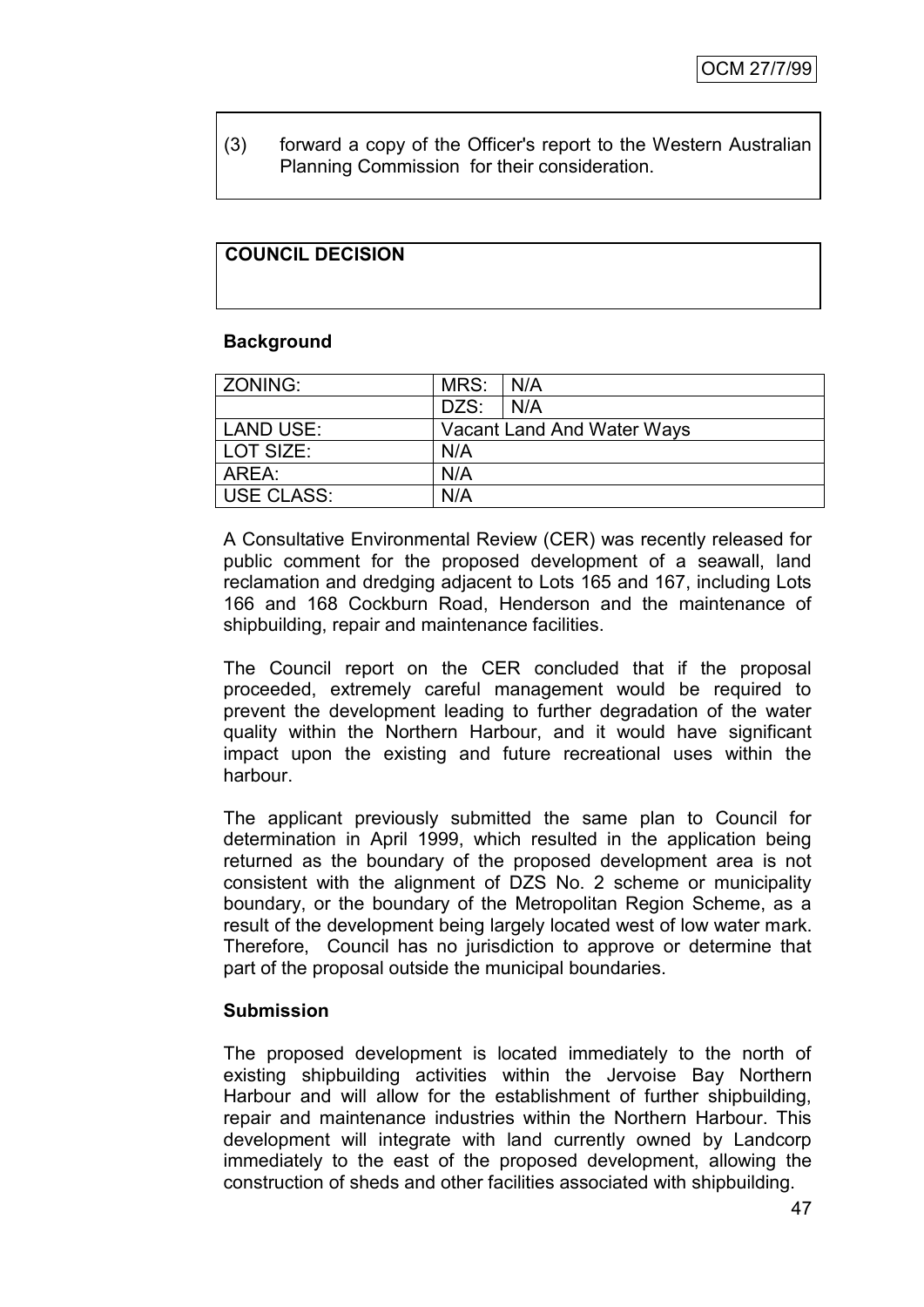The submitted application indicates development works associated with the Jervoise Bay project including:

- A 600m long limestone wall
- Dredging of an area of up to 80 metres from the seawall to allow for safe launching, recovery and mooring of ships, and to provide additional fill material for the land reclamation program
- Earthworks, including clearing of the site, excavate and reclamation works for the area between the proposed seawall and existing shoreline
- Provision of access via Cockburn Road
- Provision of services, including reticulated sewerage, water supply, telecommunications and underground power.

There is no advice contained in the development application or in the CER that justifies the need for the additional land.

In contrast to the CER the development application does not include the two jetties or shiplifter proposed to extend into the northern harbour from the seawall, which impacts on the access to the boat club's jetty and launching ramp at the northern end of the harbour.

#### **Report**

One of the Council's roles at this point is to provide a comment to the Western Australian Planning Commission (WAPC) on the proposed application. Council strongly opposes the proposed development for the following reasons:

#### **1. Environmental**

The proposal has the potential to lead to further degradation of water quality within the Northern Harbour and subsequently nearshore waters outside the harbour in a number of ways. The physical construction of the seawall, dredging and land reclamation could affect the water quality and the ground water in flows, especially during construction phase.

The potential exists for the development to impact on marine ecology within the harbour, in particular seagrass. Currently no clear framework or agency exists for the management of ongoing water quality problems within the harbour. Further development within the harbour highlights the need to develop a suitable framework and responsible agency in order to property manage water quality within the harbour over the long term.

The construction of the proposed facility has the potential to create offsite noise and dust impacts if not properly managed.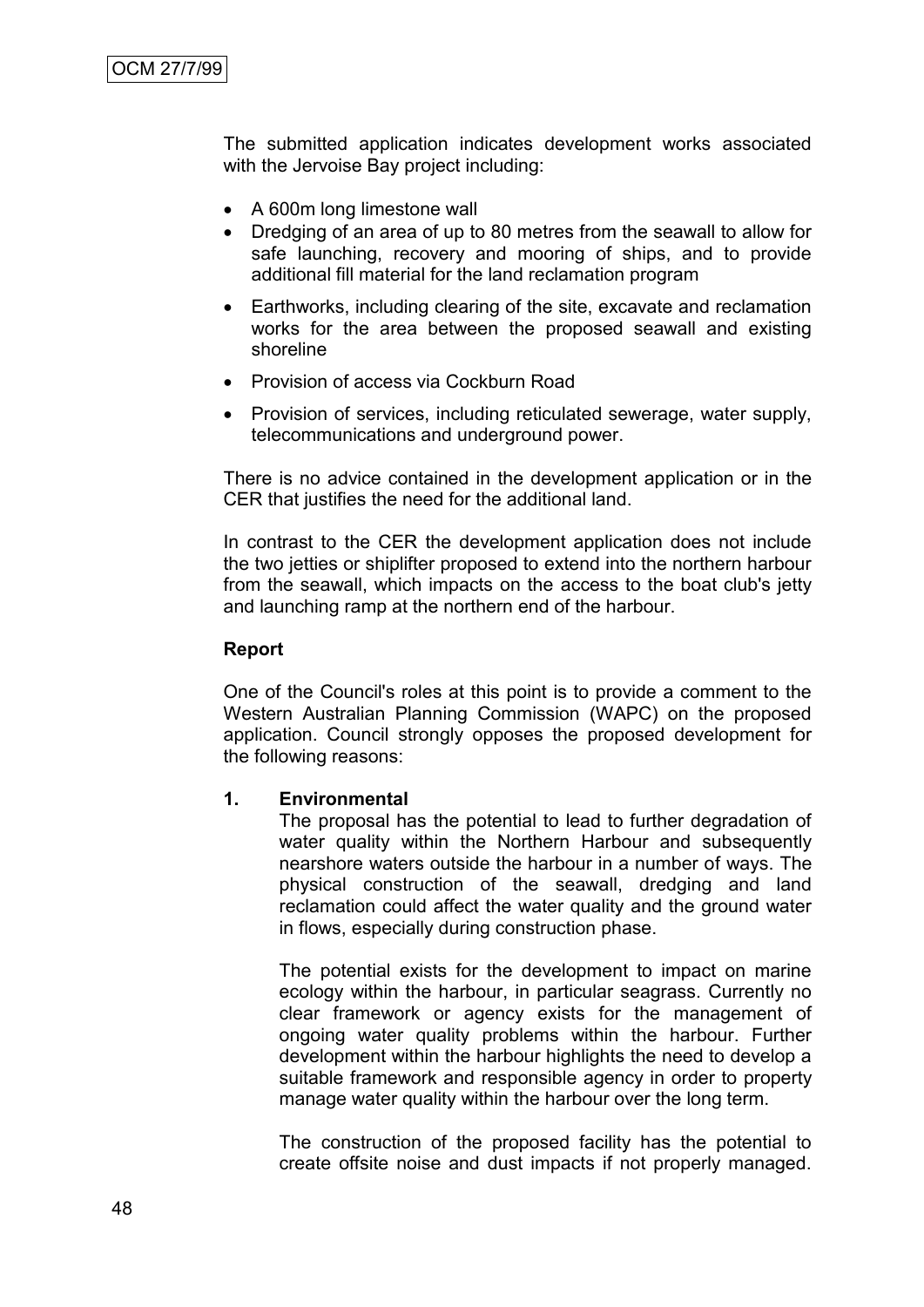The ongoing operation of facilities once developed for shipbuilding purposes may also lead to noise impacts on the local community, in particular the Woodman Point Caravan Park.

The industrial rezoning of the land east of the high water mark associated with this development also led to local community concern. The key causes of deterioration in water quality within the harbour over recent years have been a combination of reduced flushing associated with the construction of the Northern Breakwater, coupled with the inflow of nutrient rich groundwater from the west and disturbance of harbour sediments associated with dredging and construction activities.

### **2. Recreational Use**

The proposal is likely to have significant impacts on existing recreational uses within the Northern Harbour. Major conflicts are likely to occur with current recreational boating activities, particularly in relation to the movement of recreational and industrial traffic within and adjacent to the harbour entry and proposed industrial facilities.

Currently the area proposed for development and the northern portion of the harbour is used by the community for a number of recreational uses, most notably recreational boating. The Cockburn Power Boat Club is located immediately to the northwest of the development area and a public boat launching ramp is located adjacent to the club. Substantial usage of these facilities occurs during week days and in particular on weekends.

The area of the harbour proposed for development also contains an area of beach which is used for dog exercise. The proposal has the clear potential to impact on and create conflicts with these recreational uses.

### **3. Shipwrecks**

Two shipwrecks are located within the area proposed for the construction of the seawall and land reclamation. These wrecks will be buried as a part of the proposed development. However, this would be acceptable to the Maritime Museum.

# **4. Lack of Structure Planning**

Currently there is no adopted structure plan in place for the northern harbour development, but rather there is an ad hoc approach to planning. Before this or any application is determined, a structure plan should be adopted by both local government and the Commission, for the area.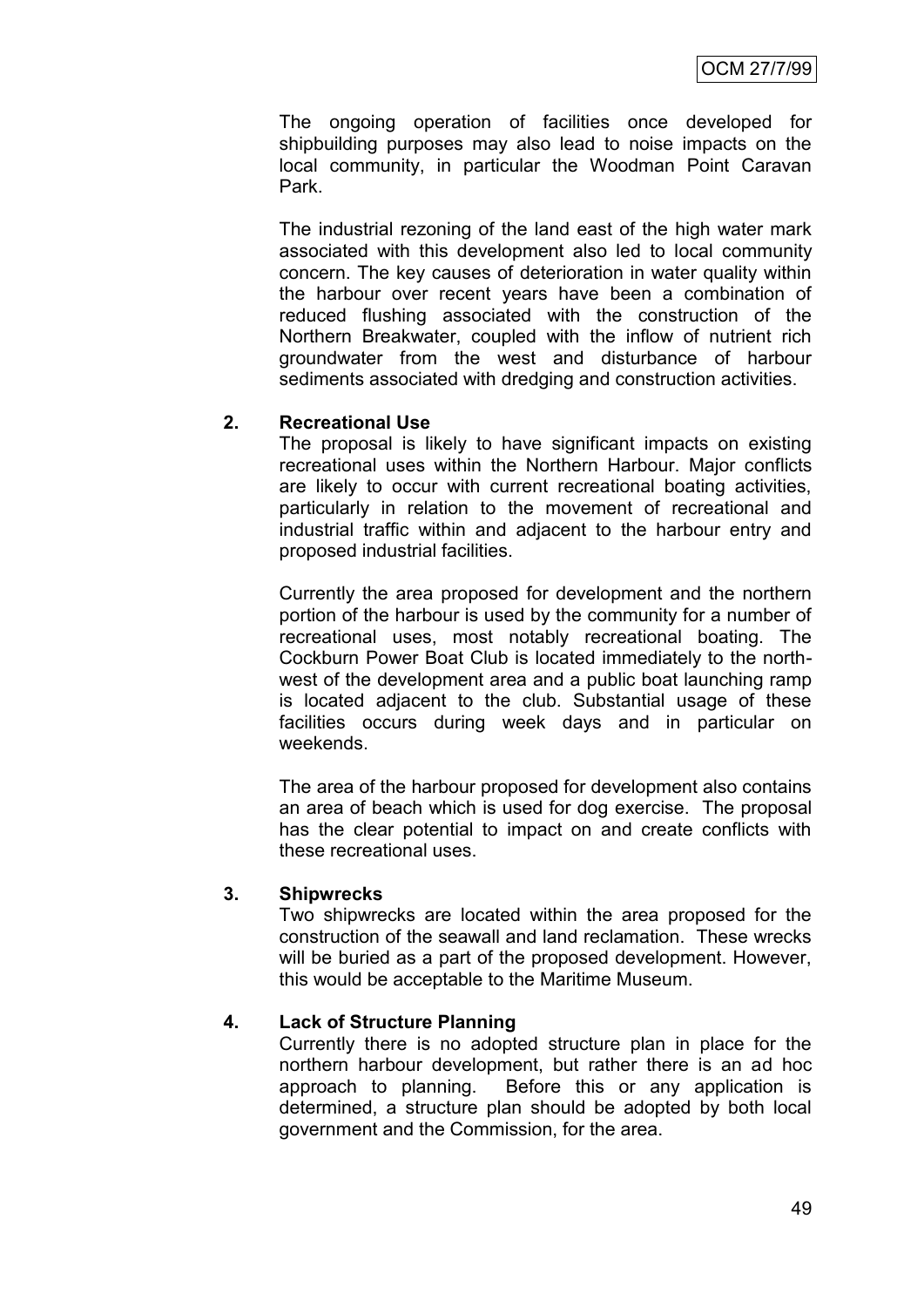The structure plan should be developed in consultation with the landowners, relevant servicing authorities, local government and environmental authorities. This would provide the area with a cohesive plan, which would address the concerns raised.

To demonstrate this point, Amendment No. 150 to the local scheme to amend the region reserve to general industrial commenced in August 1996 and finalised in July 1997. The complementary Amendment No. 160 commenced in November 1996 and was gazetted in July 1998. Despite the fact that the amendment process for this land ran from August 1996 to July 1998, it was in November 1998 that Landcorp advised that it proposed to build a seawall and to reclaim part of the northern harbour, generally as proposed in this application. This was only 4 months after the finalisation of the last amendment. The only reason given at the time was to provide for the expansion of Austal. Even today there has been no justification for the need for the increased land area.

It seems from the CER and the development application that the reclamation is to provide the space for dumping the dredged material to deepen the harbour for the shiplifter. If this is the case it is not acceptable.

#### **5. Other**

There is confusion about the application. The CER refers to Lots 165 to 168, but the planning consultants letter with the application refers to Lots 165, 167 and 189.

The CER refers to the reclamation of 2.9 ha, the letter with the application refers to 4.4 ha. The area has been measured to be 3.52 ha.

The unallocated crown land (Lots 166 and 168) which forms part of the application is not owned by the WA Land Authority, and therefore the MRS Form 1 must also be signed by DOLA, otherwise it is not a lawful application. It is not certain who owns the seabed to be reclaimed.

The plans submitted do not provide all the information necessary to make a properly informed decision in that:-

- The two jetties and shiplifter shown on the CER are not shown on the development application. These facilities will have a significant impact on access in and around the northern harbour. (This information needs to be added or have they now been deleted from the overall proposal?)
- It appears that the justification for the size and shape of seawall and reclamation is based on the location of the two wrecks so that they can be buried and dredging of the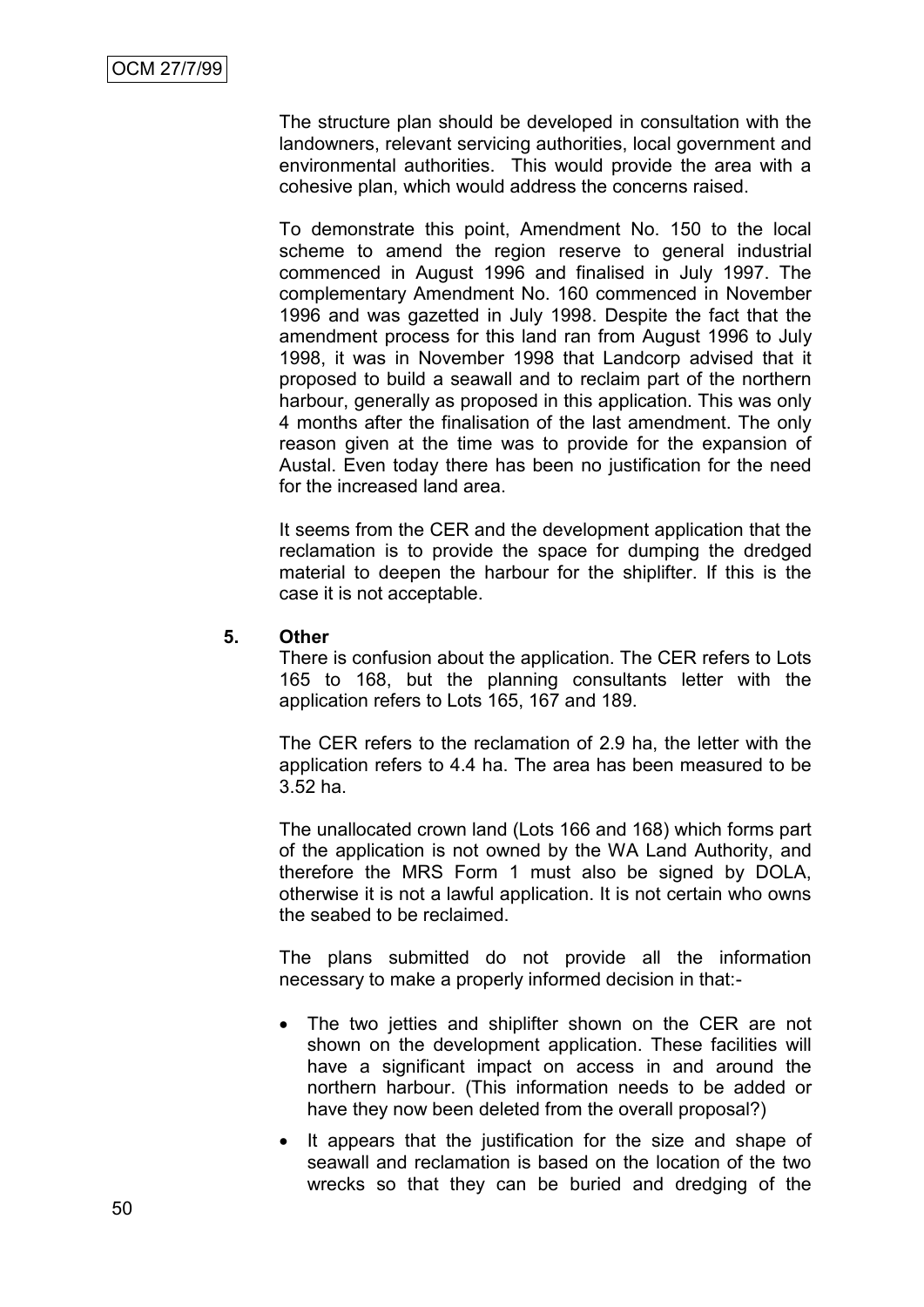harbour can proceed without any impediments. (The wrecks are shown in the CER but not on the development application).

- A contextual plan needs to be submitted similar to that in the CER to show the relationship of the proposed development on the northern harbour so that the impact on the Cockburn Power Boat Club jetty and public launching ramp can be properly appreciated. (The application is totally inadequate in this regard and is necessary to make an informed decision).
- The Parks and Recreation Reserve adjoining Lot 165B is vested in CALM and the comments of that department should be sought.
- That section of Cockburn Road immediately abutting Lots 165A, 165B and 167 is reserved as WSD under the MRS and the Water Corporation comments should be sought.
- Access onto Cockburn Road is shown for Lot 165B, but not for Lots 165A and 167. Are these to gain access via the easement? Will a reciprocal right of access be required for the lots with the Water Corporation or will access to these lots be provided some other way?
- Neither the CER nor the development application show cross-sections of the proposed seawall and reclaimed area, therefore it is not clear why the dredging needs to be so extensive if the sea side of the wall is to be tapered rather than vertical.
- The contours on the base plan do not include levels, only a finished level for the lots of 3.0m RL.
- In relation to Lots 166, 165A and 165B, part of the land is zoned outside the Municipal boundary (which is the low water mark), while in respect to Lot 167 and Lot 168 the zoning conforms to the Municipal boundary, but the balance of land within the boundary of TPS No. 2 is unzoned.
- The MRS zone and waterways reserve differ from the local scheme.
- There is no constraints map showing vegetation, seagrass or on-site drainage provisions for nutrient stripping before discharging into the harbour from the hardstand area.
- Is the easement to be a separate lot or does it fall within Lot 165A or Lot 167?
- How will the level changes be dealt with along the southern boundary of Lot 167 adjoining Austal (ie retaining walls etc) and on the northern boundary of Lot 165A, the parks and recreation reserve? (This should show the visual / acoustic bunding commitment by Landcorp 4 July 1996).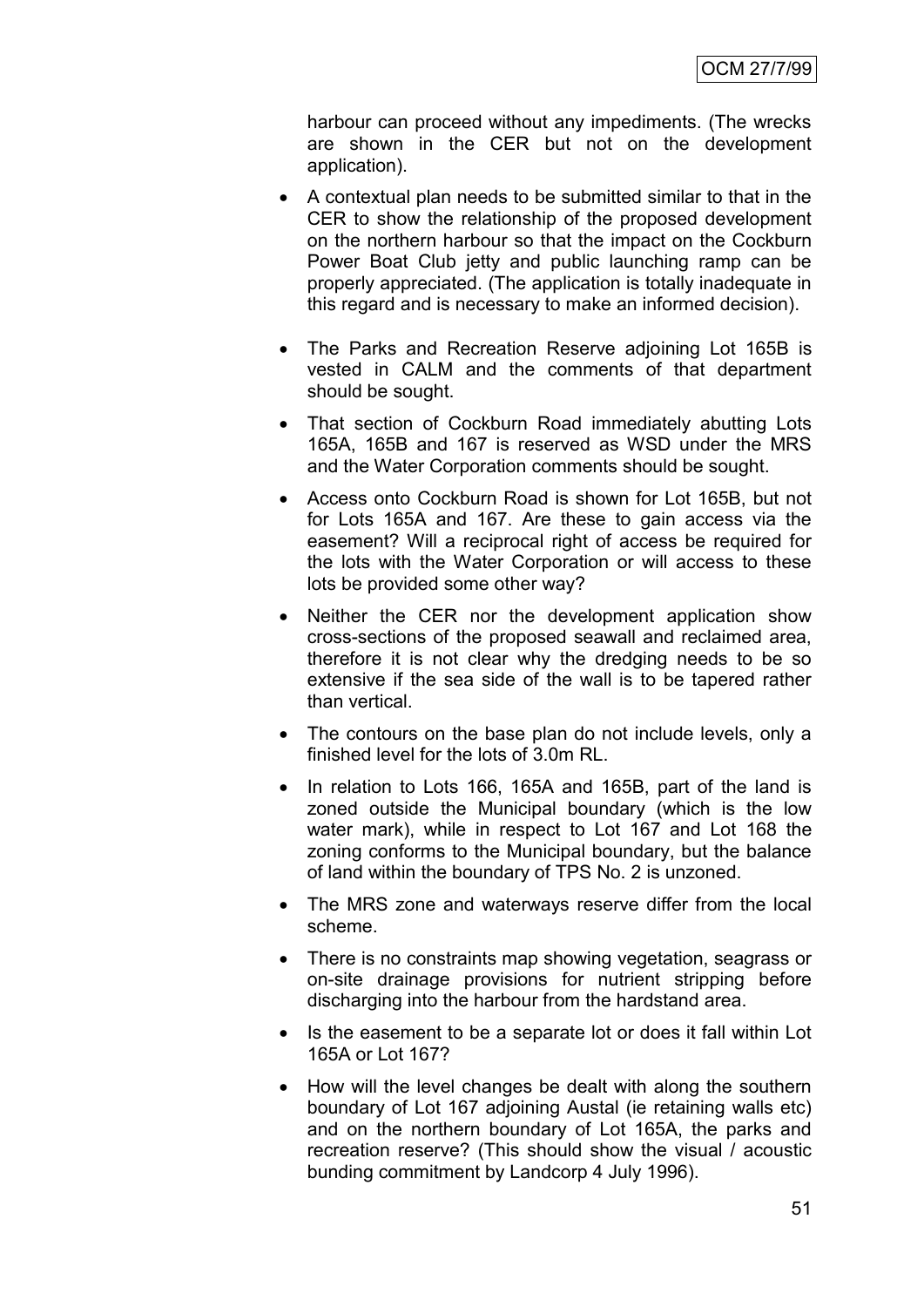- The likely end use of the new sites should be advised as part of the application, given that under the local scheme the land can be used for shipbuilding through to the fabrication of off shore modules, each having a significant difference on the type and frequency of use of the northern harbour.
- Lots 165A and 165B should be amalgamated with Lot 166 and Lot 167 should be amalgamated with Lot 168 as a condition of development.
- The surface of the hardstand is not described in the application to determine the run-off co-efficient for the land.

# **6. Community Views**

The Commission is urged to gain this additional information before making its decision and to also advertise the proposal for public comment as the Council would do, given that the reclamation did not form part of either the MRS Scheme Amendment 986/33, or local Scheme amendments 150 and 160. This is an important community issue that should be advertised.

It is likely that there will be a significant reaction by the community to a further encroachment in respect to the impact the proposal could have on the public access to the boat club jetty and public boat launching ramp.

Until these and the other matters identified by the Council as reasons for not supporting this application have been satisfactorily addressed any decision by the Commission should be deferred.

Moreover, the planning application should be complete in its own right. It should not be necessary for the responsible planning authority to have to refer to the CER document to gain some understanding about the planning application. The purpose of the two processes and their outcomes are quite different and should stand alone.

The Council should oppose the application as presented in the absence of adequate information to justify the proposal.

### **Strategic Plan/Policy Implications**

Corporate Strategic Plan - Clauses 2.1; 2.2; 2.3 (e) & (g); 3.1; 4.1; 4.2 and 4.4.

#### **Budget/Financial Implications**

N/A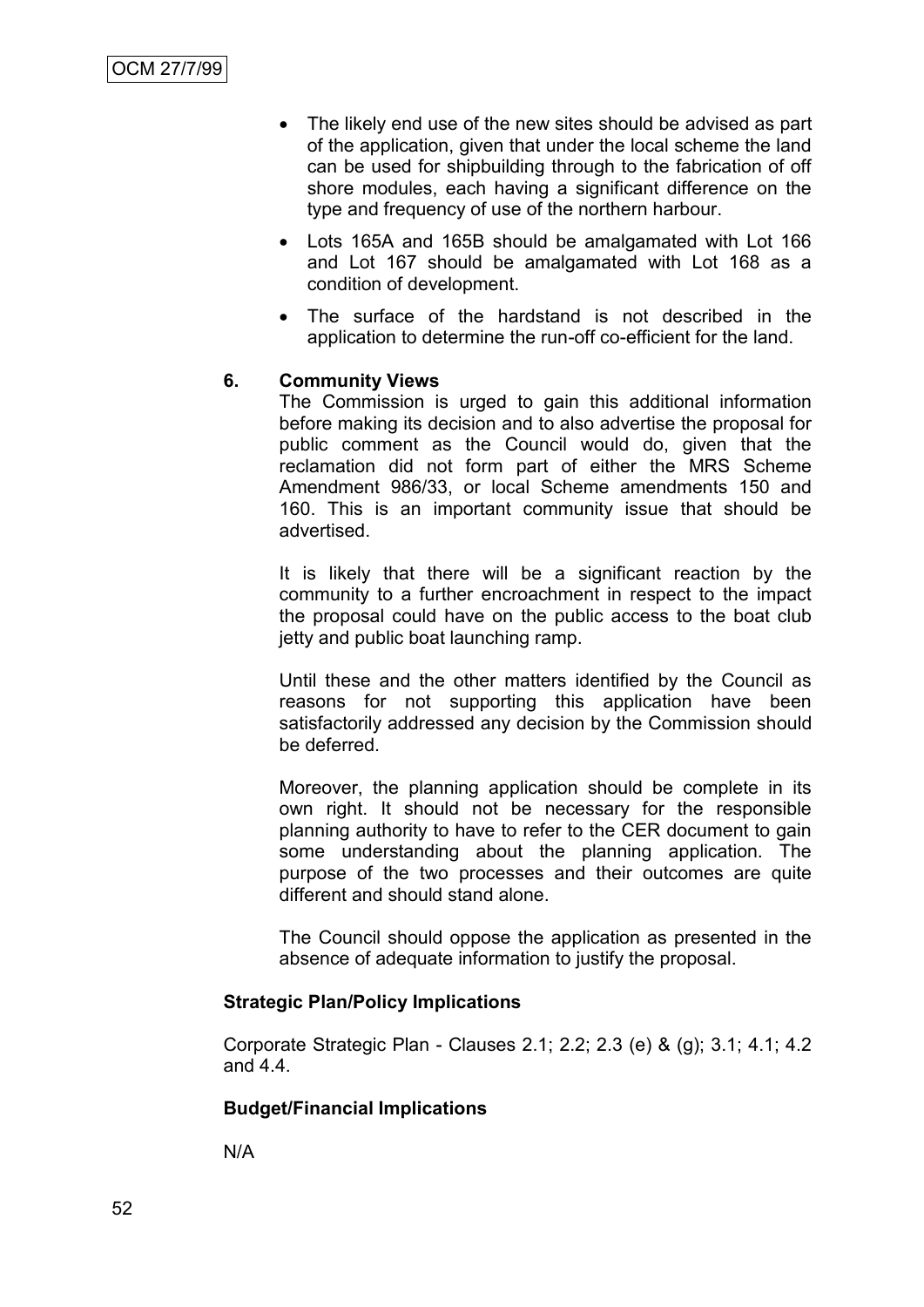## **Implications of Section 3.18(3) Local Government Act, 1995**

Nil

### **14.12 (OCM2\_7\_1999) - IMPROVEMENT PLAN NO. 31 - WATTLEUP AND HOPE VALLEY TOWNSITES - WAPC (9332) (SMH)**

# **RECOMMENDATION**

That Council:

- (1) advise the Western Australian Planning Commission of its concern that Improvement Plan No. 31 for the Wattleup and Hope Valley Townsites was gazetted on Friday 18 June 1999 without reference to the affected local governments and prior to the close of the public comment period of the Fremantle Rockingham Industrial Area Review Strategy (FRIARS);
- (2) advise the Western Australian Planning Commission that the gazettal of an Improvement Plan to facilitate the preferred government option (Option 4) in the FRIARS report, if adopted, should have properly been part of the implementation of the preferred strategy, as appropriate following the conclusion and assessment of the public submissions, otherwise it gives the impression that the outcome has been pre-determined.

# **COUNCIL DECISION**

### **Background**

On 26 March 1999, the Minister for Planning released the FRIARS report for public comment. The public comment period closed on 30 June 1999.

The Council lodged a comprehensive submission on the proposed Strategy.

### **Submission**

Improvement Plan No. 31 for Wattleup and Hope Valley was made pursuant to Section 37A of the Metropolitan Region Town Planning Scheme Act.

The purpose of the plan is to advance the planning, development and use of all land within the Wattleup and Hope Valley townsites, for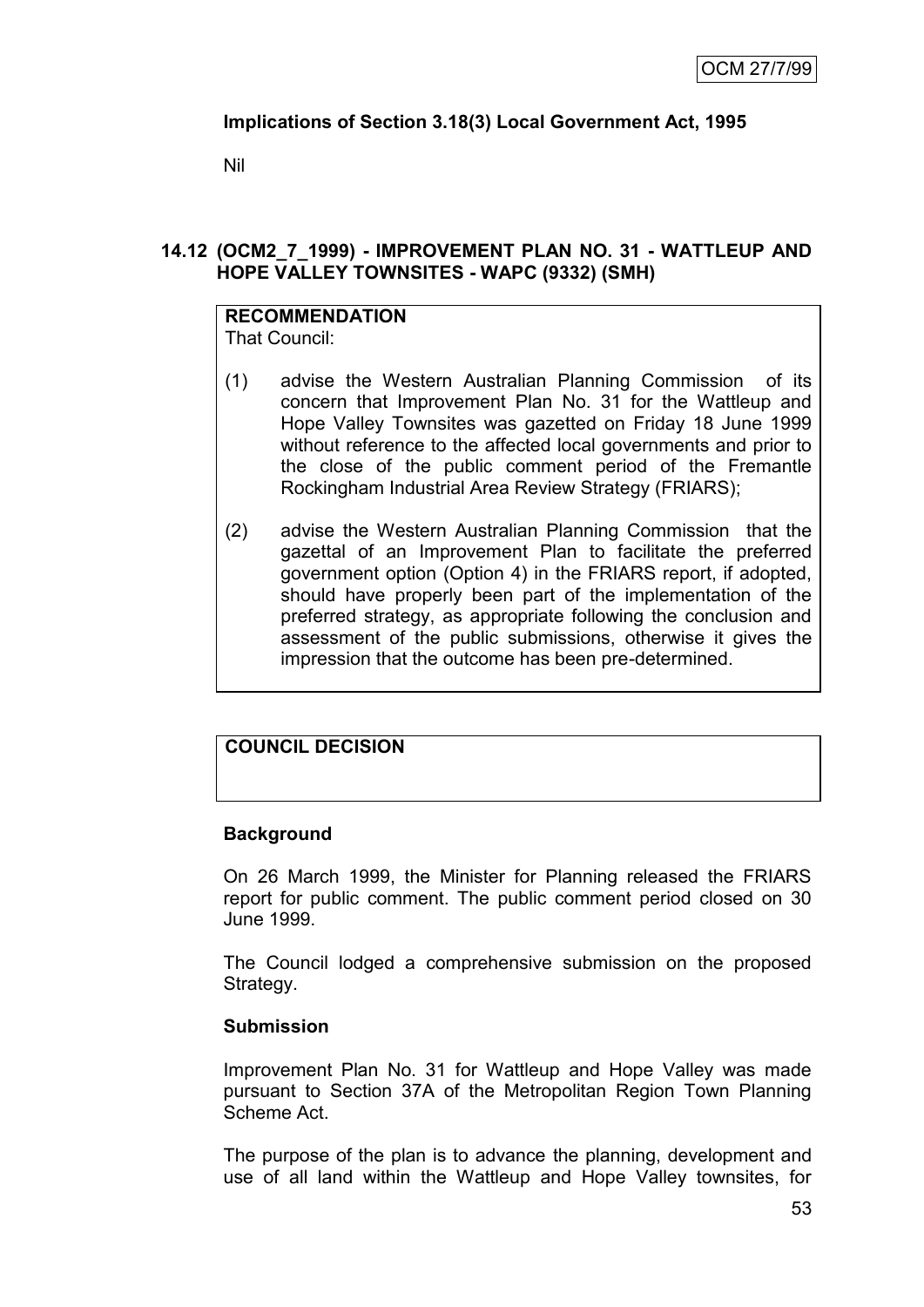clearing, rehabilitation, consolidation, replanning, redesigning, developing and re-subdivision, for uses that may be appropriate.

The Improvement Plan No. 31 was:-

- (1) Passed by the WAPC on 20 April 1999. Only 6 days after the date of the letter (14 April 1999) with a copy of the FRIARS report attached was sent to the Council for comment by 30 June 1999.
- (2) The seal of the WAPC was affixed to the Certificate and Recommendation for the Improvement Plan on 27 May 1999.
- (3) The Recommendation by the WAPC was approved by the Governor on 15 June 1999.
- (4) Improvement Plan No. 31 was gazetted on 18 June 1999, 12 days before the close of the public comment period.

#### **Report**

The Council should express its concern that Improvement Plan No. 31 was proceeded with and gazetted prior to the close of the public comment period.

Regardless of the fact that the Improvement Plan once adopted will only serve to facilitate the acquisition of land and the re-design of the Townsites should either Option 3a, 3b or 4 be the adopted Strategy for FRIARS, the timing of such a decision prior to the close of the public comment period, sends a message to the community that the outcome for FRIARS has already been determined, despite any public submissions received and considered.

Given that FRIARS is an important and sensitive community issue, the adoption of any improvement plan to implement FRIARS should have properly followed the consideration of the public submissions and the adoption of the final Strategy. This is seen as the appropriate approach to a publicly accountable process.

#### **Strategic Plan/Policy Implications**

N/A

### **Budget/Financial Implications**

N/A

### **Implications of Section 3.18(3) Local Government Act, 1995**

Nil.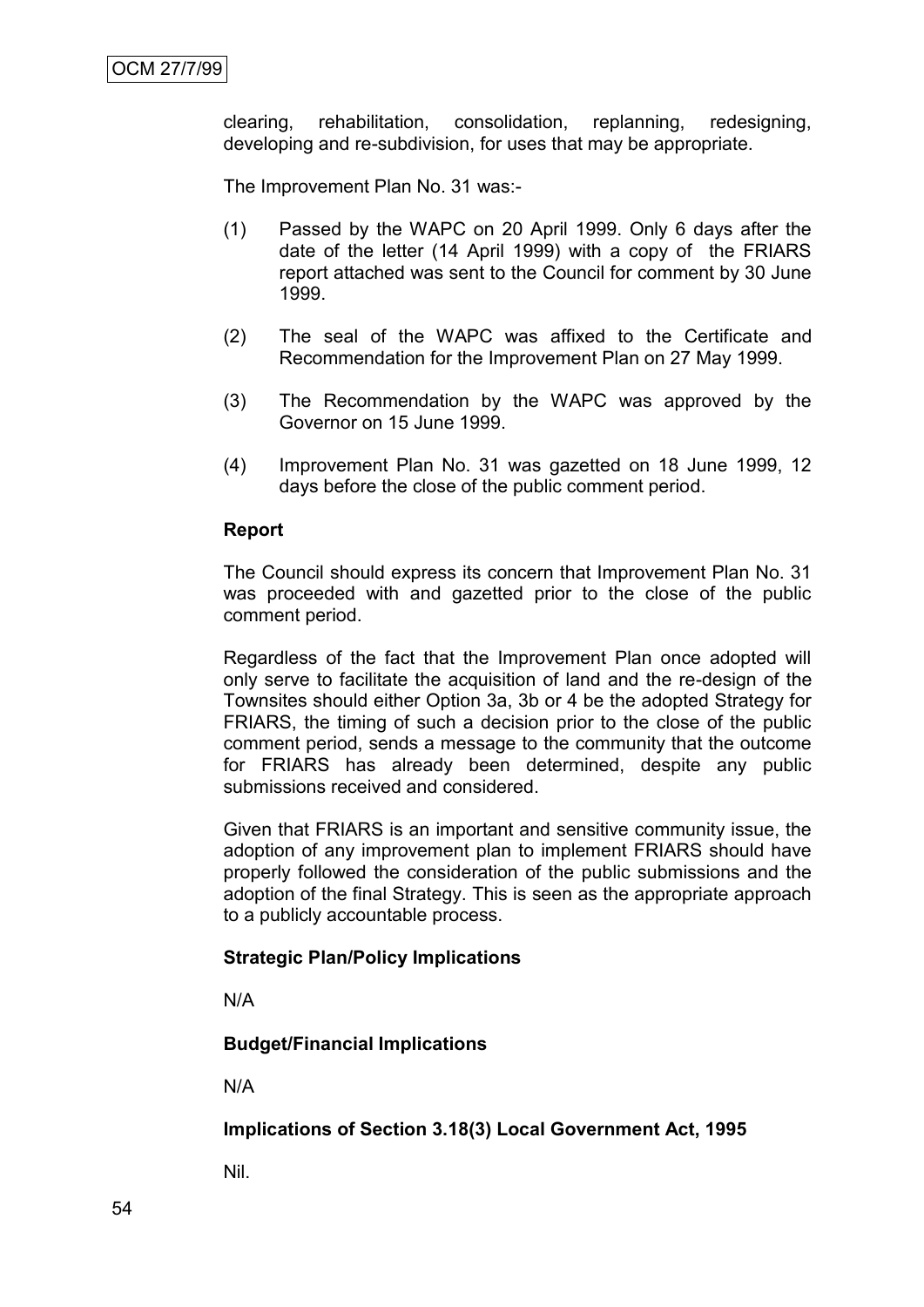### **15. FINANCE AND CORPORATE SERVICES DIVISION ISSUES**

### **15.1 (OCM2\_7\_1999) - LIST OF CREDITORS PAID (5605) (KL) (ATTACH)**

### **RECOMMENDATION**

That Council resolve to receive the List of Creditors Paid for June 1999, as attached.

# **COUNCIL DECISION**

### **Background**

It is a requirement of the Local Government (Financial Management) Regulations 1996 that a List of Creditors be compiled each month.

#### **Submission**

N/A

### **Report**

N/A

### **Strategic Plan/Policy Implications**

N/A

### **Budget/Financial Implications**

N/A

### **Implications of Section 3.18(3) Local Government Act, 1995**

N/A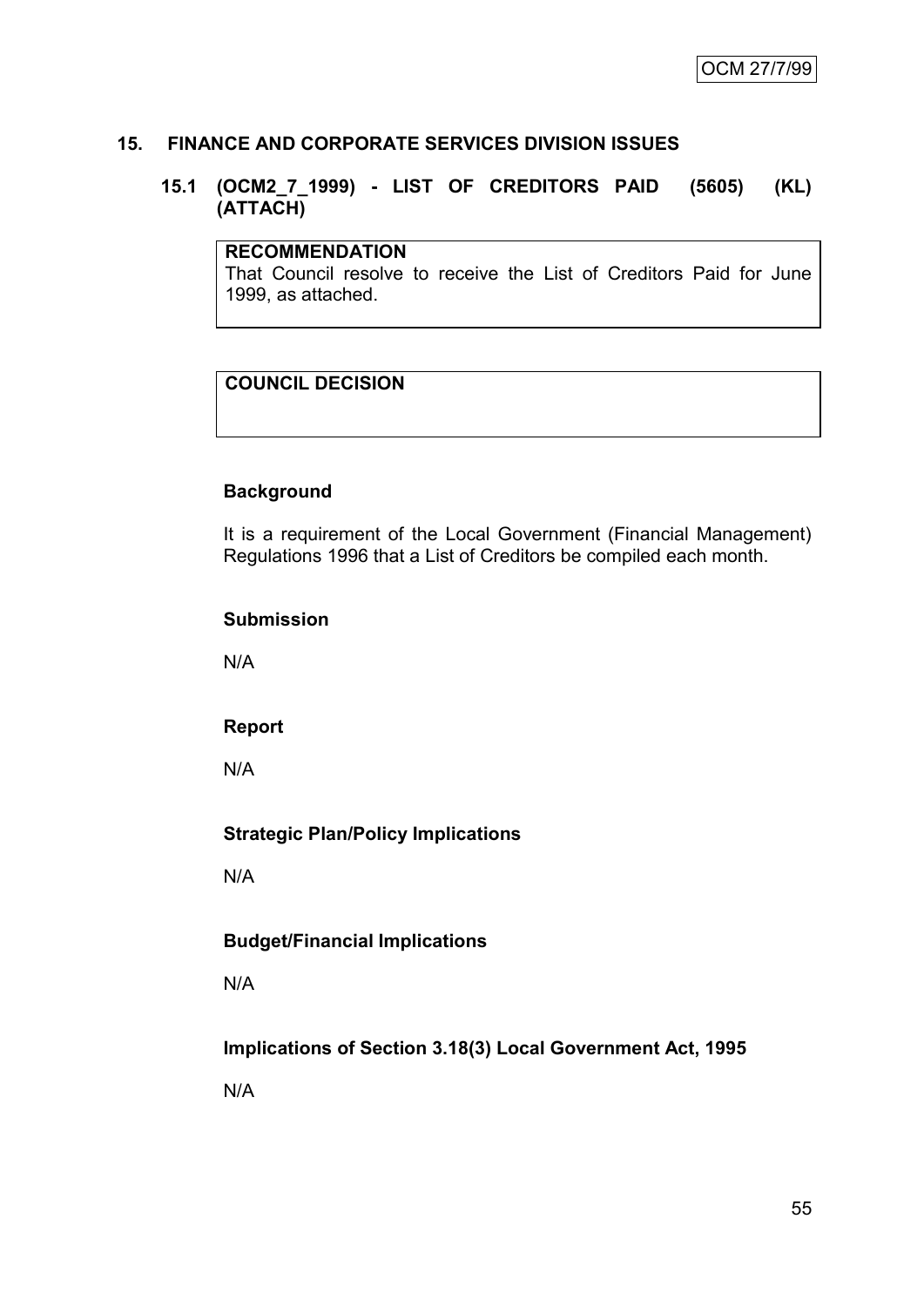### **15.2 (OCM2\_7\_1999) - MUNICIPAL BUDGET 1999/00 (5402) (ATC) (ATTACH)**

### **RECOMMENDATION**

That Council:

- (1) receive the report by the Director, Finance and Corporate Services on the Municipal Budget 1999/2000;
- (2) Include the items listed in the following schedules attached to the Agenda in the 1999/00 Municipal Budget:
	- 1. Summary of Fees and Charges;
	- 2. New Staff;
	- 3. Proposed Non-Recurrent Projects;
	- 4. Donations/Contributions;
	- 5. Furniture and Equipment Over \$500;
	- 6. Information Technology Budget 1999/00;
	-
	- 7. Henderson Landfill Site;<br>8. Plant and Equipment S Plant and Equipment - South Lake Leisure Centre;
	- 9. Road Construction;
	- 10. Footpath Construction;
	- 11. Park Construction;
	- 12. Environmental Services Projects;
	- 13. Buildings;
	- 14. Light Vehicle;
	- 15. Major Plant;
	- 16. Minor Plant; and<br>17. Plant and Equipr
	- Plant and Equipment Volunteer Fire Brigade.
	- 18. Operational items carried forward.

### **TO BE PASSED BY ABSOLUTE MAJORITY OF COUNCIL**

### **COUNCIL DECISION**

### **Background**

Council is required to adopt an annual budget by 31 August each financial year.

#### **Submission**

N/A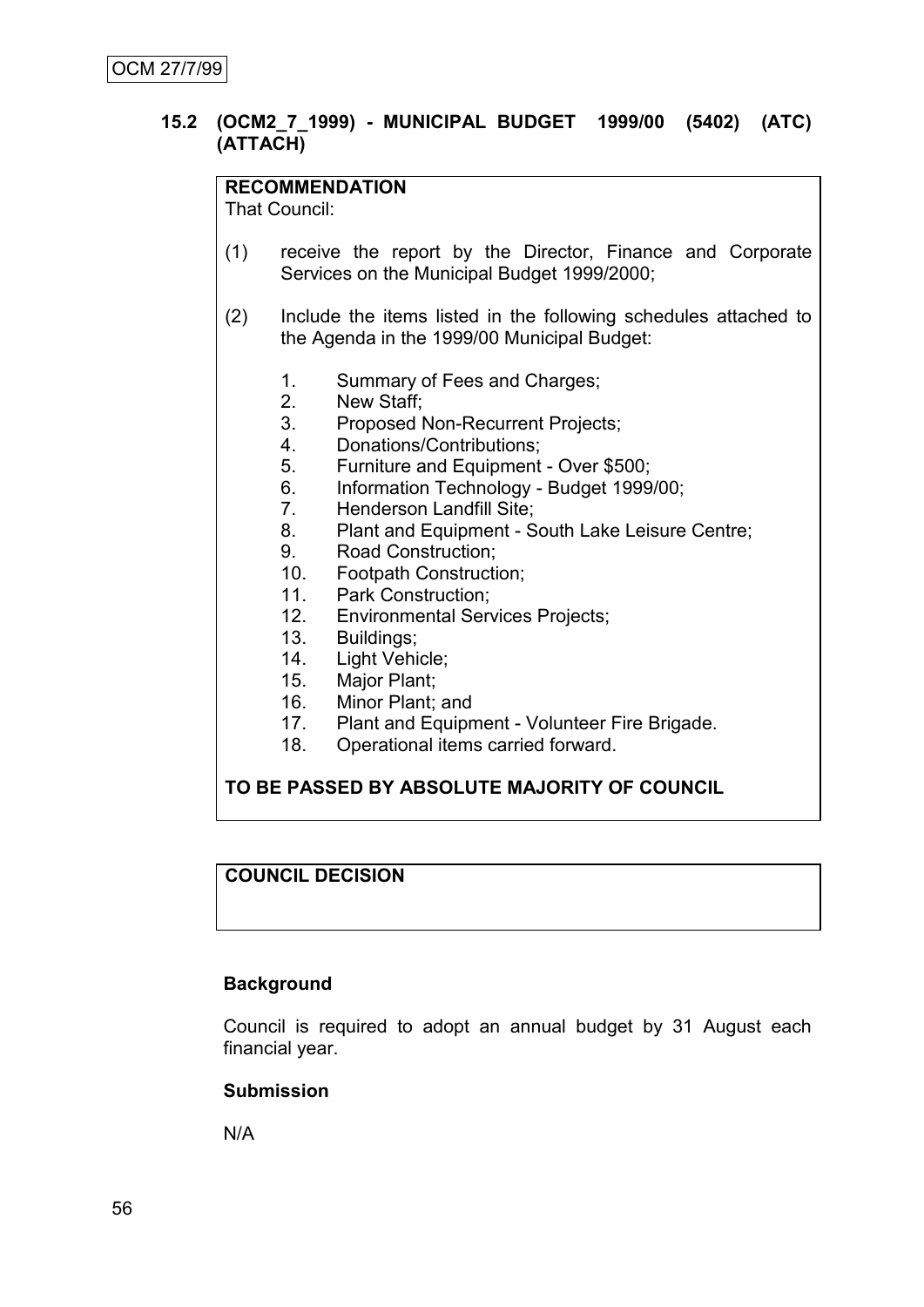# **Report**

A report by the Director Finance and Corporate Services on the 1999/2000 Budget is attached to the Agenda, together with schedules of items included in the proposed Budget. Items considered but not included in the proposed Budget are attached to the report prepared by the Director, Finance and Corporate Services.

# **Strategic Plan/Policy Implications**

The Budget provides funds for Council's activities in 1999/2000.

# **Budget/Financial Implications**

The above recommendations are included in the proposed Budget for 1999/2000

# **Implications of Section 3.18(3) Local Government Act, 1995**

N/A

# **15.3 (OCM2\_7\_1999) - MUNICPAL BUDGET (5402) (ATC) (ATTACH)**

### **RECOMMENDATION**

That Council adopt the following in its 1999/00 Municipal Budget:

(1) the rate in the dollar and minimum rate for Council's rate categories be:

| Category                            | <b>Minimum Rate</b> | Rate in \$ |
|-------------------------------------|---------------------|------------|
| <b>Residential Improved</b>         | 390.00              | 6.1524     |
| Commercial/Industrial Improved      | 582.00              | 6.1524     |
| Residential/Vacant                  | 390.00              | 10.6570    |
| <b>Commercial/Industrial Vacant</b> | 582.00              | 10.6570    |
| <b>UFL Residential Improved</b>     | 390.00              | 5.5371     |
| <b>UFL Residential Vacant</b>       | 390.00              | 9.5913     |
| <b>Rural/Special Rural</b>          | 390.00              | 0.4310     |
| <b>UFL Rural</b>                    | 390.00              | 0.3879     |

- (2) The charges for rubbish services be as follows:
	- (i) The Rubbish Collection Charge be levied at \$107.00 per assessed collection service for a weekly domestic rubbish collection, with a mobile bin levy of \$27.00 applying to ratepayers who received their bin after 1 July 1996.
	- (ii) The Rubbish Collection Charge be levied for non-rateable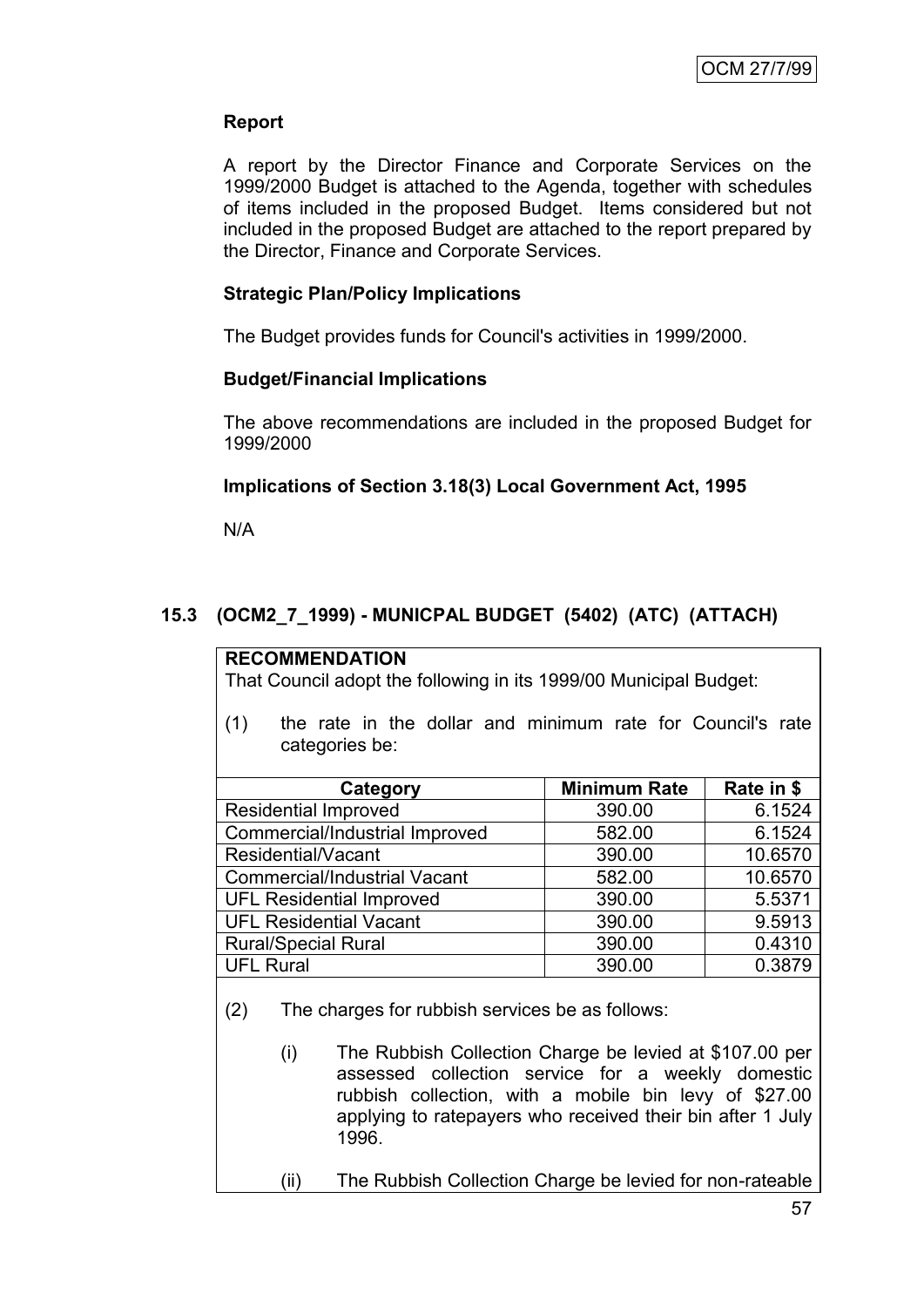properties at an annual rate of \$265.00 per assessed service for a weekly collection.

- (iii) The Commercial, Industrial and Residential premises be charged \$107.00 per assessed service for a bulk service weekly collection, with a bulk bin levy of \$27.00 for all bins delivered after 1 July 1995.
- (iv) The new rubbish services commencing during the year 1999/2000 be levied a mobile bin service charge of \$27.00 and a pro-rata charge based on \$107.00 p.a.
- (3) a discount of 5.00% be allowed on current rates provided that all rates and charges due are paid within thirty-five (35) days of the date of issue of the rate notice.
- (4) offer payment options for Rates and Service Charges of:
	- (i) Pay in full and receive discount (on current rates only);
	- (ii) Pay in two instalments; and
	- (iii) Pay in four instalments

provided that in all cases the first payment must be received within thirty-five days of the issue date of the Rate Notice.

- (5) sets the following payment dates for instalment options:
	- (i) Two instalments.
		- First payment due 14 September 1999
		- Second payment due 18 January 2000
	- (ii) Four instalments.
		- First payment due 14 September 1999
		- Second payment due 16 November 1999
		- Third payment due 18 January 2000
		- Fourth payment due 21 March 2000
- (6) charge an administration fee of \$5.00 for the second and subsequent instalments with alternative arrangements for payment of rates and charges being subject to administration charges of \$5.00 per instalment up to a maximum of \$20.00 per assessment with instalment interest rates and late payment interest rates to apply.
- (7) the interest rate on instalment payments be 5.5% per annum and the late payment interest rate be 11.00% per annum.
- (8) once off extensions up to sixty (60) days be charged instalment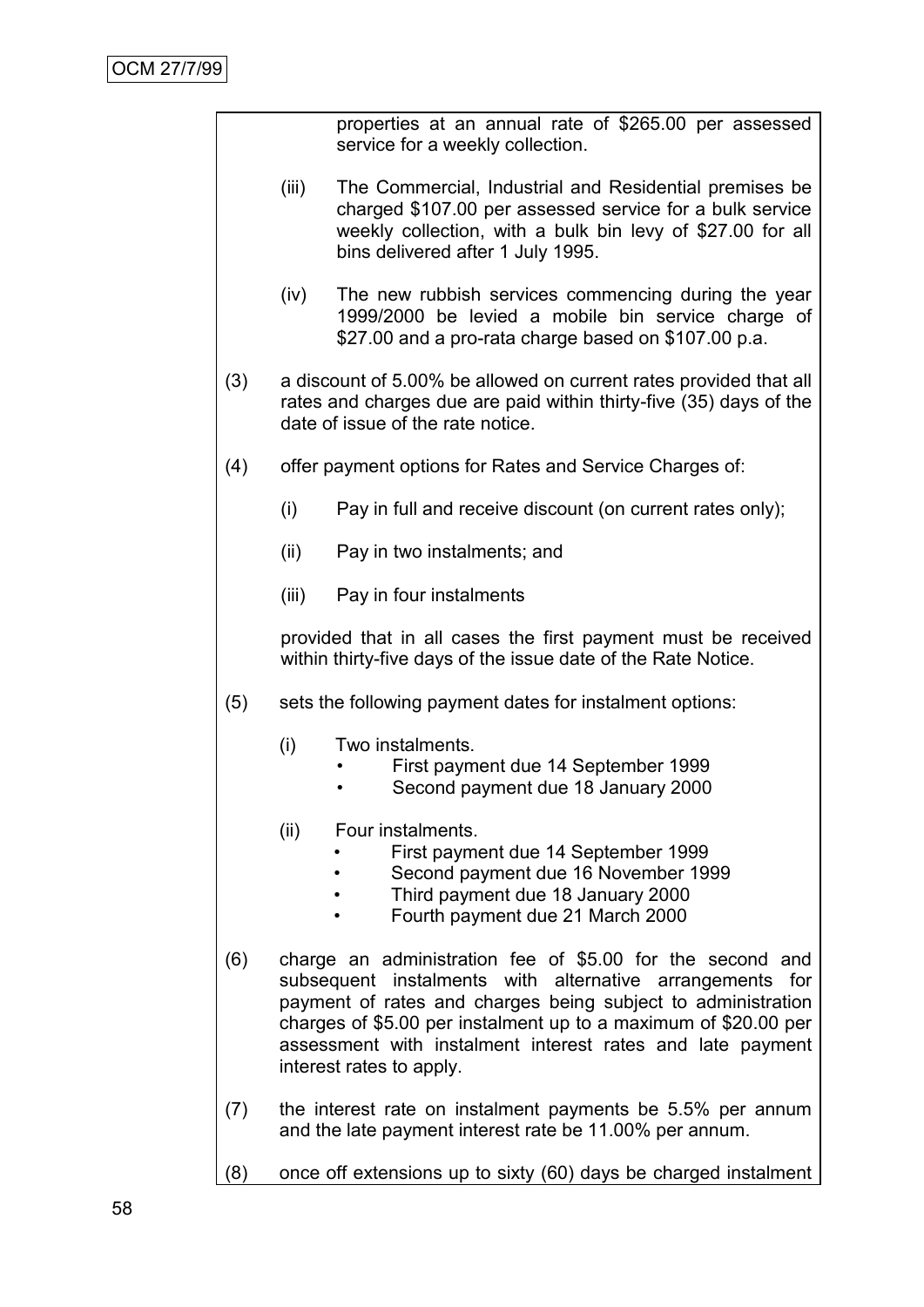interest from the due date but no administration fee.

(9) the Rates Incentive Scheme prizes apply for full payment within thirty five (35) days of the date of issue of the rate notice.

**TO BE PASSED BY ABSOLUTE MAJORITY OF COUNCIL**

# **COUNCIL DECISION**

# **Background**

Council is required to adopt an annual Budget by 31 August each year.

### **Submission**

N/A

### **Report**

The recommendations shown above relate to the rate in the dollar to be charged, rubbish service charges, discount, payment options and penalty interest rates in the proposed budget for 1999/00.

# **Strategic Plan/Policy Implications**

The budget provides funds for Council's activities in 1999/00.

# **Budget/Financial Implications**

The above recommendations are included in the proposed Budget for 1999/00.

# **Implications of Section 3.18(3) Local Government Act, 1995**

N/A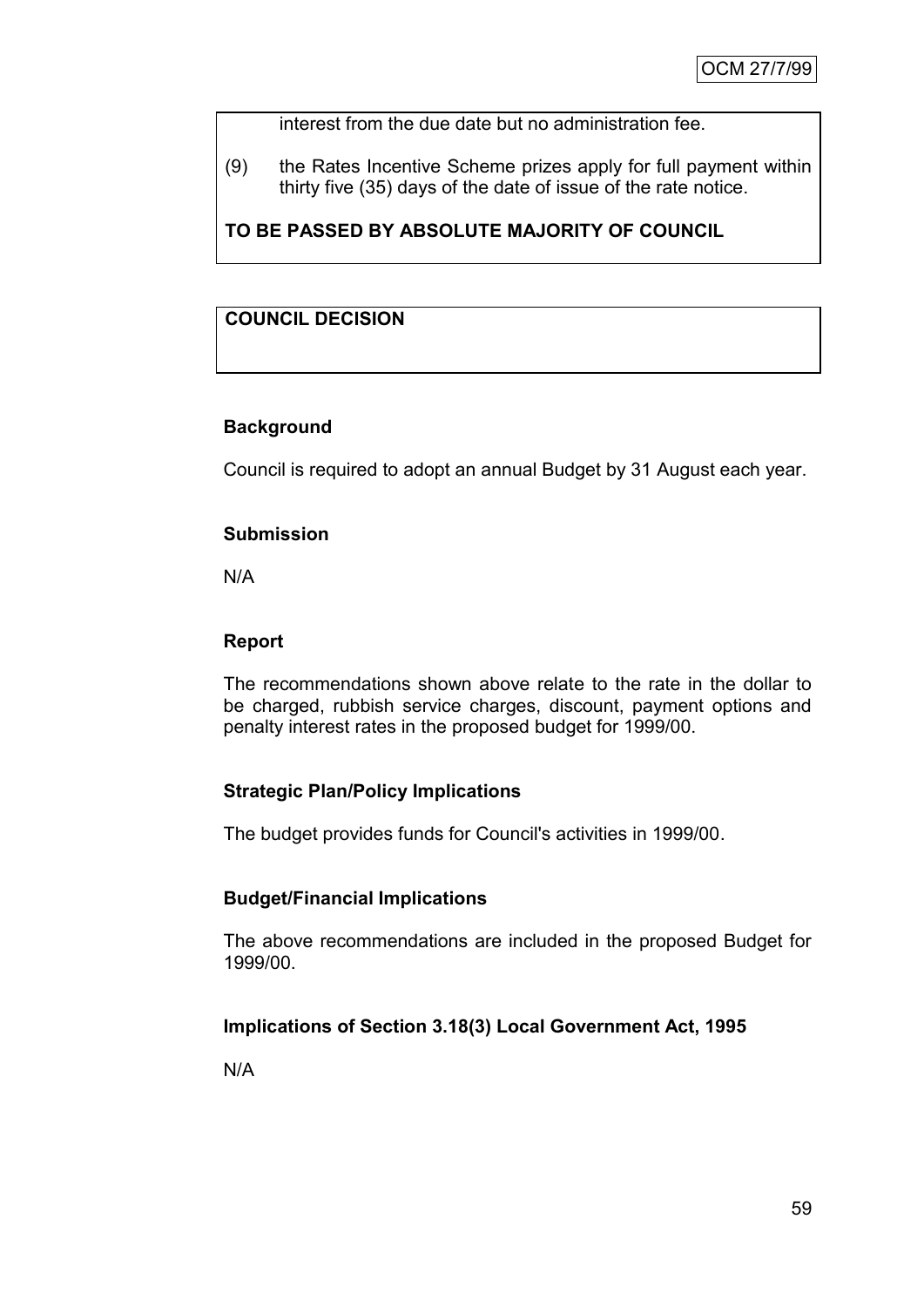### **15.4 (OCM2\_7\_1999) - ADOPTION OF MUNICIPAL BUDGET 1999/00 (5402) (ATC) (ATTACH)**

### **RECOMMENDATION**

That Council adopt the Municipal Budget for 1999/00 as attached to the Agenda, as presented/amended.

## **TO BE PASSED BY ABSOLUTE MAJORITY OF COUNCIL**

# **COUNCIL DECISION**

### **Background**

Council is required to adopt an annual budget by 31 August each year.

### **Submission**

N/A

### **Report**

The Municipal Budget, in the required AAS27 format, is attached to the Agenda.

### **Strategic Plan/Policy Implications**

The Budget provides funds fro Council's activities in 1999/00.

### **Budget/Financial Implications**

The above recommendation adopts the Budget for 1999/00.

### **Implications of Section 3.18(3) Local Government Act, 1995**

N/A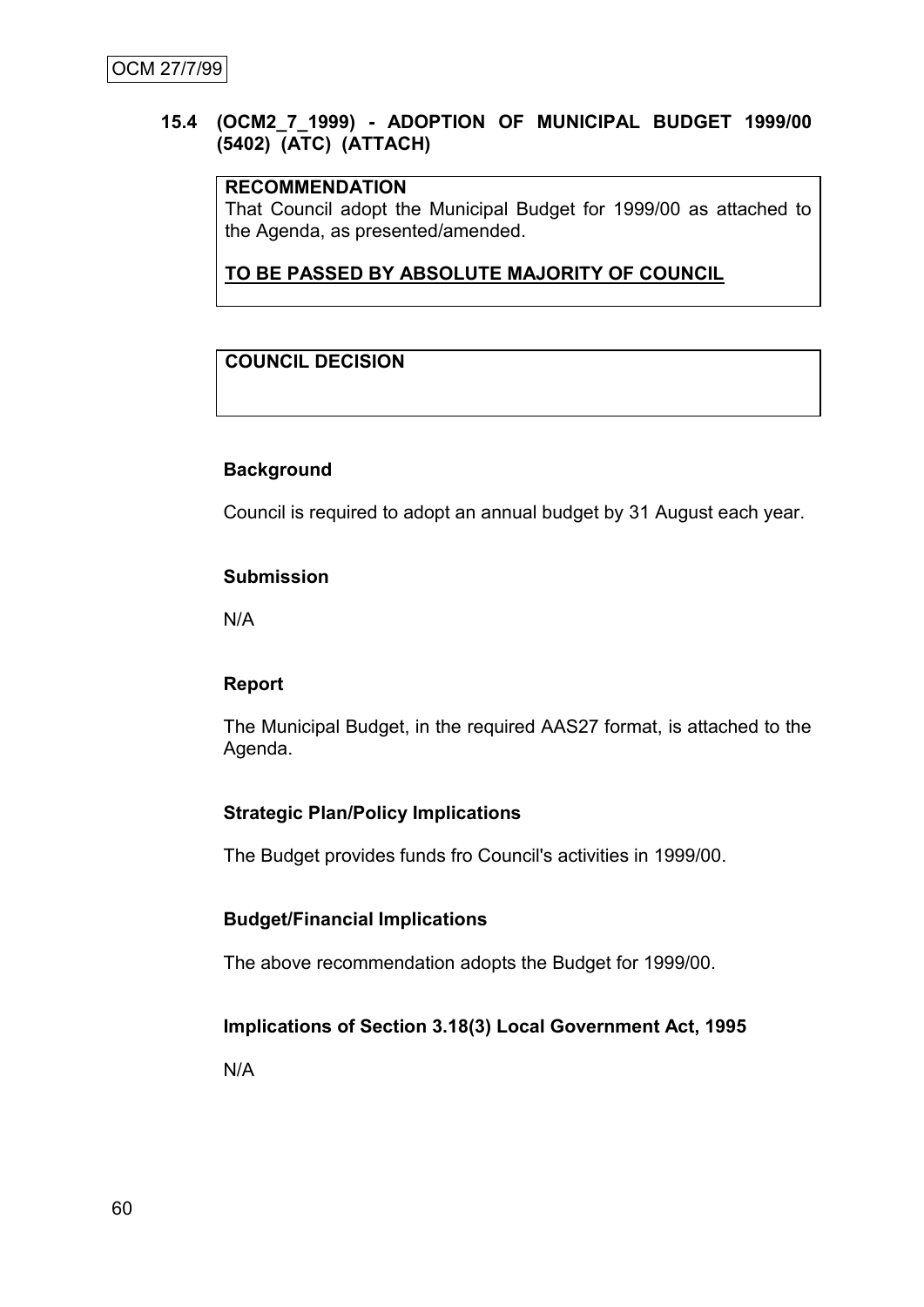### **16. ENGINEERING AND WORKS DIVISION ISSUES**

Nil

### **17. COMMUNITY SERVICES DIVISION ISSUES**

Nil

### **18. EXECUTIVE DIVISION ISSUES**

Nil

#### **19. MOTIONS OF WHICH PREVIOUS NOTICE HAS BEEN GIVEN**

Nil

### **20. CONFIDENTIAL BUSINESS**

Nil

### **21. QUESTIONS OF WHICH DUE NOTICE HAS BEEN GIVEN WITHOUT DISCUSSION**

Nil

### **22. NOTICES OF MOTION GIVEN AT THE MEETING FOR CONSIDERATION AT NEXT MEETING**

Nil

### **23. MATTERS TO BE NOTED FOR INVESTIGATION, WITHOUT DEBATE**

Nil